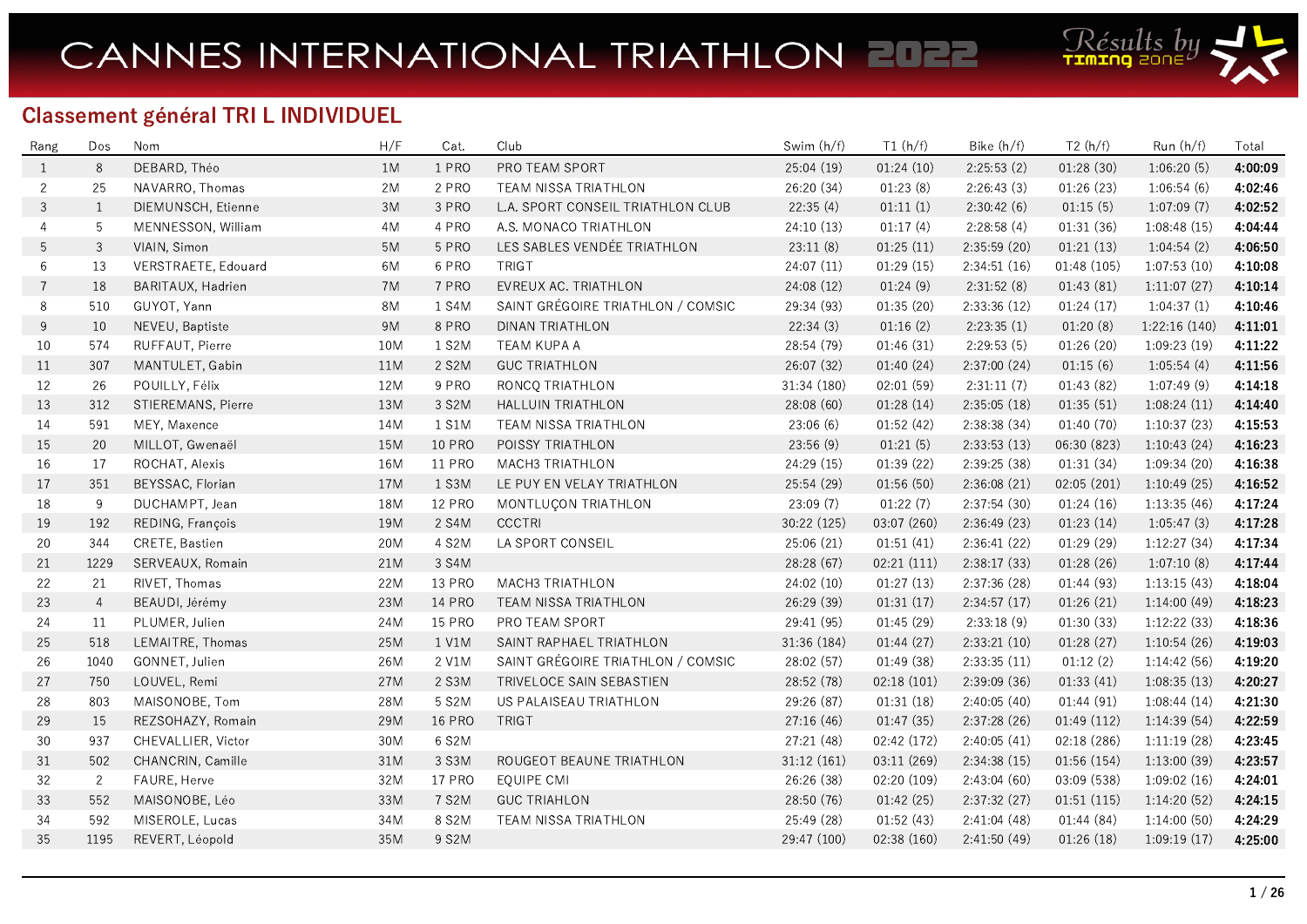| Rang | Dos  | Nom                            | H/F   | Cat.          | Club                            | Swim (h/f)  | T1(h/f)     | Bike (h/f)    | T2(h/f)     | Run (h/f)     | Total   |
|------|------|--------------------------------|-------|---------------|---------------------------------|-------------|-------------|---------------|-------------|---------------|---------|
| 36   | 494  | FERRARI, Jérémy                | 36M   | 4 S4M         | ROANNE TRIATHLON                | 29:59 (105) | 02:22(114)  | 2:39:57(39)   | 01:38(65)   | 1:11:49 (29)  | 4:25:45 |
| 37   | 201  | BRINGER, Esteban               | 37M   | 2 S1M         | CLERMONT TRIATHLON              | 22:29(2)    | 01:22(6)    | 2:47:36(101)  | 01:28(28)   | 1:13:05(40)   | 4:26:00 |
| 38   | 577  | BOUCHET, Benjamin              | 38M   | 4 S3M         | TEAM MERMILLOD TRIATHLON        | 26:11 (33)  | 02:13 (90)  | 2:42:09(51)   | 01:49(110)  | 1:13:42(47)   | 4:26:04 |
| 39   | 822  | MONTMEAT, Thibault             | 39M   | 10 S2M        | <b>VERSAILLES TRIATHLON</b>     | 24:29 (16)  | 02:30 (140) | 2:44:12(67)   | 02:34 (374) | 1:12:28(35)   | 4:26:13 |
| 40   | 39   | BRUYÈRE, Boris                 | 40M   | 5 S3M         | 1000 PATTES TRIATHLON GRENOBLE  | 28:38 (72)  | 01:55(48)   | 2:40:32(43)   | 01:43(83)   | 1:15:11(57)   | 4:27:59 |
| 41   | 89   | <b>BARTHE, Nicolas</b>         | $41M$ | 1 V3M         | ALBI TRIATHLON                  | 27:43 (52)  | 01:37(21)   | 2:40:51(45)   | 01:35(43)   | 1:17:21(80)   | 4:29:07 |
| 42   | 810  | TOTTOLI, Benoit                | 42M   | 6 S3M         | <b>VALENCE TRIATHLON</b>        | 28:03 (58)  | 02:48 (195) | 2:40:21(42)   | 01:38(62)   | 1:17:21(77)   | 4:30:11 |
| 43   | 578  | HALLEUMIEUX, Christophe        | 43M   | 1 V2M         | TEAM MERMILLOD TRIATHLON        | 30:45 (139) | 02:01(61)   | 2:42:47(57)   | 01:59(167)  | 1:12:50(36)   | 4:30:22 |
| 44   | 205  | BRUNET, Renaud                 | 44M   | 5 S4M         | CLUB DES NAGEURS DE PARIS       | 31:46 (199) | 04:22 (528) | 2:42:50 (58)  | 01:55(145)  | 1:09:48(21)   | 4:30:41 |
| 45   | 341  | LONCHAMP, Théo                 | 45M   | 11 S2M        | LA CIOTAT TRIATHLON             | 29:31 (92)  | 02:22 (112) | 2:37:24(25)   | 01:28(25)   | 1:20:29 (114) | 4:31:14 |
| 46   | 367  | CHAUDEY, Maxence               | 46M   | 12 S2M        | LIGUE GRAND EST                 | 35:20 (427) | 02:22 (113) | 2:38:49(35)   | 01:59(165)  | 1:12:53(37)   | 4:31:23 |
| 47   | 6    | ROBIN, Christel                | 1F    | 1 PRO         | TEAM NISSA TRIATHLON            | 30:06(2)    | 02:10(6)    | 2:46:16(1)    | 02:02(15)   | 1:10:51(1)    | 4:31:25 |
| 48   | 581  | BOUTIN-PARADIS, Antoine        | 47M   | 13 S2M        | <b>TEAM NISSA TRIATHLON</b>     | 28:33 (70)  | 01:38(23)   | 2:40:40(44)   | 02:04(185)  | 1:18:37(95)   | 4:31:32 |
| 49   | 742  | MERLET, Sylvain                | 48M   | 6 S4M         | TRISTARS CANNES TRIATHLON       | 31:44 (192) | 04:19 (520) | 2:44:46(69)   | 01:37(61)   | 1:09:23(18)   | 4:31:49 |
| 50   | 14   | VAN EETVELT, Mattias           | 49M   | <b>18 PRO</b> | <b>TRIGT</b>                    | 22:37(5)    | 01:29(16)   | 2:50:10 (132) | 02:23 (312) | 1:15:19(59)   | 4:31:58 |
| 51   | 69   | FALAIS, Alexandre              | 50M   | 7 S3M         | A.S. MONACO TRIATHLON           | 28:26 (66)  | 02:00(55)   | 2:47:34(97)   | 02:09(225)  | 1:11:59(30)   | 4:32:08 |
| 52   | 1272 | BAUDRY, Rémi Baudry            | 51M   | 14 S2M        |                                 | 28:45 (73)  | 01:34(19)   | 2:47:43 (105) | 01:06(1)    | 1:13:27(45)   | 4:32:35 |
| 53   | 327  | FIEVEZ, Tim                    | 52M   | 7 S4M         | ICBT36                          | 26:06(31)   | 02:07(70)   | 2:43:10(61)   | 02:07 (205) | 1:19:12(102)  | 4:32:42 |
| 54   | 560  | COSTAGLIOLA DI POLIDORO, Ricca | 53M   | 8 S4M         | <b>SWATT TRI CLUB</b>           | 30:23 (127) | 03:17 (283) | 2:42:09(52)   | 02:20 (299) | 1:14:40(55)   | 4:32:49 |
| 55   | 170  | CAPUS, Sebastien               | 54M   | 8 S3M         | <b>BICHETTETEAM</b>             | 33:46 (329) | 03:33 (361) | 2:45:30(73)   | 01:52(119)  | 1:08:29(12)   | 4:33:10 |
| 56   | 85   | GOUAULT, Pierre                | 55M   | 15 S2M        | AIX SAVOIE TRIATHLON            | 30:10 (116) | 03:19 (293) | 2:35:34 (19)  | 01:55(141)  | 1:22:20 (142) | 4:33:18 |
| 57   | 854  | WIRÉHN, Klas                   | 56M   | 9 S4M         | YO RUNNING CLUB                 | 24:23(14)   | 01:48(34)   | 2:45:38(78)   | 03:36 (639) | 1:18:14(91)   | 4:33:39 |
| 58   | 176  | RAMBAUD, Simon                 | 57M   | 9 S3M         | <b>BREST TRIATHLON</b>          | 32:27 (252) | 02:40 (166) | 2:43:20(62)   | 01:21(11)   | 1:14:19(51)   | 4:34:07 |
| 59   | 222  | ESPINOZA, Luis                 | 58M   | 16 S2M        | <b>CORPS ELKEM SILICONES</b>    | 30:26(129)  | 02:42(175)  | 2:42:09(53)   | 01:41(79)   | 1:17:36(82)   | 4:34:34 |
| 60   | 1089 | VINCENT, Clément Vincent       | 59M   | 17 S2M        | TERRE DE RUNNING                | 32:19 (241) | 02:37 (159) | 2:42:27(55)   | 01:23(15)   | 1:15:58(64)   | 4:34:44 |
| 61   | 737  | GRUNELIUS, Eloi                | 60M   | 18 S2M        | TRISTARS CANNES TRIATHLON       | 32:59 (273) | 02:08(74)   | 2:42:26(54)   | 01:54(130)  | 1:15:47(61)   | 4:35:14 |
| 62   | 948  | COTIN, David                   | 61M   | 2 V2M         |                                 | 30:53 (145) | 02:38 (162) | 2:42:55(59)   | 02:31 (363) | 1:17:06(75)   | 4:36:03 |
| 63   | 138  | GAILLARD, Yoann                | 62M   | 10 S3M        | ASPTT STRASBOURG                | 33:00 (274) | 02:13(87)   | 2:46:00(80)   | 01:58(162)  | 1:13:12(42)   | 4:36:23 |
| 64   | 104  | BARNOUD, Romain                | 63M   | 11 S3M        | ANTIBES TRIATHLON               | 30:40 (138) | 02:40 (167) | 2:47:55(106)  | 02:05(199)  | 1:13:09(41)   | 4:36:29 |
| 65   | 217  | MARTINEZ, Franck               | 64M   | 10 S4M        | <b>CMI TRIATHLON</b>            | 30:51 (144) | 02:12(81)   | 2:44:35(68)   | 02:32 (368) | 1:16:23(69)   | 4:36:33 |
| 66   | 143  | MAILLARD, Pierre               | 65M   | 19 S2M        | <b>ASVEL TRIATHLON</b>          | 30:22 (126) | 02:41 (170) | 2:42:02 (50)  | 01:36(59)   | 1:19:59 (108) | 4:36:40 |
| 67   | 47   | GLORIEUX, Steven               | 66M   | 3 V1M         | 3VL                             | 31:46 (197) | 03:23 (309) | 2:42:37(56)   | 01:56(157)  | 1:17:05(74)   | 4:36:47 |
| 68   | 103  | AUBLANC, Dimitri               | 67M   | 12 S3M        | ANTIBES TRIATHLON               | 27:42 (51)  | 02:18(103)  | 2:45:31(74)   | 01:56 (138) | 1:19:26(105)  | 4:36:53 |
| 69   | 140  | FABRE, Aymeric                 | 68M   | 13 S3M        | <b>ASTRE CREILLOIS</b>          | 25:17 (25)  | 02:05(66)   | 2:50:56 (143) | 01:35(45)   | 1:17:21(78)   | 4:37:14 |
| 70   | 605  | NELKER, Mikael                 | 69M   | 4 V1M         | TERRIBLE TUESDAYS ATHLETIC CLUB | 30:34 (135) | 02:07(72)   | 2:48:21(112)  | 02:27 (339) | 1:13:55(48)   | 4:37:24 |
| 71   | 135  | MARCON, Laurent                | 70M   | 3 V2M         | ASM.SAINT ETIENNE TRIATHLON     | 33:43 (323) | 01:44(26)   | 2:40:54(46)   | 01:37(60)   | 1:19:39(107)  | 4:37:37 |
| 72   | 313  | GÜNTHER, Jakob                 | 71M   | 11 S4M        | HANNOVER 96 TRIATHLON           | 31:53 (210) | 02:01(60)   | 2:47:20(94)   | 01:14(3)    | 1:15:12(58)   | 4:37:40 |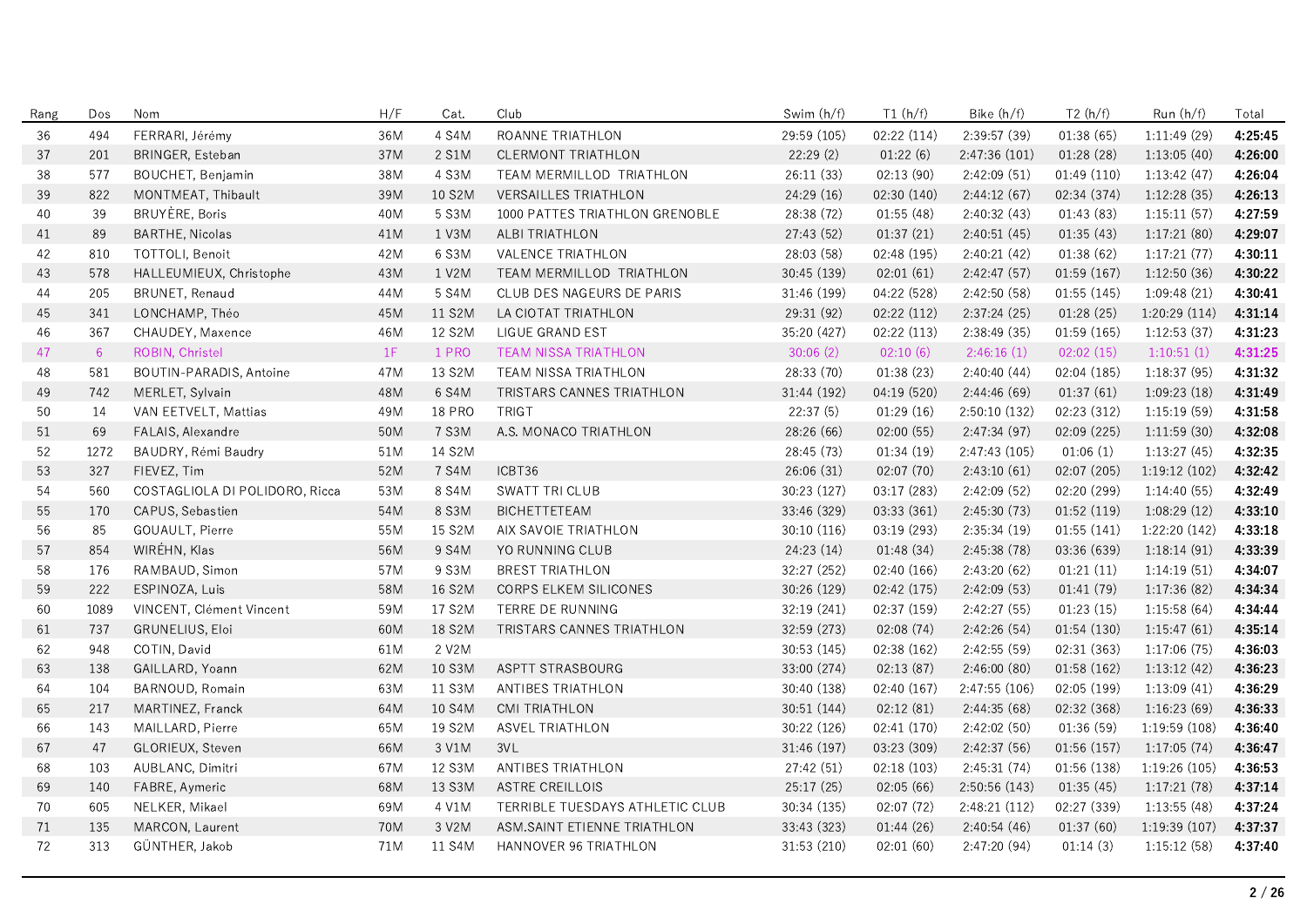| Rang | Dos  | Nom                       | H/F        | Cat.               | Club                              | Swim (h/f)  | T1(h/f)     | Bike (h/f)    | T2(h/f)     | Run (h/f)     | Total   |
|------|------|---------------------------|------------|--------------------|-----------------------------------|-------------|-------------|---------------|-------------|---------------|---------|
| 73   | 204  | <b>BERTHELOT, Nicolas</b> | <b>72M</b> | 5 V1M              | CLUB DES NAGEURS DE PARIS         | 33:20 (294) | 02:33 (153) | 2:46:56 (87)  | 01:56 (147) | 1:12:57(38)   | 4:37:42 |
| 74   | 565  | HOLZERNY, Jean-Christophe | 73M        | 4 V2M              | TARBES TRIATHLON TEAM ARGON 18 FR | 24:58(17)   | 01:46(32)   | 2:52:12(157)  | 02:05 (196) | 1:17:16(76)   | 4:38:17 |
| 75   | 468  | MASSONE, Luigi            | 74M        | 6 V1M              | PRO RECCO TRIATHLON               | 30:16 (119) | 02:11 (82)  | 2:45:41 (79)  | 01:34(40)   | 1:18:39 (96)  | 4:38:21 |
| 76   | 219  | LE BIDEAU, Jean-Philippe  | 75M        | 5 V2M              | CONCARNEAU                        | 29:21 (85)  | 02:09 (78)  | 2:46:07(81)   | 01:41(76)   | 1:19:11(101)  | 4:38:29 |
| 77   | 604  | JÖNSSON, Peter            | 76M        | 2 V3M              | TERRIBLE TUESDAYS ATHLETIC CLUB   | 29:41 (96)  | 03:17 (284) | 2:47:58 (107) | 02:12(240)  | 1:15:47(62)   | 4:38:55 |
| 78   | 599  | HORLACHER, Frank          | 77M        | 3 V3M              | TEAM ZOOT / SV NIKAR HEIDELBERG   | 28:32 (69)  | 01:49 (37)  | 2:52:07 (154) | 01:51(117)  | 1:14:37(53)   | 4:38:56 |
| 79   | 430  | SAGNOL, Quentin           | <b>78M</b> | 12 S4M             | NISSA TEAM TRIATHLON              | 30:19 (124) | 01:51(40)   | 2:46:43(85)   | 01:40(74)   | 1:18:32(94)   | 4:39:05 |
| 80   | 128  | D'AGNANO, Alessandro      | 79M        | 14 S3M             | ASD SWATT CLUB                    | 25:18 (26)  | 01:47(33)   | 2:37:42(29)   | 13:24 (849) | 1:21:09 (122) | 4:39:20 |
| 81   | 355  | VENTURINI, Brice          | 80M        | 13 S4M             | LES ALLIGATORS SEYNOD TRIATHLON   | 28:52 (77)  | 02:03(63)   | 2:49:42 (127) | 01:36(47)   | 1:17:21(79)   | 4:39:34 |
| 82   | 636  | SIBILLA, Luca             | 81M        | 15 S3M             | TRI TEAM SAVIGLIANO               | 30:03 (109) | 02:56 (229) | 2:46:12(82)   | 01:21(12)   | 1:19:10(99)   | 4:39:42 |
| 83   | 396  | CHOQUEREAU, Olivier       | 82M        | 16 S3M             | MONTPELLIER TRIATHLON             | 30:29 (133) | 02:23(118)  | 2:48:16(111)  | 02:21(301)  | 1:16:33(72)   | 4:40:02 |
| 84   | 490  | ASTIER, Stephen           | 83M        | 17 S3M             | RO SANARY                         | 33:40 (319) | 02:47 (192) | 2:40:57(47)   | 01:31(37)   | 1:21:48 (136) | 4:40:43 |
| 85   | 86   | DURY, Kevin               | 84M        | 20 S2M             | AL ECHIROLLES TRIATHLON           | 30:09(115)  | 02:16(98)   | 2:48:45 (119) | 01:55(140)  | 1:18:10(88)   | 4:41:15 |
| 86   | 503  | LEBRAT, David             | 85M        | 7 V1M              | ROUGEOT BEAUNE TRIATHLON          | 31:53 (211) | 02:59 (242) | 2:44:07(65)   | 03:05(521)  | 1:19:19(104)  | 4:41:23 |
| 87   | 484  | RAYBAUD, Nicolas          | 86M        | 14 S4M             | RHONE ALPES                       | 30:54 (146) | 02:25 (127) | 2:47:58 (108) | 01:53 (132) | 1:18:31(93)   | 4:41:41 |
| 88   | 1123 | MARGUERITE, Jonathan      | 87M        | 15 S4M             |                                   | 30:57 (149) | 02:00(57)   | 2:44:50(70)   | 01:14(4)    | 1:22:50(153)  | 4:41:51 |
| 89   | 132  | COMBA, Pier Paolo         | 88M        | 18 S3M             | ASD TRI TEAM SAVIGLIANO           | 30:16 (120) | 02:13(88)   | 2:48:37(116)  | 02:42(410)  | 1:18:12(89)   | 4:42:00 |
| 90   | 186  | DESSAINTJEAN, Nicolas     | 89M        | 19 S3M             | CAP TRIATHLON                     | 30:57 (151) | 02:58 (236) | 2:50:37(135)  | 01:45(95)   | 1:16:06(67)   | 4:42:23 |
| 91   | 546  | ELETTI, Giulio            | 90M        | 4 V3M              | SPORT 64                          | 27:57(55)   | 02:04(64)   | 2:47:38 (103) | 02:13(252)  | 1:22:55(155)  | 4:42:47 |
| 92   | 1132 | MEKIL, Aurelien           | 91M        | 3 S1M              |                                   | 29:42 (98)  | 02:48(198)  | 2:47:38 (102) | 01:27(24)   | 1:21:21 (127) | 4:42:56 |
| 93   | 1110 | LOGNOS, Louis             | 92M        | 21 S2M             |                                   | 34:53 (392) | 03:28 (331) | 2:45:38(77)   | 01:41(77)   | 1:18:03(86)   | 4:43:43 |
| 94   | 339  | DA MOTA, Julien           | 93M        | 22 S2M             | L.A. SPORT CONSEIL TRIATHLON CLUB | 26:42 (40)  | 02:09(77)   | 2:47:12(90)   | 02:12 (244) | 1:25:33 (205) | 4:43:48 |
| 95   | 123  | PALUZZI, Silvio           | 94M        | 8 V1M              | ASD ATLETICA MONDOVI (2430)       | 38:24 (639) | 02:37(161)  | 2:47:35(98)   | 01:51(120)  | 1:13:25(44)   | 4:43:52 |
| 96   | 614  | BOUVIER, Arnaud           | 95M        | 1 V4M              | TEAM MERMILLOD TRIATHLON          | 33:51 (339) | 02:14(93)   | 2:48:23(113)  | 01:29(32)   | 1:18:49(98)   | 4:44:46 |
| 97   | 959  | CROZE, Guillaume          | 96M        | 16 S4M             |                                   | 25:12 (23)  | 01:45(30)   | 2:55:00 (188) | 02:43(418)  | 1:20:11(112)  | 4:44:51 |
| 98   | 483  | OSSEDAT, Jérôme           | 97M        | 9 V1M              | <b>REGION</b>                     | 38:29 (648) | 03:26 (322) | 2:48:24(114)  | 02:41 (408) | 1:12:22(32)   | 4:45:22 |
| 99   | 818  | MONCHAL, Luc              | 98M        | 6 V2M              | VENTOUX TRIATHLON CLUB CARPENTRAS | 32:13 (233) | 02:47 (190) | 2:46:25(84)   | 01:21(9)    | 1:22:55(156)  | 4:45:41 |
| 100  | 373  | DELVINCOURT, Joséphine    | 2F         | 1 S <sub>2</sub> F | LYS CALAIS TRIATHLON              | 30:34(5)    | 02:17(7)    | 2:53:49(3)    | 01:36(3)    | 1:17:29(2)    | 4:45:45 |
| 101  | 203  | RONCA, Marc               | 99M        | 7 V2M              | <b>CLES GARDANNE TRIATHLON</b>    | 29:01 (82)  | 03:28 (328) | 2:48:45 (120) | 01:56(153)  | 1:23:46 (166) | 4:46:56 |
| 102  | 832  | PETIT, Stéphane           | 100M       | 5 V3M              | VITROLLES TRIATHLON               | 31:35 (182) | 02:34 (155) | 2:52:08 (156) | 02:11 (236) | 1:18:43(97)   | 4:47:11 |
| 103  | 120  | DERUAZ, Maëlle            | 3F         | 2 S <sub>2</sub> F | <b>ARDENT SPORT</b>               | 31:58(11)   | 02:08(4)    | 2:53:35(2)    | 02:05(16)   | 1:17:48(3)    | 4:47:34 |
| 104  | 33   | FICHOU, Alexandre         | 101M       | 20 S3M             |                                   | 30:27 (130) | 02:46 (188) | 2:52:04(153)  | 02:15(268)  | 1:20:09(110)  | 4:47:41 |
| 105  | 607  | RODRIGUEZ, Jonas          | 102M       | 8 V2M              | TERRIBLE TUESDAYS ATHLETIC CLUB   | 32:58 (270) | 02:32 (151) | 2:45:34(75)   | 02:29 (349) | 1:24:26 (182) | 4:47:59 |
| 106  | 220  | KERGOURLAY, Yohan         | 103M       | 21 S3M             | CONCARNEAU TRIATHLON              | 28:58 (81)  | 02:24 (123) | 2:54:07(175)  | 01:25(19)   | 1:21:07(121)  | 4:48:01 |
| 107  | 317  | AVIGNON, Vincent          | 104M       | 10 V1M             | <b>HYERES TRIATHLON</b>           | 33:08 (282) | 02:32 (146) | 2:47:14(91)   | 01:50(113)  | 1:23:23(163)  | 4:48:07 |
| 108  | 1039 | GODEL, Quentin            | 105M       | 4 S1M              |                                   | 30:24 (128) | 02:46 (183) | 2:55:39 (196) | 01:40(73)   | 1:17:42(83)   | 4:48:11 |
| 109  | 820  | PERON, Sebastien          | 106M       | 6 V3M              | VENTOUX TRIATHLON CLUB CARPENTRAS | 33:45 (328) | 02:20 (108) | 2:45:10(71)   | 01:49(111)  | 1:25:09 (200) | 4:48:13 |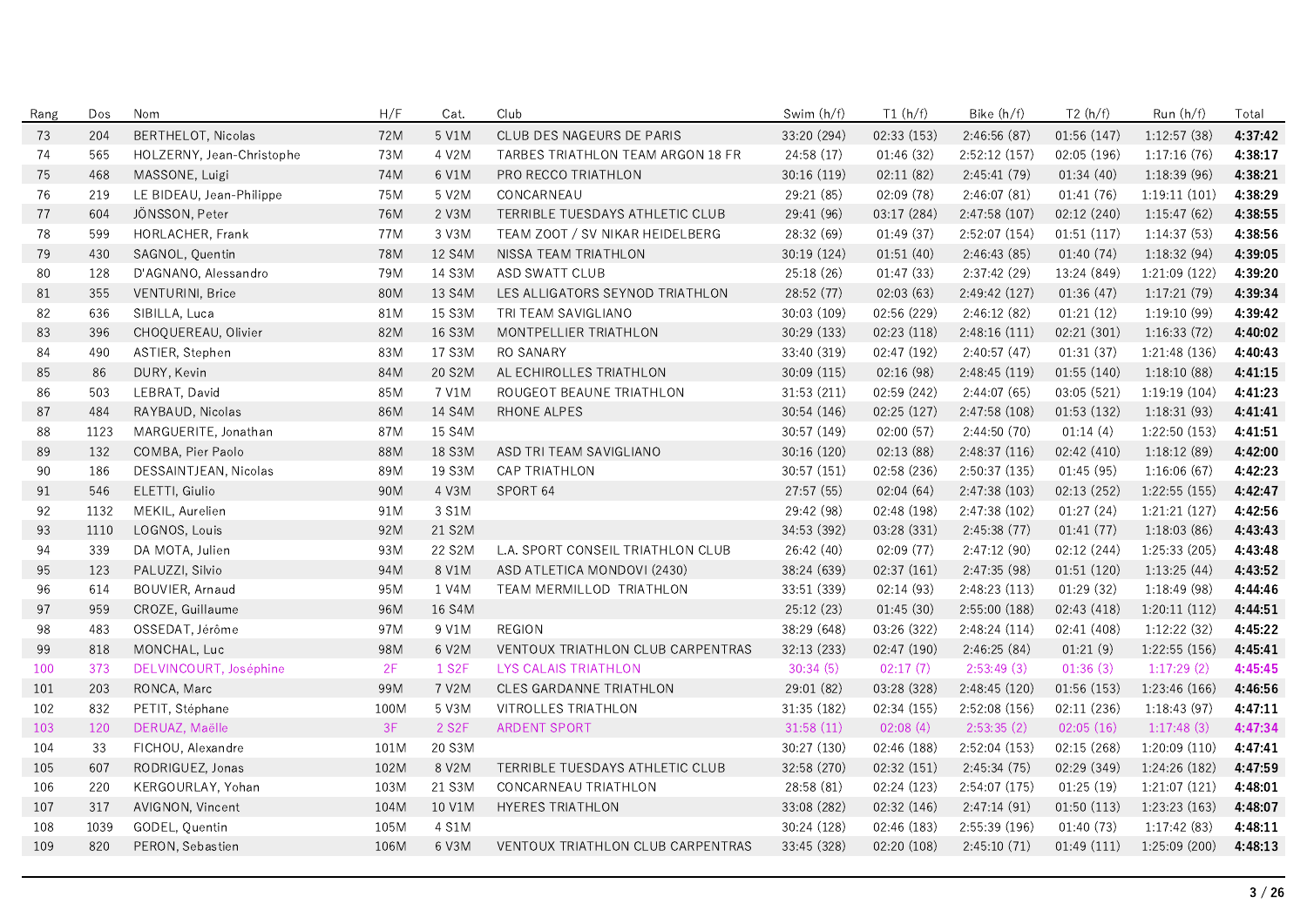| Rang | Dos  | Nom                   | H/F  | Cat.   | Club                              | Swim (h/f)  | T1(h/f)     | Bike (h/f)    | T2(h/f)     | Run (h/f)     | Total   |
|------|------|-----------------------|------|--------|-----------------------------------|-------------|-------------|---------------|-------------|---------------|---------|
| 110  | 916  | BRAVARD, Antoine      | 107M | 23 S2M |                                   | 31:14 (163) | 02:13(85)   | 2:37:55(31)   | 01:55(136)  | 1:35:19 (415) | 4:48:36 |
| 111  | 526  | VAILLANT, Stéphane    | 108M | 11 V1M | <b>SALON TRIATHLON</b>            | 32:02 (219) | 02:25 (129) | 2:49:31 (125) | 01:50(118)  | 1:22:55(154)  | 4:48:43 |
| 112  | 898  | BINAUX, Jonathan      | 109M | 12 V1M |                                   | 31:06 (157) | 03:33 (360) | 2:50:53 (139) | 01:56(152)  | 1:21:16 (125) | 4:48:44 |
| 113  | 646  | <b>BORNET, Alexis</b> | 110M | 24 S2M | TRIATHL'AIX                       | 35:48 (474) | 03:32 (353) | 2:49:37 (126) | 02:26 (329) | 1:17:24(81)   | 4:48:47 |
| 114  | 661  | PEUCHOT, Florian      | 111M | 25 S2M | TRIATHL'AIX                       | 32:24 (248) | 03:24 (319) | 2:49:53 (130) | 03:04 (516) | 1:20:02(109)  | 4:48:47 |
| 115  | 755  | LEUVREY, Sébastien    | 112M | 9 V2M  | <b>TROC</b>                       | 32:33 (254) | 03:53 (418) | 2:46:25 (83)  | 02:04 (192) | 1:24:03 (172) | 4:48:58 |
| 116  | 321  | GHESQUIERE, Fabrice   | 113M | 10 V2M | <b>HYERES TRIATHLON</b>           | 30:57 (150) | 04:01 (457) | 2:53:42 (169) | 02:11 (239) | 1:18:12(90)   | 4:49:03 |
| 117  | 91   | GUERRY, Thomas        | 114M | 22 S3M | ALBI TRIATHLON                    | 26:53 (42)  | 02:05(65)   | 3:00:17(258)  | 02:00(171)  | 1:17:53(84)   | 4:49:08 |
| 118  | 835  | NANTAS, Fabien        | 115M | 13 V1M | <b>VMT</b>                        | 35:12 (421) | 02:31 (144) | 2:48:51(121)  | 01:44 (89)  | 1:20:53 (118) | 4:49:11 |
| 119  | 639  | NOLTE, Nils           | 116M | 17 S4M | TRI-4-FUM SVKT                    | 34:03 (352) | 02:15 (96)  | 2:52:24 (160) | 01:32(38)   | 1:19:11(100)  | 4:49:25 |
| 120  | 952  | COUCLET, Sébastien    | 117M | 18 S4M |                                   | 31:39 (188) | 04:01 (455) | 2:47:19(92)   | 01:45(92)   | 1:24:44(191)  | 4:49:28 |
| 121  | 439  | MUNIER, Pierre        | 118M | 19 S4M | OPEN TRI 74                       | 29:55 (103) | 02:00(56)   | 2:49:23 (124) | 02:14(255)  | 1:26:11(224)  | 4:49:43 |
| 122  | 573  | GUEUDRE, Thomas       | 119M | 26 S2M | TEAM CAP TRIATHLON                | 30:02 (108) | 01:55(44)   | 2:43:41(64)   | 02:00(169)  | 1:32:21 (348) | 4:49:59 |
| 123  | 266  | ALET, Sebastien       | 120M | 20 S4M | <b>DKZ</b>                        | 32:06 (228) | 02:26(125)  | 2:51:43(148)  | 01:34(42)   | 1:22:16(141)  | 4:50:05 |
| 124  | 171  | GODET, Nicolas        | 121M | 23 S3M | <b>BOURGES TRIATHLON</b>          | 31:42 (191) | 03:40 (383) | 2:50:54 (140) | 02:34 (376) | 1:21:18(126)  | 4:50:08 |
| 125  | 594  | VARAILHON, Alex       | 122M | 24 S3M | <b>TEAM NISSA TRIATHLON</b>       | 31:24 (169) | 02:41(171)  | 2:54:32 (178) | 02:10(231)  | 1:19:36(106)  | 4:50:23 |
| 126  | 97   | PAVOT, Marc           | 123M | 21 S4M | AMADEUS ATHLETIC ASSOCIATION TRIA | 33:26 (301) | 03:43 (390) | 2:53:56 (173) | 01:35(48)   | 1:17:57(85)   | 4:50:37 |
| 127  | 180  | GULLY, Samuel         | 124M | 11 V2M | C.R.V. LYON TRIATHLON             | 35:25 (437) | 05:10 (665) | 2:51:47 (149) | 02:12(245)  | 1:16:04(65)   | 4:50:38 |
| 128  | 1270 | ZARAGOZA, Thomas      | 125M | 22 S4M |                                   | 32:59 (272) | 02:12(86)   | 2:49:11(122)  | 01:43(85)   | 1:24:40 (189) | 4:50:45 |
| 129  | 177  | WESTON-BENNETT, Ryan  | 126M | 23 S4M | <b>BRITISH TRIATHLON</b>          | 32:37 (255) | 02:16(97)   | 2:47:20 (93)  | 01:55(134)  | 1:26:40 (236) | 4:50:48 |
| 130  | 456  | PAILLARD, Corentin    | 127M | 27 S2M | POISSY TRIATHLON                  | 35:28 (442) | 02:50 (209) | 2:50:18(133)  | 02:02 (178) | 1:20:10(111)  | 4:50:48 |
| 131  | 705  | NICOLAS, Laurent      | 128M | 7 V3M  | TRIATHLON ROMANAIS PEAGEOIS       | 32:41 (256) | 02:57(228)  | 2:48:42(118)  | 02:18(288)  | 1:24:17(178)  | 4:50:55 |
| 132  | 630  | RIDEZ, Eric           | 129M | 2 V4M  | TRI ACADEMY SQUAD                 | 29:04 (83)  | 03:19 (292) | 2:53:48 (170) | 01:44(86)   | 1:23:11(159)  | 4:51:06 |
| 133  | 1051 | GUYARD, Baptiste      | 130M | 14 V1M | ASPL                              | 35:55 (486) | 03:18 (289) | 2:48:14(110)  | 03:04 (514) | 1:20:36(115)  | 4:51:07 |
| 134  | 728  | CAVALIER, Lionel      | 131M | 12 V2M | TRISEELAND.CH                     | 31:52 (208) | 02:50 (206) | 2:51:59(151)  | 02:00 (170) | 1:22:28 (145) | 4:51:09 |
| 135  | 173  | DURAND, Guillaume     | 132M | 24 S4M | <b>BPC CAOCHING</b>               | 31:22 (166) | 04:28 (540) | 2:52:53(161)  | 04:11 (725) | 1:18:24(92)   | 4:51:18 |
| 136  | 872  | AUTHIER, Alexandre    | 133M | 28 S2M |                                   | 28:33 (71)  | 02:28 (136) | 2:57:38 (223) | 01:35(52)   | 1:21:23 (129) | 4:51:37 |
| 137  | 55   | ESTEVENON, Benoit     | 134M | 25 S4M | A.S MURET TRIATHLON               | 30:08 (113) | 02:46 (187) | 2:54:45 (183) | 02:08 (214) | 1:21:56 (138) | 4:51:43 |
| 138  | 437  | CYRILLE, Perez        | 135M | 3 V4M  | OLYMPIC NICE NATATION             | 32:47 (260) | 03:04 (254) | 2:50:46 (138) | 02:05 (190) | 1:23:04 (158) | 4:51:46 |
| 139  | 257  | BOUE, Benjamin        | 136M | 25 S3M | DB COACHING TRIATHLON             | 31:45 (194) | 01:48(36)   | 2:52:02 (152) | 01:36(55)   | 1:24:39(187)  | 4:51:50 |
| 140  | 43   | TENTORI, Daniele      | 137M | 26 S4M | 3 LIFE                            | 33:09 (284) | 03:10 (266) | 2:52:22 (159) | 01:46(94)   | 1:21:41 (132) | 4:52:08 |
| 141  | 278  | SEMIK, Jerome         | 138M | 15 V1M | DUC TRIATHLON DRACENIE            | 30:46 (141) | 02:54 (218) | 2:47:30(96)   | 01:36(56)   | 1:29:23 (289) | 4:52:09 |
| 142  | 758  | RUNEL, Jérémie        | 139M | 27 S4M | <b>TRP</b>                        | 35:13 (422) | 05:03 (648) | 2:54:14(177)  | 01:56 (149) | 1:15:47(63)   | 4:52:13 |
| 143  | 1082 | LAPEYRE, Mathieu      | 140M | 26 S3M |                                   | 34:59 (399) | 03:31 (351) | 2:48:05 (109) | 04:03 (703) | 1:21:42 (133) | 4:52:20 |
| 144  | 878  | BAURIN, Antoine       | 141M | 29 S2M |                                   | 34:08 (357) | 04:49 (603) | 2:45:27(72)   | 02:40(406)  | 1:25:24 (203) | 4:52:28 |
| 145  | 602  | RIEDERER, Lukas       | 142M | 8 V3M  | TEMPO-SPORT - BE THE CHANGE       | 31:59 (217) | 02:08(71)   | 2:50:22 (134) | 01:49(106)  | 1:26:31 (232) | 4:52:49 |
| 146  | 208  | DURIF, Pierre         | 143M | 4 V4M  | CLUB DES NAGEURS DE PARIS         | 31:47 (200) | 03:12 (272) | 2:59:00 (236) | 01:54(131)  | 1:17:02(73)   | 4:52:55 |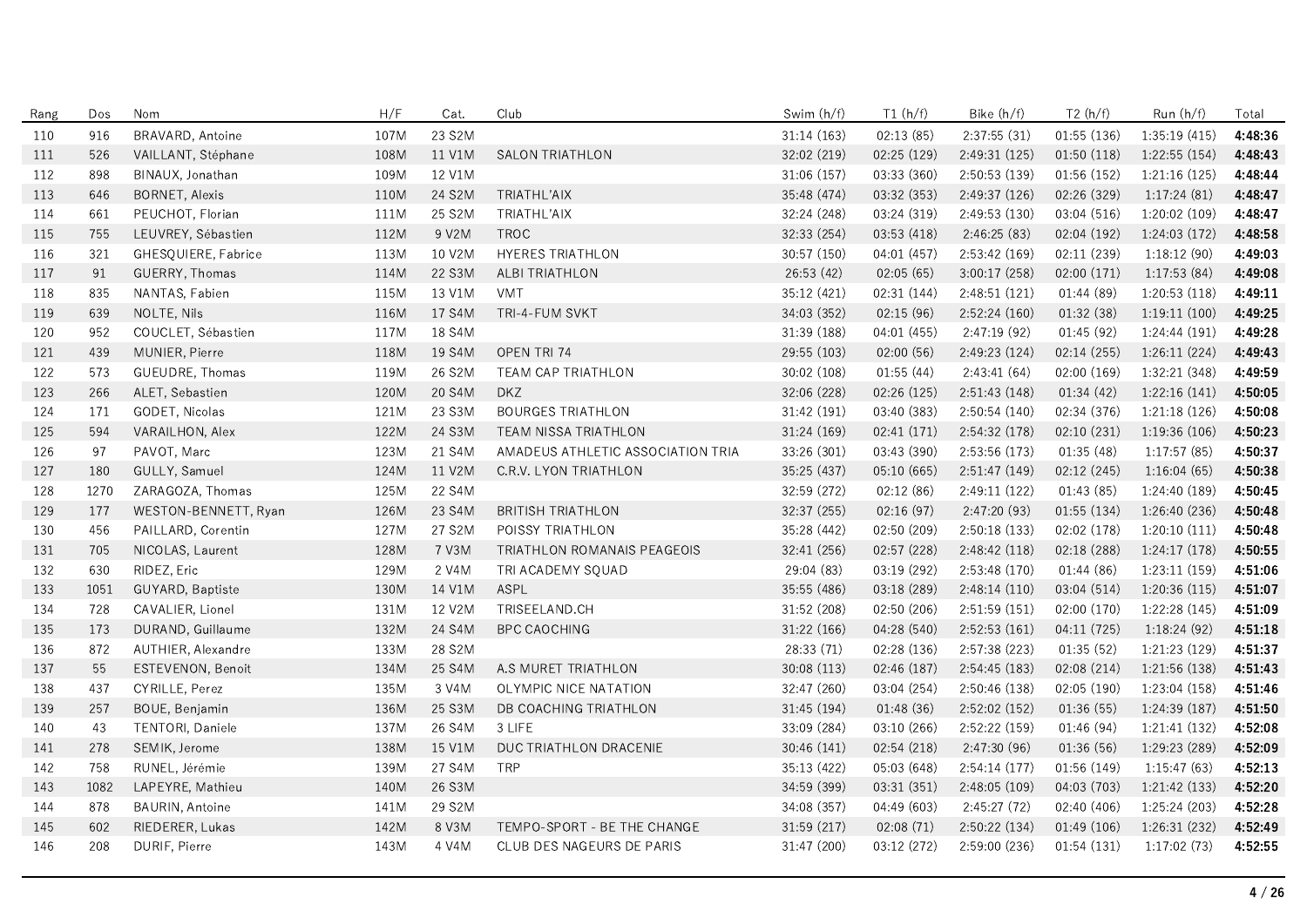| Rang | Dos  | Nom                     | H/F  | Cat.   | Club                              | Swim (h/f)  | T1(h/f)     | Bike (h/f)    | T2(h/f)     | Run (h/f)     | Total   |
|------|------|-------------------------|------|--------|-----------------------------------|-------------|-------------|---------------|-------------|---------------|---------|
| 147  | 65   | CARETTE, Chris          | 144M | 16 V1M | A.S. MONACO TRIATHLON             | 37:59 (618) | 03:46 (400) | 2:46:53 (86)  | 01:51 (122) | 1:22:31 (146) | 4:53:00 |
| 148  | 1113 | LOSFELD, Florian        | 145M | 30 S2M |                                   | 32:01 (218) | 05:04 (652) | 2:54:50 (186) | 03:36 (642) | 1:18:04(87)   | 4:53:35 |
| 149  | 920  | BROSSIER, Julien        | 146M | 31 S2M |                                   | 31:31 (176) | 03:00 (241) | 2:56:49 (211) | 01:38(64)   | 1:21:02 (120) | 4:54:00 |
| 150  | 428  | FAUVELET, Julien        | 147M | 32 S2M | NISSA TEAM TRIATHLON              | 35:31 (449) | 02:00 (54)  | 2:49:47 (129) | 02:10 (232) | 1:24:35 (184) | 4:54:03 |
| 151  | 1020 | GAUTIER, David          | 148M | 9 V3M  |                                   | 38:27 (644) | 05:24 (689) | 2:47:06(89)   | 02:57 (492) | 1:20:15(113)  | 4:54:09 |
| 152  | 827  | GRAULIERE, Rémi         | 149M | 27 S3M | <b>VICHY TRIATHLON</b>            | 28:47 (74)  | 02:49 (201) | 2:58:18 (230) | 02:12 (247) | 1:22:27(144)  | 4:54:33 |
| 153  | 146  | SCABELLO, Cyril         | 150M | 28 S3M | <b>ASVEL TRIATHLON</b>            | 32:09 (231) | 04:33 (554) | 2:52:07 (155) | 02:07(213)  | 1:23:41(165)  | 4:54:37 |
| 154  | 121  | BARGUÈS, Benoit         | 151M | 28 S4M | ARMADOC AVEYRON SPORT             | 26:23 (37)  | 02:15 (94)  | 2:53:58 (174) | 02:02 (179) | 1:30:03 (297) | 4:54:41 |
| 155  | 1244 | TOURLOUSE, Matthieu     | 152M | 29 S4M |                                   | 29:30 (91)  | 02:59 (238) | 2:56:31 (208) | 01:57(161)  | 1:23:48 (167) | 4:54:45 |
| 156  | 693  | BOUSQUET, Sebastien     | 153M | 13 V2M | TRIATHLON GRANDE MOTTE            | 34:40 (380) | 02:55(221)  | 2:53:18(164)  | 02:24 (321) | 1:21:40(131)  | 4:54:57 |
| 157  | 928  | CANTALOUBE, Charlélie   | 154M | 29 S3M | A.S. MONACO TRIATHLON             | 34:43 (383) | 04:00 (454) | 2:44:10(66)   | 02:53 (472) | 1:29:41 (292) | 4:55:27 |
| 158  | 354  | ROUX, Alexis            | 155M | 30 S3M | LES ALLIGATORS SEYNOD TRIATHLON   | 30:19(123)  | 01:50(39)   | 2:43:27(63)   | 02:58 (493) | 1:37:00 (450) | 4:55:34 |
| 159  | 837  | GARCIN, Florent         | 156M | 30 S4M | VO3 MAX PROVENCE TRIATHLON        | 30:18 (122) | 02:50(210)  | 3:03:08 (298) | 03:49 (671) | 1:15:35(60)   | 4:55:40 |
| 160  | 833  | PIERRON, Olivier        | 157M | 31 S3M | VITROLLES TRIATHLON               | 33:03 (278) | 04:23 (529) | 2:50:56 (142) | 02:04 (191) | 1:25:41 (212) | 4:56:07 |
| 161  | 30   | LEVI, Jérémy            | 158M | 32 S3M |                                   | 33:41 (321) | 03:24 (315) | 2:53:49 (171) | 01:55(143)  | 1:23:21(162)  | 4:56:10 |
| 162  | 1208 | ROUX, Nicolas           | 159M | 14 V2M | CLUB DES SPORTS MEGEVE            | 38:02 (620) | 05:14 (673) | 2:37:56 (32)  | 02:26 (330) | 1:32:32 (352) | 4:56:10 |
| 163  | 527  | VIOLLET, Remi           | 160M | 33 S3M | <b>SAM MERIGNAC TRIATHLON</b>     | 33:08 (283) | 02:03(62)   | 2:57:42 (224) | 02:04 (188) | 1:21:15(124)  | 4:56:12 |
| 164  | 736  | GAUTHIER, Alexandre     | 161M | 34 S3M | TRISTARS CANNES TRIATHLON         | 27:58 (56)  | 02:58 (235) | 2:51:23(146)  | 01:44(88)   | 1:32:10(342)  | 4:56:13 |
| 165  | 80   | GUARNIERO, Davide       | 162M | 17 V1M | A.S.D. PRO PATRIA A.R.C. BUSTO AR | 31:47 (201) | 02:33 (152) | 2:54:33 (180) | 02:30(360)  | 1:25:06 (199) | 4:56:29 |
| 166  | 238  | NOIRY, Fabien           | 163M | 31 S4M | COURI A FUVEAU TRIATHLON          | 36:45 (531) | 03:53 (421) | 2:51:42(147)  | 02:22 (308) | 1:21:47(135)  | 4:56:29 |
| 167  | 271  | PERRET, Paul Laurent    | 164M | 15 V2M | DRAGUIGNAN TRIATHLON              | 28:21 (64)  | 02:07(73)   | 3:00:35(264)  | 01:39(69)   | 1:23:52 (169) | 4:56:34 |
| 168  | 294  | GNOCCHI, Graziano       | 165M | 18 V1M | FITRI                             | 35:31 (450) | 03:30 (344) | 2:55:09 (189) | 01:56(151)  | 1:20:40(116)  | 4:56:46 |
| 169  | 904  | BLONDET, Fabien         | 166M | 19 V1M |                                   | 36:37 (517) | 03:51(414)  | 2:52:19(158)  | 03:14(555)  | 1:20:45(117)  | 4:56:46 |
| 170  | 133  | DEBROSSE, Paulin        | 167M | 33 S2M | ASM.SAINT ETIENNE TRIATHLON       | 34:10 (359) | 04:48(600)  | 2:49:43 (128) | 04:06 (715) | 1:24:24(181)  | 4:57:11 |
| 171  | 455  | HOLDERBACH, David       | 168M | 10 V3M | POISSY TRIATHLON                  | 26:23 (36)  | 02:14(92)   | 3:02:04(287)  | 02:27 (340) | 1:24:10(174)  | 4:57:18 |
| 172  | 767  | ABRIAL, Xavier          | 169M | 16 V2M | TRYSSINGEAUX                      | 35:41 (462) | 04:24 (530) | 2:48:29 (115) | 01:45(99)   | 1:27:05 (247) | 4:57:24 |
| 173  | 796  | ARCAGNI, Marco          | 170M | 32 S4M | UNA TRICYCLING                    | 33:33 (309) | 02:32 (149) | 2:54:44 (182) | 02:00(168)  | 1:24:37 (186) | 4:57:26 |
| 174  | 291  | GERARD, Julien          | 171M | 17 V2M | FEND LA BISE                      | 31:28 (175) | 01:56(49)   | 2:57:27 (219) | 03:38 (649) | 1:23:19(161)  | 4:57:48 |
| 175  | 375  | FUSSER, Romain          | 172M | 11 V3M | MACH3 TRIATHLON                   | 32:16 (237) | 02:42 (176) | 2:53:18(163)  | 03:08 (533) | 1:26:24 (228) | 4:57:48 |
| 176  | 1079 | LAGARDE, Clément        | 173M | 35 S3M |                                   | 35:51 (478) | 05:08(661)  | 2:47:42(104)  | 03:40 (658) | 1:25:38 (210) | 4:57:59 |
| 177  | 427  | BRUN, Jean Andre        | 174M | 33 S4M | NISSA TEAM TRIATHLON              | 32:55 (267) | 03:26 (323) | 2:58:29 (232) | 02:08 (219) | 1:21:10(123)  | 4:58:08 |
| 178  | 329  | CHERON, Aurélien        | 175M | 18 V2M | <b>ISSY TRIATHLON</b>             | 35:04 (403) | 02:29 (138) | 2:54:07(176)  | 01:44(87)   | 1:24:48 (193) | 4:58:12 |
| 179  | 449  | LEGUAY, Geoffrey        | 176M | 34 S4M | PAYS DE LA LOIRE                  | 31:13 (162) | 02:22 (115) | 2:53:54 (172) | 02:19(289)  | 1:28:25 (275) | 4:58:13 |
| 180  | 689  | VERGARA, Steven         | 177M | 35 S4M | TRIATHLON DU PAYS GRASSOIS        | 29:26 (86)  | 03:10 (267) | 2:56:00 (200) | 02:11 (233) | 1:28:03 (270) | 4:58:50 |
| 181  | 38   | YARRO NIMPA, Jérome     | 178M | 34 S2M | TEAM NISSA TRIATHLON              | 38:12 (629) | 02:26 (130) | 2:50:40 (136) | 02:56 (489) | 1:24:45 (192) | 4:58:59 |
| 182  | 142  | DE BOISSIEU, Enguerrand | 179M | 35 S2M | <b>ASVEL TRIATHLON</b>            | 33:17 (291) | 03:41 (388) | 2:50:40(137)  | 02:14 (258) | 1:29:09 (286) | 4:59:01 |
| 183  | 901  | BLANQUART, Edouard      | 180M | 36 S3M |                                   | 33:39 (318) | 03:54 (427) | 2:51:10(144)  | 02:29 (354) | 1:27:54 (262) | 4:59:06 |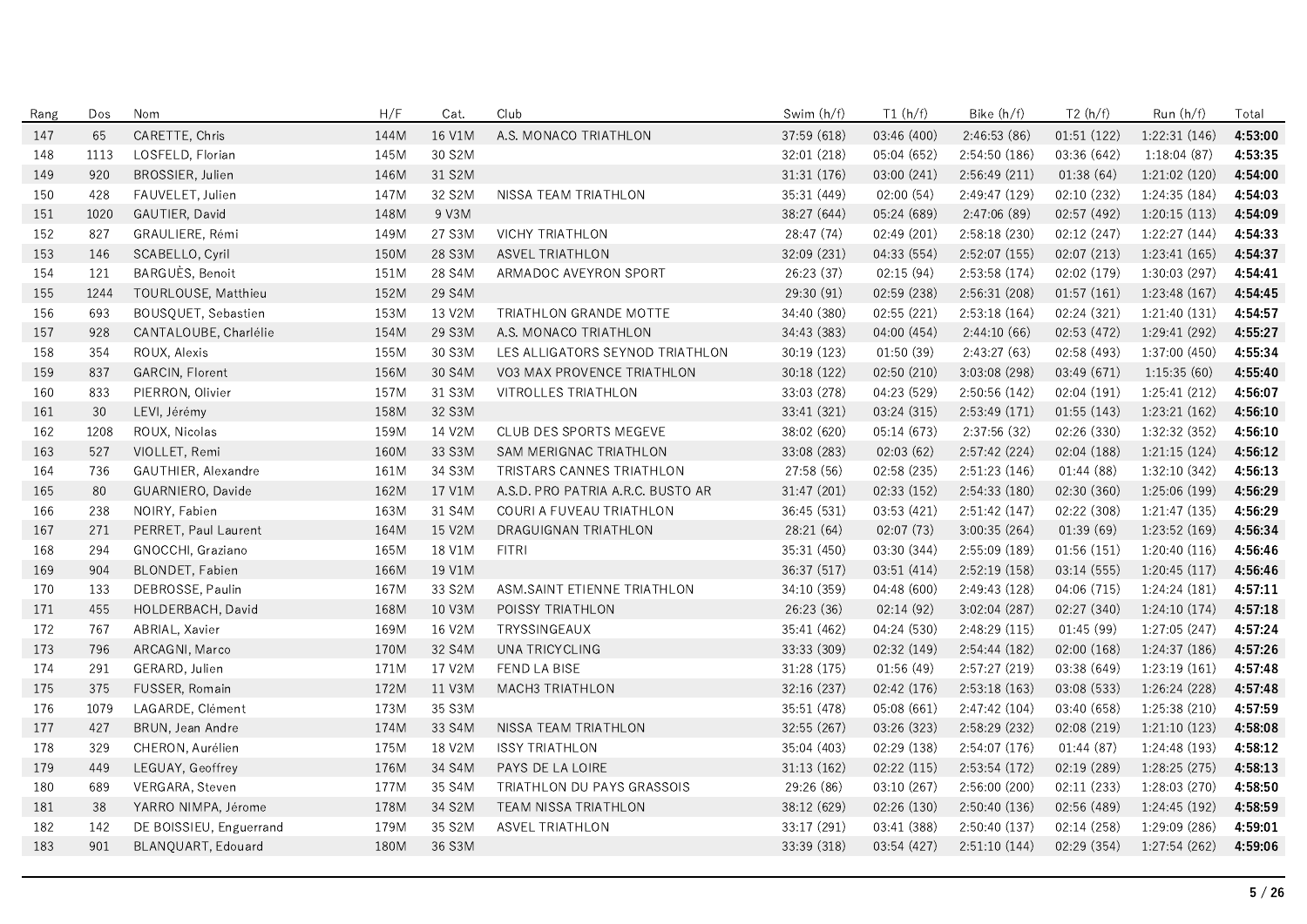| Rang | Dos  | Nom                       | H/F  | Cat.   | Club                               | Swim (h/f)  | T1(h/f)     | Bike (h/f)    | T2(h/f)     | Run (h/f)     | Total   |
|------|------|---------------------------|------|--------|------------------------------------|-------------|-------------|---------------|-------------|---------------|---------|
| 184  | 836  | RAIMUNDO, Julien          | 181M | 36 S4M | PASSION TRIATHLON                  | 30:38 (136) | 02:26 (128) | 2:59:46(250)  | 02:35 (378) | 1:23:51(168)  | 4:59:16 |
| 185  | 1054 | HARVEY, Timothée          | 182M | 37 S3M |                                    | 28:29 (68)  | 04:01 (453) | 2:55:56 (199) | 02:30 (359) | 1:28:23 (274) | 4:59:19 |
| 186  | 414  | SALEM, Adrien             | 183M | 20 V1M | MY TRIBE                           | 39:32 (702) | 04:05 (466) | 2:56:26 (207) | 02:56 (484) | 1:16:33(71)   | 4:59:32 |
| 187  | 244  | FAUSSURIER, Guillaume     | 184M | 38 S3M | CRV LYON TRIATHLON                 | 35:19 (426) | 04:11 (486) | 2:54:54 (187) | 01:57(158)  | 1:23:14 (160) | 4:59:35 |
| 188  | 288  | PELLA, Pierre             | 185M | 36 S2M | EXPATRIES TRIATHLON PARIS          | 34:53 (394) | 04:16 (507) | 2:53:29 (165) | 02:20 (294) | 1:24:41(190)  | 4:59:39 |
| 189  | 1038 | GLÖCKNER, Robert          | 186M | 37 S4M |                                    | 37:04 (570) | 05:30 (705) | 2:57:51(226)  | 03:15 (556) | 1:16:18(68)   | 4:59:58 |
| 190  | 617  | FAUVEL, Thibault          | 187M | 39 S3M | TOBESPORT                          | 32:03 (224) | 02:15 (95)  | 2:54:33 (179) | 02:42 (414) | 1:28:34 (278) | 5:00:07 |
| 191  | 987  | DORMOY, Thomas            | 188M | 38 S4M |                                    | 34:09 (358) | 02:26 (132) | 2:54:40 (181) | 01:48 (108) | 1:27:24 (252) | 5:00:27 |
| 192  | 522  | BRUNO, Briot              | 189M | 21 V1M | <b>SALON TRIATHLON</b>             | 34:08 (356) | 02:16 (99)  | 2:58:21 (231) | 02:18 (285) | 1:23:25 (164) | 5:00:28 |
| 193  | 401  | MUNCK, Frédéric           | 190M | 40 S3M | <b>MUNCK</b>                       | 35:05 (407) | 04:10 (485) | 2:51:13(145)  | 02:09(222)  | 1:28:12(272)  | 5:00:49 |
| 194  | 119  | SOPRANO, Ciro             | 191M | 39 S4M | ARC PRO PATRIA TRIATHLON           | 31:50 (205) | 02:12(83)   | 3:02:22 (290) | 02:06 (198) | 1:22:32(147)  | 5:01:02 |
| 195  | 134  | LAFLEUR, Marie            | 4F   | 1 S3F  | <b>ASM.SAINT ETIENNE TRIATHLON</b> | 34:50(26)   | 02:02(2)    | 2:58:13(4)    | 01:36(2)    | 1:24:22(8)    | 5:01:03 |
| 196  | 884  | BELOT, Rémi               | 192M | 37 S2M |                                    | 36:52 (550) | 04:41 (578) | 2:39:19(37)   | 02:26 (332) | 1:37:45 (463) | 5:01:03 |
| 197  | 241  | BOURLIER, Adrien          | 193M | 41 S3M | COV COVENTRI                       | 33:50 (337) | 02:45 (181) | 2:56:10 (204) | 02:35 (381) | 1:25:56 (219) | 5:01:16 |
| 198  | 927  | CAGNER, Marco             | 194M | 42 S3M |                                    | 31:52 (209) | 04:05 (467) | 2:46:58 (88)  | 02:43(419)  | 1:35:42(423)  | 5:01:20 |
| 199  | 516  | LAVIGNE, Thimotey         | 195M | 38 S2M | SAINT RAPHAEL TRIATHLON            | 35:32 (452) | 04:07 (476) | 2:51:52(150)  | 04:16 (730) | 1:25:35(206)  | 5:01:22 |
| 200  | 1150 | MOSTERT, Cyrill           | 196M | 40 S4M |                                    | 31:51 (206) | 03:28 (332) | 2:53:35(167)  | 02:36 (385) | 1:29:55 (296) | 5:01:25 |
| 201  | 37   | TWEEDIE, Matthieu         | 197M | 39 S2M |                                    | 31:27 (174) | 04:19(516)  | 2:50:55(141)  | 02:11(235)  | 1:32:35(354)  | 5:01:27 |
| 202  | 977  | DEMICHELIS, Frederic      | 198M | 22 V1M |                                    | 36:20 (500) | 04:34 (560) | 2:54:50 (185) | 02:57 (490) | 1:22:49 (152) | 5:01:30 |
| 203  | 1056 | HECKLEN, Valéry           | 199M | 23 V1M |                                    | 32:44 (257) | 02:58 (237) | 2:57:07 (213) | 01:49(109)  | 1:26:57(243)  | 5:01:35 |
| 204  | 256  | NESS, Helmut              | 200M | 5 V4M  | DAV RAVENSBURG                     | 31:05(156)  | 03:06 (258) | 2:54:45 (184) | 01:58(163)  | 1:30:43(315)  | 5:01:37 |
| 205  | 111  | ORLER, James              | 201M | 40 S2M | ANTIBES TRIATHLON                  | 28:17 (63)  | 02:55 (223) | 2:58:08 (229) | 01:53(125)  | 1:30:25 (307) | 5:01:38 |
| 206  | 49   | BRUT-BONNEFOY, Jérôme     | 202M | 19 V2M | A.S MURET TRIATHLON                | 31:45 (195) | 03:36 (372) | 2:57:25 (218) | 02:19 (290) | 1:26:46 (238) | 5:01:51 |
| 207  | 534  | PETIT, Sebastien          | 203M | 20 V2M | SARDINES TRIATHLON MARSEILLE       | 33:49 (332) | 03:02 (248) | 2:57:16 (215) | 02:09 (220) | 1:25:35 (209) | 5:01:51 |
| 208  | 632  | ANGELI, Stéphane          | 204M | 21 V2M | TRI BIKE TEAM                      | 31:46 (198) | 03:18(291)  | 2:59:08 (239) | 02:07(210)  | 1:25:38 (211) | 5:01:57 |
| 209  | 35   | PIAZZA, Jeremie           | 205M | 22 V2M |                                    | 30:29 (134) | 03:23 (311) | 3:00:18(259)  | 01:42(80)   | 1:26:06(222)  | 5:01:58 |
| 210  | 235  | GARRIC, Thomas            | 206M | 41 S2M | COURI A FUVEAU TRIATHLON           | 32:27 (251) | 02:57 (233) | 2:48:39 (117) | 02:32 (367) | 1:35:31 (420) | 5:02:06 |
| 211  | 535  | <b>BENOIST, Valentin</b>  | 207M | 42 S2M | <b>SAS TRIATHLON</b>               | 33:24 (298) | 03:24 (320) | 2:49:16 (123) | 01:52(124)  | 1:34:13 (389) | 5:02:09 |
| 212  | 155  | GIACOMETTI, Jerome        | 208M | 12 V3M | <b>AUBAGNE TRIATHLON</b>           | 33:50 (336) | 02:09 (79)  | 2:56:56(212)  | 02:54 (476) | 1:26:26 (229) | 5:02:15 |
| 213  | 733  | DENIS, Anthony            | 209M | 43 S3M | TRISTARS CANNES TRIATHLON          | 33:43 (325) | 02:53(216)  | 2:59:16(241)  | 01:31(35)   | 1:24:52(195)  | 5:02:15 |
| 214  | 197  | CANUT, Guillaume          | 210M | 24 V1M | CHATEAU GONTIER TRIATHLON          | 31:59 (216) | 02:51 (212) | 2:56:01(201)  | 01:38(63)   | 1:30:03 (298) | 5:02:32 |
| 215  | 380  | LE GOFF, Antoine          | 211M | 44 S3M | MAT                                | 31:56 (213) | 02:56 (224) | 3:09:18(401)  | 02:20 (295) | 1:16:05(66)   | 5:02:35 |
| 216  | 1164 | OLIVAUD, Ugo              | 212M | 45 S3M | <b>FRESNES TRIATHLON</b>           | 31:58 (215) | 02:23(116)  | 3:04:19(321)  | 01:21(10)   | 1:22:48 (150) | 5:02:49 |
| 217  | 410  | GREMILLET, Tony           | 213M | 41 S4M | MY TRIBE                           | 32:51 (262) | 01:55(45)   | 3:00:21(262)  | 02:01 (172) | 1:25:47 (216) | 5:02:55 |
| 218  | 223  | <b>BOTHIER, Sebastien</b> | 214M | 25 V1M | COTE D OPALE TRIATHLON CALAIS SAI  | 34:54 (395) | 03:15 (279) | 2:57:46(225)  | 01:18(7)    | 1:25:47 (215) | 5:03:00 |
| 219  | 369  | GAUTIER, Willy            | 215M | 6 V4M  | LIGUE RHONE ALPES                  |             |             |               |             | 1:10:35(22)   | 5:03:17 |
| 220  | 1021 | <b>GAUTIER, Pierre</b>    | 216M | 43 S2M |                                    | 35:10(415)  | 04:31 (549) | 2:56:10(205)  | 02:56 (487) | 1:24:30(183)  | 5:03:17 |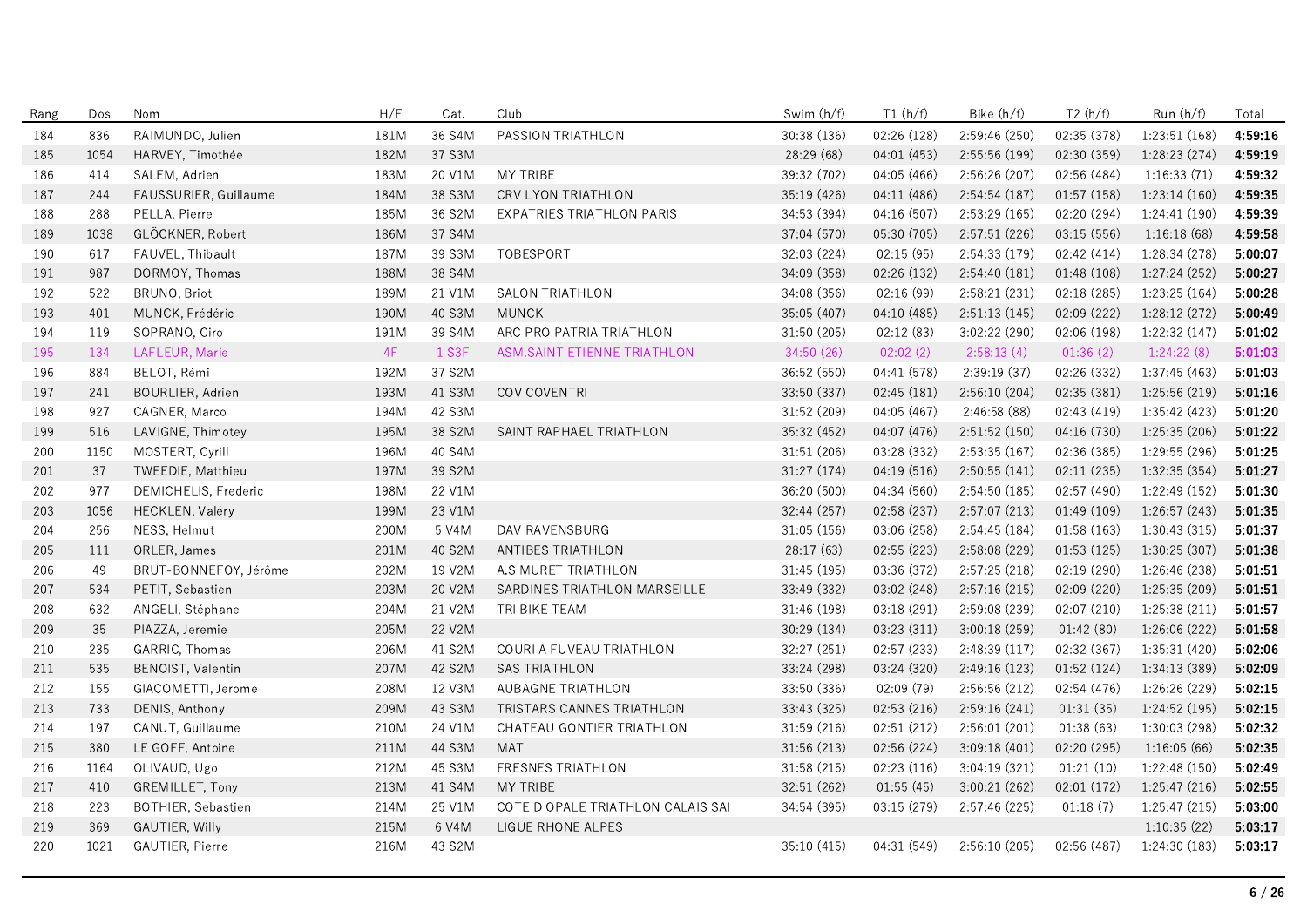| Rang | Dos            | Nom                          | H/F  | Cat.   | Club                            | Swim (h/f)  | T1(h/f)     | Bike (h/f)    | T2(h/f)     | Run (h/f)     | Total   |
|------|----------------|------------------------------|------|--------|---------------------------------|-------------|-------------|---------------|-------------|---------------|---------|
| 221  | 90             | DEDIEU, Jean Francois        | 217M | 23 V2M | ALBI TRIATHLON                  | 30:01 (106) | 02:05(69)   | 3:03:51(311)  | 02:17(281)  | 1:25:35 (207) | 5:03:49 |
| 222  | 971            | DELAHAYE, Nathanael          | 218M | 5 S1M  |                                 | 26:05 (30)  | 02:12(84)   | 3:00:18(261)  | 02:31 (364) | 1:33:09 (368) | 5:04:15 |
| 223  | 1086           | LAUER, Franck                | 219M | 44 S2M |                                 | 36.26 (507) | 03:28 (330) | 2:58:07(228)  | 02:10(227)  | 1:24:13(175)  | 5:04:24 |
| 224  | 407            | CHEVREUIL, Mathieu           | 220M | 26 V1M | MY TRIBE                        | 39:59 (733) | 02:23 (117) | 2:53:40 (168) | 02:15 (263) | 1:26:08 (223) | 5:04:25 |
| 225  | 453            | FASANELLI, Daniel            | 221M | 7 V4M  | POISSY TRIATHLON                | 31.15 (165) | 03:05 (255) | 3:00:54 (267) | 02:10 (230) | 1:27:05 (246) | 5:04:29 |
| 226  | 838            | ROLLAND, Arnaud              | 222M | 24 V2M | <b>VSF TRIATHLON</b>            | 31:41 (189) | 02:18(105)  | 3:03:22(302)  | 01:35(46)   | 1:25:46(213)  | 5:04:42 |
| 227  | 277            | VIALA, Nicolas               | 223M | 8 V4M  | DRAVEIL TRIATHLON               | 32:23 (246) | 03:01 (246) | 2:57:34 (222) | 01:53(126)  | 1:30:22 (304) | 5:05:13 |
| 228  | 161            | IRIGOIN, Regis               | 224M | 25 V2M | <b>AVIRON BAYONNAIS</b>         | 30:40 (137) | 02:26 (131) | 2:59:20 (243) | 02:38 (392) | 1:30:12 (302) | 5:05:16 |
| 229  | 75             | POUPART, Matthieu            | 225M | 27 V1M | A.S. MONACO TRIATHLON           | 32:55 (268) | 03:47 (404) | 2:59:29(245)  | 01:57(156)  | 1:27:12(248)  | 5:05:20 |
| 230  | 543            | MICHEL, Dominique            | 226M | 9 V4M  | SOH TRIATHLON                   | 35:52 (479) | 03:34 (365) | 2:56:07 (203) | 01:58 (164) | 1:27:57(265)  | 5:05:28 |
| 231  | 781            | QUIROS, Tristan              | 227M | 46 S3M | U.S. CAGNES TRIATHLON           | 30:28 (132) | 03:48 (407) | 2:58:57 (234) | 02:12 (243) | 1:30:23 (305) | 5:05:48 |
| 232  | 495            | LEGATH, Julien               | 228M | 26 V2M | ROANNE TRIATHLON                | 30:56 (148) | 03:49 (409) | 3:01:24(271)  | 02:15(272)  | 1:27:30 (254) | 5:05:54 |
| 233  | 727            | CATOIRE, Benjamin            | 229M | 28 V1M | TRISALÈVE                       | 38:46 (670) | 04:42 (580) | 2:56:13(206)  | 02:23(314)  | 1:24:01(171)  | 5:06:05 |
| 234  | 141            | JANVIER, David               | 230M | 13 V3M | <b>ASTRE CREILLOIS</b>          | 28:09 (61)  | 02:05(67)   | 3:05:58 (348) | 03:22 (588) | 1:26:52 (240) | 5:06:26 |
| 235  | 1128           | MAUNIER, Yan                 | 231M | 27 V2M |                                 | 31:32 (178) | 03:03 (249) | 2:59:18(242)  | 02:22 (309) | 1:30:28 (308) | 5:06:43 |
| 236  | 710            | VILLA, Luca                  | 232M | 28 V2M | TRIATHLON TEAM BRIANZA          | 32:09 (230) | 03:50 (412) | 2:59:59 (254) | 03:19 (578) | 1:27:35(257)  | 5:06:52 |
| 237  | 580            | BERRUTI, Lorenzo             | 233M | 29 V2M | TEAM NISSA TRIATHLON            | 34:56 (398) | 02:09 (76)  | 2:55:32 (195) | 02:16 (275) | 1:32:14 (344) | 5:07:07 |
| 238  | 648            | DELAUNAY, Joachim            | 234M | 42 S4M | TRIATHL'AIX                     | 34:04 (353) | 02:40 (168) | 3:03:19(301)  | 01:40(72)   | 1:25:26 (204) | 5:07:09 |
| 239  | 515            | GUERIN, Pascal               | 235M | 14 V3M | SAINT RAPHAEL TRIATHLON         | 26:56(43)   | 02:05(68)   | 3:03:47(310)  | 02:50(457)  | 1:31:36 (334) | 5:07:14 |
| 240  | 840            | MICHAUT, Adrien              | 236M | 29 V1M | WAIMEA                          | 35:05 (408) | 02:54 (220) | 2:58:00 (227) | 01:56 (150) | 1:29:22 (288) | 5:07:17 |
| 241  | 933            | CECCALDI, Côme               | 237M | 47 S3M |                                 | 30:59(153)  | 02:32 (148) | 3:01:59(283)  | 02:56 (483) | 1:28:58(284)  | 5:07:24 |
| 242  | 861            | AMEY, Xavier                 | 238M | 30 V2M |                                 | 32:19 (242) | 03:44 (395) | 3:01:54(280)  | 01:56(144)  | 1:27:38 (258) | 5:07:31 |
| 243  | 1221           | SCHOEN, Clément              | 239M | 48 S3M |                                 | 29:41 (97)  | 03:08 (261) | 2:59:45 (249) | 02:55 (479) | 1:32:14 (345) | 5:07:43 |
| 244  | 479            | DERME, Alessandra            | 5F   | 2 S3F  | RARI NANTES TORINO TRIATHLON    | 30:47(6)    | 02:03(3)    | 3:08:38(11)   | 01:31(1)    | 1:24:47(10)   | 5:07:46 |
| 245  | 570            | DOUBLIER, Julie              | 6F   | 1 V1F  | <b>TCVD</b>                     | 36:37 (35)  | 02:57(17)   | 3:03:44(5)    | 01:56(8)    | 1:22:40(5)    | 5:07:54 |
| 246  | 950            | COTINEAU, Benjamin           | 240M | 43 S4M |                                 | 40:49 (771) | 04:08 (477) | 2:55:22 (192) | 01:53(128)  | 1:25:49(217)  | 5:08:01 |
| 247  | 174            | CHERON, Julien               | 241M | 31 V2M | <b>BPC NANCY</b>                | 35:36 (457) | 03:02 (247) | 2:59:35 (247) | 02:25 (323) | 1:27:33 (256) | 5:08:11 |
| 248  | $\overline{7}$ | HALTER, Kathrin              | 7F   | 2 PRO  | SV NIKAR HEIDELBERG             | 27:22(1)    | 01:35(1)    | 3:06:44(9)    | 01:38(4)    | 1:30:53(16)   | 5:08:12 |
| 249  | 1103           | LEMAIRE, Maxime              | 242M | 49 S3M |                                 | 33:25 (300) | 03:01 (245) | 2:59:07 (238) | 01:27(22)   | 1:31:13(328)  | 5:08:13 |
| 250  | 996            | DUPASQUIER, Valentin         | 243M | 50 S3M |                                 | 35:28 (443) | 03:30 (340) | 2:49:58(131)  | 04:18 (733) | 1:35:11(413)  | 5:08:25 |
| 251  | 1188           | RANCÉ, Ludovic               | 244M | 51 S3M |                                 | 28:26 (65)  | 02:58 (234) | 2:55:14(190)  | 01:56(146)  | 1:39:52 (515) | 5:08:26 |
| 252  | 528            | <b>BUONOCORE, Gian Mario</b> | 245M | 32 V2M | SAMVERGA TRIATHLON              | 35:08 (412) | 04:08 (478) | 3:04:06(317)  | 02:32(365)  | 1:22:42 (148) | 5:08:36 |
| 253  | 1034           | GIRIN, Alexis                | 246M | 30 V1M |                                 | 33:01 (275) | 02:33 (154) | 3:05:21 (340) | 02:21 (300) | 1:25:20 (201) | 5:08:36 |
| 254  | 376            | <b>BURON, Florian</b>        | 247M | 31 V1M |                                 | 36:51 (549) | 01:55(47)   | 3:03:25 (304) | 02:06 (197) | 1:24:22 (180) | 5:08:39 |
| 255  | 649            | DOMINGUEZ, Olivier           | 248M | 33 V2M | TRIATHL'AIX                     | 32:25 (249) | 03:59(447)  | 3:02:30(292)  | 03:00 (502) | 1:26:53(241)  | 5:08:47 |
| 256  | 1102           | LEMAIRE, Jerome              | 249M | 52 S3M |                                 | 30:49 (143) | 03:30 (343) | 3:06:24(353)  | 04:10 (721) | 1:24:16(177)  | 5:09:09 |
| 257  | 392            | FOGELGESANG, Eric            | 250M | 32 V1M | MILLAU TRIATHLON GRANDS CAUSSES | 28:15 (62)  | 03:49(410)  | 3:00:55(268)  | 02:27(335)  | 1:33:45 (380) | 5:09:11 |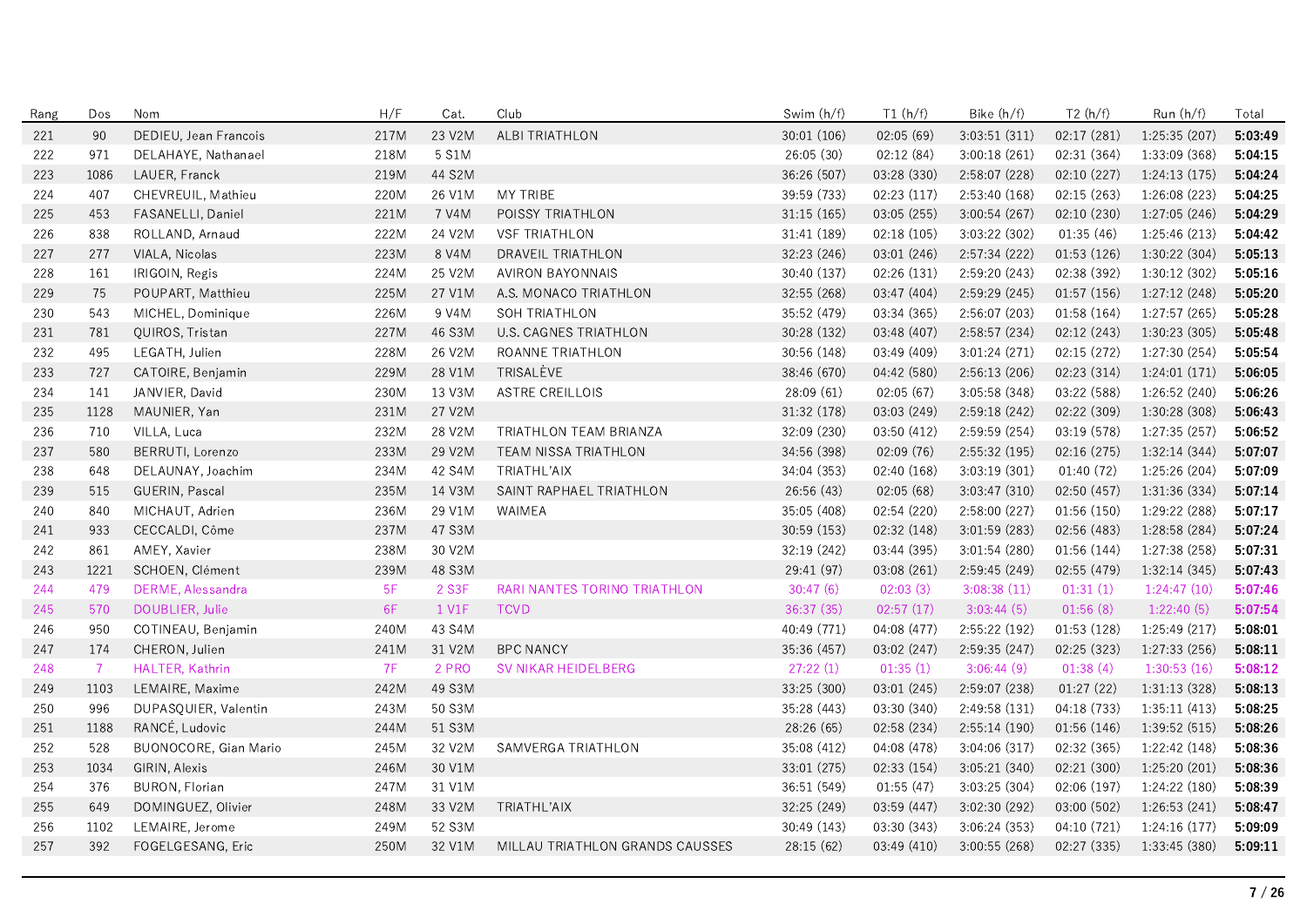| Rang | Dos  | Nom                     | H/F  | Cat.   | Club                              | Swim (h/f)  | T1(h/f)     | Bike (h/f)    | T2(h/f)     | Run(h/f)      | Total   |
|------|------|-------------------------|------|--------|-----------------------------------|-------------|-------------|---------------|-------------|---------------|---------|
| 258  | 124  | MONDINO, Luca           | 251M | 53 S3M | ASD DOLOMITICA NUOTO CTT          | 31:49 (203) | 03:10 (265) | 2:47:36 (100) | 01:36(57)   | 1:45:30 (604) | 5:09:41 |
| 259  | 857  | ACHARD, Guillaume       | 252M | 44 S4M |                                   | 32.09 (229) | 03:52 (424) | 2:57:11(214)  | 02:23 (313) | 1:34:07 (385) | 5:09:42 |
| 260  | 593  | MONACO, Xavier          | 253M | 34 V2M | TEAM NISSA TRIATHLON              | 27:26 (50)  | 03:16 (280) | 3:10:49 (429) | 02:12 (238) | 1:26:01(221)  | 5:09:44 |
| 261  | 334  | GOMEZ RASCADO, José     | 254M | 35 V2M | ISTRES SPORTS TRIATHLON           | 36:23 (504) | 05:59 (742) | 2:59:40 (248) | 03:04 (515) | 1:24:39 (188) | 5:09:45 |
| 262  | 493  | DELEAGE, Laurent        | 255M | 15 V3M | ROANNE TRIATHLON                  | 36:49 (541) | 03:37 (374) | 2:55:30 (194) | 01:54(135)  | 1:32:11(343)  | 5:10:01 |
| 263  | 863  | ANNE-ARCHARD, Maxime    | 256M | 54 S3M |                                   | 32:47 (259) | 05:36 (720) | 3:01:44 (277) | 02:36 (380) | 1:27:21(251)  | 5:10:04 |
| 264  | 1046 | GREMEAUX, Denis         | 257M | 16 V3M |                                   | 38:14 (631) | 03:58 (442) | 2:59:53(251)  | 03:17 (572) | 1:24:49 (194) | 5:10:11 |
| 265  | 1246 | TRISCORNIA, David       | 258M | 36 V2M |                                   | 37:16 (582) | 04:26 (535) | 3:04:15(319)  | 03:26 (603) | 1:20:55(119)  | 5:10:18 |
| 266  | 690  | LAPORTE, Christophe     | 259M | 17 V3M | TRIATHLON DU SALÈVE               | 32:50 (261) | 04:49 (602) | 3:04:41 (327) | 03:04 (518) | 1:25:04 (198) | 5:10:28 |
| 267  | 1239 | THOMAZEAU, Christian    | 260M | 18 V3M |                                   | 29:58 (104) | 02:25 (126) | 3:01:44(276)  | 02:04(189)  | 1:34:18(391)  | 5:10:29 |
| 268  | 960  | CURTET, Didier          | 261M | 37 V2M |                                   | 38:31 (650) | 03:29 (342) | 2:59:56 (252) | 02:17 (283) | 1:26:18(227)  | 5:10:31 |
| 269  | 793  | MUTTI, Marco            | 262M | 38 V2M | UNA TRIATHLON                     | 34:19 (361) | 03:14 (278) | 3:04:23(323)  | 01:40(71)   | 1:26:57(244)  | 5:10:33 |
| 270  | 1252 | VAN GEHUCHTEN, Stéphane | 263M | 39 V2M |                                   | 29:26 (88)  | 03:35 (370) | 3:08:59(398)  | 01:54 (133) | 1:26:39 (235) | 5:10:33 |
| 271  | 463  | BELHOUT, Jeremy         | 264M | 55 S3M | POMPIERS TRI 78                   | 33:37 (316) | 02:24 (121) | 2:59:00 (235) | 02:46 (437) | 1:32:51 (360) | 5:10:38 |
| 272  | 139  | EHRMANN, Cédric         | 265M | 19 V3M | ASSOCIATION SPORTIVE TRIATHLON GE | 37:11 (580) | 03:24 (316) | 2:57:28 (220) | 01:41(75)   | 1:30:55(322)  | 5:10:39 |
| 273  | 907  | <b>BOETTI, Tristan</b>  | 266M | 6 S1M  |                                   | 32:52 (265) | 03:12 (271) | 3:00:06(255)  | 01:44(90)   | 1:33:08 (365) | 5:11:02 |
| 274  | 48   | ABADIE, Jean Philippe   | 267M | 40 V2M | A.S MURET TRIATHLON               | 34:38 (377) | 02:50 (203) | 3:03:35(307)  | 02:11 (237) | 1:27:59 (267) | 5:11:13 |
| 275  | 1224 | SCUITTI, Kevin          | 268M | 33 V1M |                                   | 34:41 (381) | 02:44 (178) | 3:04:44 (329) | 02:38 (391) | 1:26:32(233)  | 5:11:19 |
| 276  | 298  | BONAVENTURE, Vincent    | 269M | 45 S4M | GAP HAUTES ALPES TRIATHLON        | 27:25 (49)  | 03:02 (250) | 3:11:49(445)  | 02:39 (396) | 1:26:27 (230) | 5:11:22 |
| 277  | 1180 | PLATAUX, Nicolas        | 270M | 34 V1M | ASPL                              | 29:30 (89)  | 02:56 (227) | 2:59:28 (244) | 02:01(173)  | 1:37:32 (460) | 5:11:27 |
| 278  | 308  | DA SILVA, Joaquim       | 271M | 41 V2M | GUILHERAND GRANGES TRIATHLON      | 30:05(111)  | 03:13 (274) | 3:03:00 (297) | 02:43 (421) | 1:32:27(351)  | 5:11:28 |
| 279  | 1030 | GILLE, Matthieu         | 272M | 46 S4M |                                   | 31:50 (204) | 04:09 (481) | 3:00:15(257)  | 02:19 (291) | 1:32:56 (361) | 5:11:29 |
| 280  | 881  | BECART, Jean-Baptiste   | 273M | 56 S3M |                                   | 33:30 (306) | 03:47 (408) | 3:01:58(282)  | 01:38(67)   | 1:30:41(313)  | 5:11:34 |
| 281  | 770  | COUPÉ, Thomas           | 274M | 45 S2M | <b>TURBO</b>                      | 25:07 (22)  | 01:59(52)   | 2:53:33(166)  | 02:08(216)  | 1:48:52 (648) | 5:11:39 |
| 282  | 885  | BELOT, Simon            | 275M | 57 S3M |                                   | 30:17(121)  | 04:08 (479) | 2:56:34(210)  | 02:27 (336) | 1:38:21 (479) | 5:11:47 |
| 283  | 391  | SIMON, Philippe         | 276M | 20 V3M | <b>METZ TRIATHLON</b>             | 38:05 (624) | 05:43 (729) | 3:00:09(256)  | 03:50 (673) | 1:24:06 (173) | 5:11:53 |
| 284  | 703  | GUINARD, Kevin          | 277M | 47 S4M | TRIATHLON ROMANAIS PEAGEOIS       | 36:12 (494) | 02:45 (180) | 3:08:34(382)  | 01:36(54)   | 1:22:49 (151) | 5:11:56 |
| 285  | 590  | MAZZOTTI, Raphaël       | 278M | 48 S4M | TEAM NISSA TRIATHLON              | 33:04 (279) | 04:00(451)  | 2:58:52 (233) | 02:30 (357) | 1:34:00 (382) | 5:12:26 |
| 286  | 1225 | SÉBASTIEN, Escat        | 279M | 42 V2M |                                   | 34:24 (368) | 04:34 (559) | 3:08:26 (380) | 03:16 (559) | 1:21:50 (137) | 5:12:30 |
| 287  | 131  | BRUSSINO, Michele       | 280M | 10 V4M | ASD TORINO TRIATLON               | 33:49 (333) | 04:18 (515) | 3:04:02 (315) | 02:40 (400) | 1:27:54 (263) | 5:12:43 |
| 288  | 774  | GHILARDI, Anthony       | 281M | 49 S4M |                                   | 32:45 (258) | 03:09 (263) | 2:52:55 (162) | 01:55(148)  | 1:41:59(551)  | 5:12:43 |
| 289  | 744  | PETILLON, Erwan         | 282M | 43 V2M | TRISTARS CANNES TRIATHLON         | 35:05 (406) | 02:47 (189) | 3:02:09(288)  | 02:03(182)  | 1:30:43(317)  | 5:12:47 |
| 290  | 1115 | LOVERA, Mattia          | 283M | 58 S3M |                                   | 40:08 (736) | 04:50 (605) | 2:56:01(202)  | 02:40 (397) | 1:29:12 (287) | 5:12:51 |
| 291  | 350  | PRIVAT, Claude          | 284M | 11 V4M | LE PUY EN VELAY TRIATHLON         | 39:19 (692) | 05:34 (715) | 3:05:02 (333) | 01:46 (102) | 1:21:23 (130) | 5:13:04 |
| 292  | 1144 | MONDON, Clément         | 285M | 59 S3M |                                   | 32:05 (227) | 04:24 (531) | 3:03:53(312)  | 02:29 (351) | 1:30:15(303)  | 5:13:06 |
| 293  | 213  | CROZAT, Ludovic         | 286M | 60 S3M | CLUB YERROIS DE TRIATHLON 91      | 32:04 (225) | 02:49 (202) | 3:05:09(336)  | 01:35(49)   | 1:31:35(333)  | 5:13:12 |
| 294  | 654  | LACAILLE, Romain        | 287M | 35 V1M | TRIATHL'AIX                       | 34:30 (372) | 02:40 (169) | 3:11:03(434)  | 02:09(226)  | 1:23:01(157)  | 5:13:23 |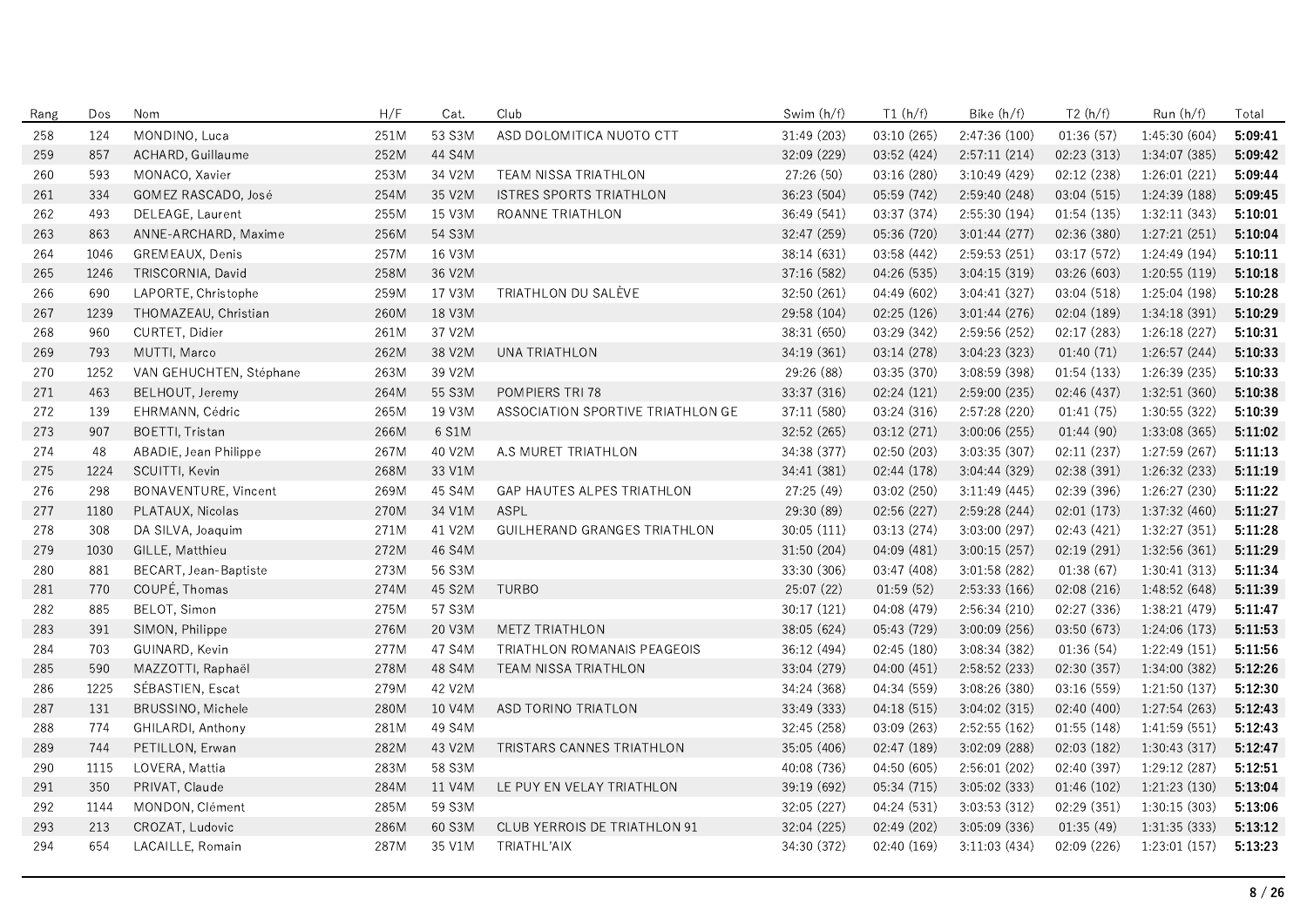| Rang | Dos  | Nom                    | H/F  | Cat.   | Club                                  | Swim (h/f)  | T1(h/f)     | Bike (h/f)    | T2(h/f)     | Run (h/f)     | Total   |
|------|------|------------------------|------|--------|---------------------------------------|-------------|-------------|---------------|-------------|---------------|---------|
| 295  | 345  | FOUCHAULT, Xavier      | 288M | 1 V5M  | <b>LANGRES TRIATHLON</b>              | 37:36 (606) | 03:16 (282) | 3:00:56 (269) | 01:56(137)  | 1:29:47 (294) | 5:13:31 |
| 296  | 794  | BORDOGNA, Andrea       | 289M | 21 V3M | UNA TRICYCLEACHOOL                    | 33:02 (276) | 02:53(213)  | 3:08:04 (373) | 03:19 (581) | 1:26:18 (226) | 5:13:36 |
| 297  | 346  | PLION, Guillaume       | 290M | 36 V1M | LE CLUB TRIATHLON LA REUNION          | 40:16 (740) | 04:32 (552) | 2:59:06 (237) | 03:14 (550) | 1:26:30 (231) | 5:13:38 |
| 298  | 877  | BASTIEN, Leo           | 291M | 61 S3M |                                       | 35:25 (436) | 02:50 (211) | 3:05:56 (346) | 03:32 (621) | 1:25:55 (218) | 5:13:38 |
| 299  | 897  | BILLIAN, Serge         | 292M | 22 V3M |                                       | 29:53 (102) | 03:30 (338) | 3:07:11(365)  | 02:25 (322) | 1:30:39 (312) | 5:13:38 |
| 300  | 496  | MOLLIE, Sylvain        | 293M | 44 V2M | ROANNE TRIATHLON                      | 34:19 (362) | 02:48 (196) | 2:55:44 (197) | 02:08 (218) | 1:38:49 (492) | 5:13:48 |
| 301  | 707  | AGNESE, Davide         | 294M | 23 V3M | <b>TRIATHLON SAVONA</b>               | 39:42 (716) | 02:17(102)  | 3:03:12(300)  | 01:35(50)   | 1:27:03(245)  | 5:13:49 |
| 302  | 194  | REY, Christophe        | 295M | 37 V1M | <b>CHALLENGER TRIATHLON LE CANNET</b> | 34:51 (391) | 03:43 (393) | 3:11:34(440)  | 02:22 (307) | 1:21:21(128)  | 5:13:51 |
| 303  | 741  | MANUEL, Jimenez        | 296M | 12 V4M | TRISTARS CANNES TRIATHLON             | 35:44 (466) | 04:39 (574) | 3:01:56 (281) | 02:39 (399) | 1:29:07 (285) | 5:14:05 |
| 304  | 386  | GALDI, Pierick         | 297M | 38 V1M | METROPOLE NICE COTE D AZUR SPORTS     | 35:34 (454) | 04:54 (620) | 2:55:25 (193) | 02:52(467)  | 1:35:22(416)  | 5:14:07 |
| 305  | 708  | CARBONI, Antonello     | 298M | 24 V3M | <b>TRIATHLON SAVONA</b>               | 32:52 (263) | 02:48 (199) | 3:06:32 (358) | 02:13(250)  | 1:29:45 (293) | 5:14:10 |
| 306  | 1194 | RENSON, Bernard        | 299M | 46 S2M |                                       | 36:46 (532) | 05:28 (699) | 3:02:18(289)  | 03:33 (628) | 1:26:15(225)  | 5:14:20 |
| 307  | 842  | BORDES, Marc           | 300M | 25 V3M | WILD TEAM TRIATHLON                   | 33:25 (299) | 03:54 (431) | 3:07:15(366)  | 02:04(184)  | 1:27:48 (260) | 5:14:26 |
| 308  | 258  | OLDANI, Marco          | 301M | 45 V2M | <b>DDS</b>                            | 37:01 (565) | 05:03 (649) | 2:59:56(253)  | 02:26 (334) | 1:30:09(300)  | 5:14:35 |
| 309  | 1004 | FONDARD, Guillaume     | 302M | 39 V1M |                                       | 30:15(118)  | 03:17 (286) | 3:02:34(293)  | 02:09(223)  | 1:36:22(438)  | 5:14:37 |
| 310  | 319  | BRETON, Benjamin       | 303M | 62 S3M | <b>HYERES TRIATHLON</b>               | 29:10 (84)  | 02:42 (174) | 3:01:00 (270) | 01:45(97)   | 1:40:14(522)  | 5:14:51 |
| 311  | 766  | MILANESI, Gianbattista | 304M | 26 V3M | TRYLOGY ASD                           | 35:09 (414) | 04:27 (538) | 3:04:39 (326) | 02:45 (433) | 1:27:55 (264) | 5:14:55 |
| 312  | 114  | PIERRON, Stéphane      | 305M | 46 V2M | <b>API TRI</b>                        | 36:32 (512) | 04:17 (513) | 3:02:50 (296) | 02:40 (403) | 1:28:45(281)  | 5:15:04 |
| 313  | 498  | PERRIN, Virginie       | 8F   | 2 V1F  | ROANNE TRIATHLON                      | 32:53(14)   | 02:37(10)   | 3:06:28(8)    | 01:39(5)    | 1:31:35(20)   | 5:15:12 |
| 314  | 1041 | GORECKI, Hubert        | 306M | 50 S4M |                                       | 36:29 (508) | 04:35 (561) | 3:00:36(265)  | 03:09 (539) | 1:30:25(306)  | 5:15:14 |
| 315  | 210  | LE BRETON, Erwan       | 307M | 27 V3M | CLUB DES NAGEURS DE PARIS             | 37:09 (576) | 03:06 (257) | 3:08:11(378)  | 02:12 (242) | 1:24:58 (196) | 5:15:36 |
| 316  | 444  | COENYE, Chloe          | 9F   | 3 S3F  | <b>PASSION TRIATHLON</b>              | 37:45(45)   | 03:49 (34)  | 3:06:46(10)   | 02:20(25)   | 1:25:09(11)   | 5:15:49 |
| 317  | 585  | DAVID, Florent         | 308M | 51 S4M | <b>TEAM NISSA TRIATHLON</b>           | 32:11 (232) | 04:14 (496) | 2:59:33 (246) | 02:14(261)  | 1:37:48 (465) | 5:16:00 |
| 318  | 1138 | MICOUD, Stéphane       | 309M | 47 V2M |                                       | 32:23 (245) | 03:39 (381) | 3:09:59(415)  | 02:13(251)  | 1:27:49 (261) | 5:16:03 |
| 319  | 798  | LESOT, Xavier          | 310M | 52 S4M | UNION ATHLETIQUE SOCIETE GENERALE     | 32:22 (244) | 03:54 (426) | 3:03:26(305)  | 03:24 (599) | 1:33:05(364)  | 5:16:11 |
| 320  | 198  | FORET, Matthieu        | 311M | 40 V1M | CHATEAU GONTIER TRIATHLON             | 33:59 (348) | 03:00 (243) | 3:08:46 (390) | 02:14 (259) | 1:28:14(273)  | 5:16:13 |
| 321  | 246  | METZGER, Jean-Marc     | 312M | 28 V3M | <b>CSA BONAPARTE</b>                  | 35:05 (409) | 03:47 (399) | 3:09:24(405)  | 02:37 (389) | 1:25:23 (202) | 5:16:16 |
| 322  | 393  | RICARDI, Andrea        | 313M | 53 S4M | MODENA TRIATHLON ASD                  | 31:09 (159) | 05:22 (686) | 3:06:25(354)  | 02:30 (358) | 1:31:24 (331) | 5:16:50 |
| 323  | 40   | DE LAZZARI, Francesco  | 314M | 29 V3M | 3 LIFE                                | 29:35 (94)  | 03:20 (300) | 3:07:31 (367) | 02:08 (215) | 1:34:19 (392) | 5:16:53 |
| 324  | 569  | GUYTON, Cyril          | 315M | 48 V2M | <b>TCGB</b>                           | 32:23 (247) | 02:39 (163) | 3:01:26 (272) | 02:40 (398) | 1:37:49 (468) | 5:16:57 |
| 325  | 348  | DELMAS, Thierry        | 316M | 13 V4M | LE PUY EN VELAY TRIATHLON             | 36:30 (511) | 04:29 (542) | 3:08:46 (389) | 02:14(265)  | 1:24:59(197)  | 5:16:58 |
| 326  | 1062 | IMHOFF, Adrien         | 317M | 63 S3M |                                       | 35:05 (405) | 02:50 (207) | 3:06:12(351)  | 01:56(141)  | 1:30:55 (323) | 5:16:58 |
| 327  | 1258 | VANTALON, Nicolas      | 318M | 30 V3M |                                       | 31:42 (190) | 03:43 (391) | 3:05:14(338)  | 02:48 (443) | 1:33:31 (376) | 5:16:58 |
| 328  | 553  | MOUSSET, Philippe      | 319M | 31 V3M | STADE FRANCAIS TRIATHLON              | 27:45 (53)  | 03:54 (428) | 3:08:17 (379) | 03:39 (657) | 1:33:28 (375) | 5:17:03 |
| 329  | 296  | GUILLOU, Alan          | 320M | 49 V2M | FLEURY MEDITERRANEE TRIATHLON         | 36:37 (519) | 02:14(91)   | 2:57:18(217)  | 02:58 (494) | 1:38:12 (475) | 5:17:19 |
| 330  | 301  | RIS, Steven            | 321M | 47 S2M | <b>GRAND EST</b>                      | 34:47 (389) | 03:58 (440) | 2:57:30 (221) | 02:30 (362) | 1:38:40 (486) | 5:17:25 |
| 331  | 625  | SQUIZZATO, Tiziana     | 10F  | 1 V3F  | <b>TORINO TRIATHLON</b>               | 37:11(42)   | 05:17(68)   | 3:05:46(6)    | 05:44(86)   | 1:23:36(7)    | 5:17:34 |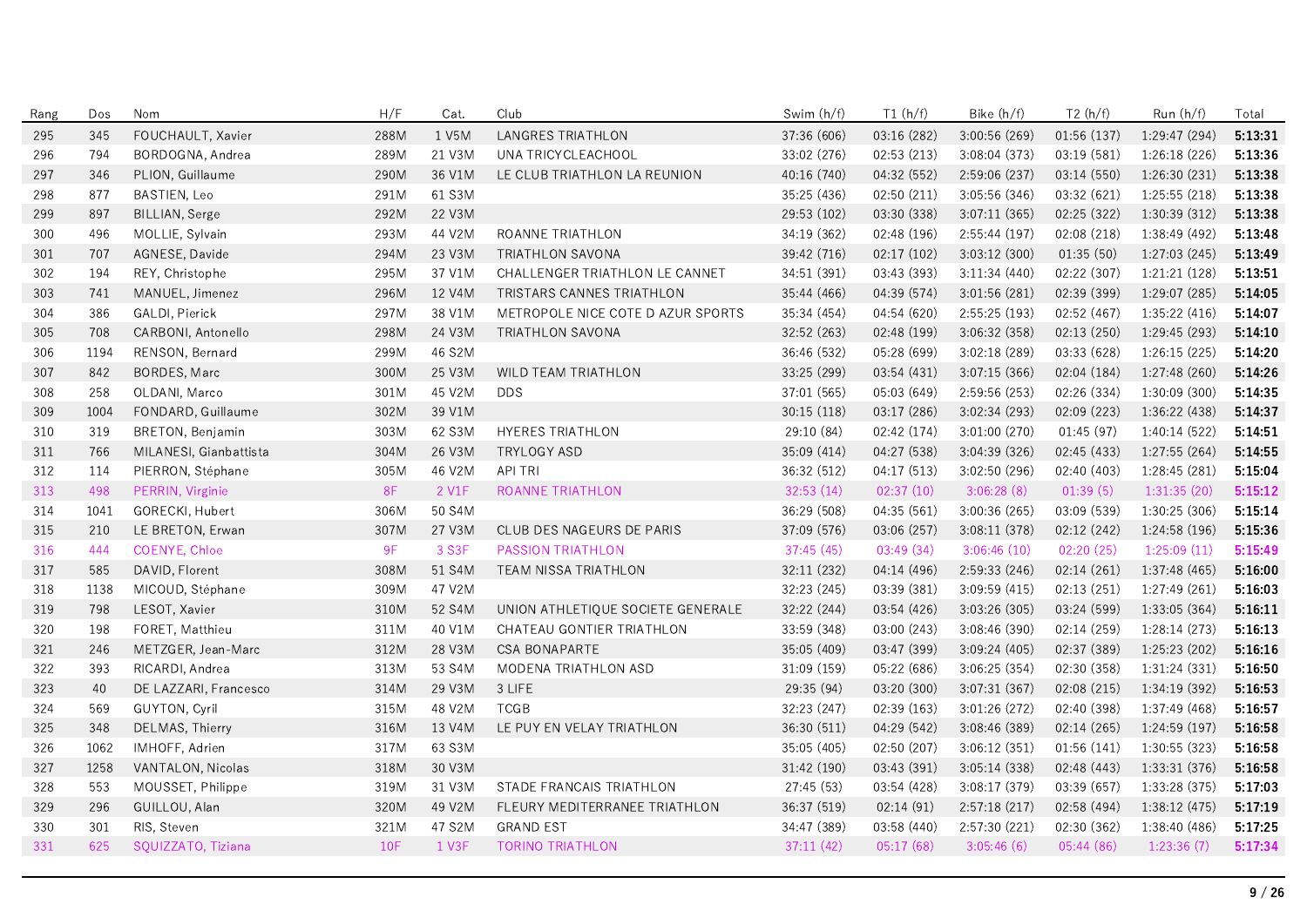| Rang | Dos  | Nom                              | H/F        | Cat.   | Club                            | Swim (h/f)  | T1(h/f)     | Bike (h/f)    | T2(h/f)     | Run (h/f)     | Total   |
|------|------|----------------------------------|------------|--------|---------------------------------|-------------|-------------|---------------|-------------|---------------|---------|
| 332  | 169  | GAGNOT, Julien                   | 322M       | 64 S3M | BEST SAINT NAZAIRE TRIATHLON    | 32.58 (271) | 03:32 (350) | 3:05:24(341)  | 03:58 (692) | 1:31:47 (338) | 5:17:39 |
| 333  | 852  | GAUDUCHON, Yann                  | 323M       | 41 V1M | YANN GAUDUCHON                  | 33.23 (297) | 03:20 (301) | 3:01:32 (273) | 03:29 (613) | 1:35:58 (428) | 5:17:42 |
| 334  | 207  | COUTANT, Christophe              | 324M       | 14 V4M | CLUB DES NAGEURS DE PARIS       | 32:03 (221) | 02:47 (193) | 3:05:09 (337) | 02:21 (298) | 1:35:26 (418) | 5:17:46 |
| 335  | 79   | BALESTRA, Simone                 | 325M       | 48 S2M | A.S.D. CUNEO TRI TEAM 1199      | 28:07 (59)  | 03:22 (307) | 3:11:08(435)  | 01:48 (104) | 1:33:22 (373) | 5:17:47 |
| 336  | 782  | STRAPUTICARI, Anthony            | 326M       | 49 S2M | U.S. CAGNES TRIATHLON           | 33:14 (288) | 04:20 (521) | 3:05:14 (339) | 02:25 (318) | 1:32:41 (357) | 5:17:54 |
| 337  | 1234 | SOULIE, Didier                   | 327M       | 32 V3M |                                 | 35:07 (410) | 05:01 (640) | 3:00:31(263)  | 03:56 (687) | 1:33:23 (374) | 5:17:58 |
| 338  | 1061 | MARTINEZ, Eric Martinez          | 328M       | 42 V1M |                                 | 33:54 (345) | 04:58 (629) | 3:04:32 (325) | 02:17 (279) | 1:32:18 (346) | 5:17:59 |
| 339  | 105  | CHESNEL, Cyril                   | 329M       | 54 S4M | ANTIBES TRIATHLON               | 36:11 (492) | 02:45 (179) | 3:05:05 (335) | 01:46 (98)  | 1:32:35 (353) | 5:18:22 |
| 340  | 232  | FONTAINE, Sebastien              | 330M       | 33 V3M | COURI A FUVEAU TRIATHLON        | 36:53 (553) | 03:47 (403) | 2:55:20(191)  | 02:02(180)  | 1:40:46 (534) | 5:18:48 |
| 341  | 338  | MAZZOLENI, Massimo               | 331M       | 34 V3M | KRONO LARIO TEAM S.S.           | 31:26 (173) | 02:30 (141) | 3:16:13(507)  | 02:06 (202) | 1:26:38 (234) | 5:18:53 |
| 342  | 1032 | GIRARDCLOS, Aramis               | 332M       | 1 JUM  |                                 | 37:10 (579) | 06:00 (744) | 3:06:36 (360) | 02:16 (278) | 1:26:55 (242) | 5:18:57 |
| 343  | 1181 | POUGNET, Dominique               | 333M       | 43 V1M |                                 | 31:36 (183) | 05:30 (707) | 3:16:10(505)  | 02:02 (176) | 1:23:57(170)  | 5:19:15 |
| 344  | 162  | JOYEUX, Denis                    | 334M       | 35 V3M | <b>AVIRON BAYONNAIS</b>         | 31:37 (185) | 03:35(369)  | 3:07:01(364)  | 02:27 (342) | 1:34:37 (400) | 5:19:17 |
| 345  | 887  | BENOIT, Henri                    | 335M       | 44 V1M |                                 | 31:49 (202) | 05:24 (690) | 3:05:04 (334) | 02:40 (405) | 1:34:20 (393) | 5:19:17 |
| 346  | 1011 | FRELIN, Clement                  | 336M       | 7 S1M  |                                 | 31:07 (158) | 03:30 (339) | 3:13:21(473)  | 02:51(465)  | 1:28:29 (276) | 5:19:18 |
| 347  | 302  | CANTET, Vincent                  | 337M       | 36 V3M | <b>GRAND NARBONNE TRIATHLON</b> | 33:21 (295) | 03:25 (317) | 3:04:16 (320) | 03:26 (608) | 1:34:57 (409) | 5:19:25 |
| 348  | 688  | PELLETIER, Alexandre             | 338M       | 65 S3M | TRIATHLON DU PAYS GRASSOIS      | 31:45 (196) | 03:31 (349) | 3:08:40 (386) | 02:42 (417) | 1:32:49 (359) | 5:19:27 |
| 349  | 227  | LEDUC, Mathieu                   | 339M       | 66 S3M | COURBEVOIE TRIATHLON            | 37:38 (607) | 05:35 (716) | 3:12:06(450)  | 02:25 (326) | 1:21:45(134)  | 5:19:29 |
| 350  | 982  | DESESPRINGALLE, Edouard          | 340M       | 55 S4M |                                 | 36:51 (548) | 03:21 (302) | 3:03:34(306)  | 03:06 (524) | 1:32:37(355)  | 5:19:29 |
| 351  | 942  | <b>COMPTOUR, Louis</b>           | 341M       | 56 S4M |                                 | 38:33 (655) | 03:14 (277) | 3:10:12(420)  | 01:45 (96)  | 1:25:46 (214) | 5:19:30 |
| 352  | 397  | FOURQUET, Guillaume              | 342M       | 8 S1M  | MONTPELLIER TRIATHLON           | 33:53 (342) | 02:12(89)   | 3:13:34(478)  | 01:50(114)  | 1:28:11(271)  | 5:19:40 |
| 353  | 523  | LIGNON, Vincent                  | 343M       | 67 S3M | <b>SALON TRIATHLON</b>          | 37:21 (591) | 04:10 (482) | 3:02:03(286)  | 02:59(500)  | 1:33:21 (372) | 5:19:54 |
| 354  | 293  | GIRARD, Amaury                   | 344M       | 50 V2M | FIT TRI TEAM                    | 32:13 (234) | 03:11 (268) | 3:00:47 (266) | 02:06 (204) | 1:41:55 (549) | 5:20:12 |
| 355  | 586  | DOLLÉ, Adrien                    | 345M       | 68 S3M | <b>TEAM NISSA TRIATHLON</b>     | 32:02 (220) | 03:59 (449) | 3:01:51(279)  | 02:50(455)  | 1:39:32 (506) | 5:20:14 |
| 356  | 421  | CHORIN, Frederic                 | 346M       | 57 S4M | NICE TRIATHLON CLUB             | 34:35 (375) | 03:28 (335) | 3:03:46 (309) | 01:36(53)   | 1:36:51(447)  | 5:20:16 |
| 357  | 492  | DECHAMP, Carole                  | 11F        | 2 V3F  | ROANNE TRIATHLON                | 35:42 (34)  | 03:12(20)   | 3:15:56(20)   | 01:57(10)   | 1:23:35(6)    | 5:20:22 |
| 358  | 745  | PINHO, Xavier                    | 347M       | 58 S4M | TRISTARS CANNES TRIATHLON       | 38:41 (662) | 02:19(104)  | 3:02:28(291)  | 01:38(68)   | 1:35:16(414)  | 5:20:22 |
| 359  | 687  | ROHRER, Yann                     | 348M       | 45 V1M | TRIATHLON CLUB VALAIS           | 31:23 (168) | 03:52 (419) | 2:57:17 (216) | 02:21(297)  | 1:45:41(610)  | 5:20:34 |
| 360  | 1171 | PAYEN, Cassandre                 | 12F        | 1 S4F  | <b>TRIATHLON CLUB VALAIS</b>    | 39:36 (60)  | 06:06(79)   | 3:13:17(15)   | 02:38(35)   | 1:19:01(4)    | 5:20:38 |
| 361  | 731  | <b>BILLAULT, Christel Garcia</b> | 13F        | 2 S4F  | TRISTARS CANNES TRIATHLON       | 32:49 (13)  | 02:52(15)   | 3:11:18(13)   | 02:59(45)   | 1:30:43(15)   | 5:20:41 |
| 362  | 572  | IVANCHENKO, Nina                 | <b>14F</b> | 4 S3F  | <b>TEAM ARGON18</b>             | 35:18 (30)  | 02:23(9)    | 3:15:48(19)   | 02:34(32)   | 1:24:43(9)    | 5:20:46 |
| 363  | 472  | VEQUAUD, Thomas                  | 349M       | 59 S4M | <b>PRO TEAM SPORT</b>           | 31:38 (186) | 02:32 (150) | 3:10:03(418)  | 01:48(107)  | 1:34:47 (405) | 5:20:48 |
| 364  | 500  | SERVAJEAN, Richard               | 350M       | 37 V3M | ROANNE TRIATHLON                | 36:26 (506) | 02:29 (139) | 3:08:31 (381) | 01:46(101)  | 1:31:44 (335) | 5:20:56 |
| 365  | 970  | DECAMPS, Frederic                | 351M       | 51 V2M |                                 | 36:49 (539) | 04:41 (576) | 3:04:06 (316) | 04:21 (738) | 1:31:06 (326) | 5:21:03 |
| 366  | 678  | COLTEL, Loïc                     | 352M       | 60 S4M | TRIATHLON MÂCON CLUB            | 37:18 (583) | 02:58 (239) | 3:08:04(374)  | 01:30(31)   | 1:31:18(330)  | 5:21:08 |
| 367  | 46   | ROSI, Augusto                    | 353M       | 38 V3M | NEW MOTOR BIKE A.S.             | 31:25 (171) | 03:18 (285) | 3:01:38 (274) | 02:19(292)  | 1:42:41 (558) | 5:21:21 |
| 368  | 179  | HARANGI, Ariel                   | 354M       | 52 V2M | BUDAÖRSI TRIATHLON CLUB         | 27:00(45)   | 04:15(504)  | 3:08:35(383)  | 02:06(206)  | 1:39:32 (504) | 5:21:28 |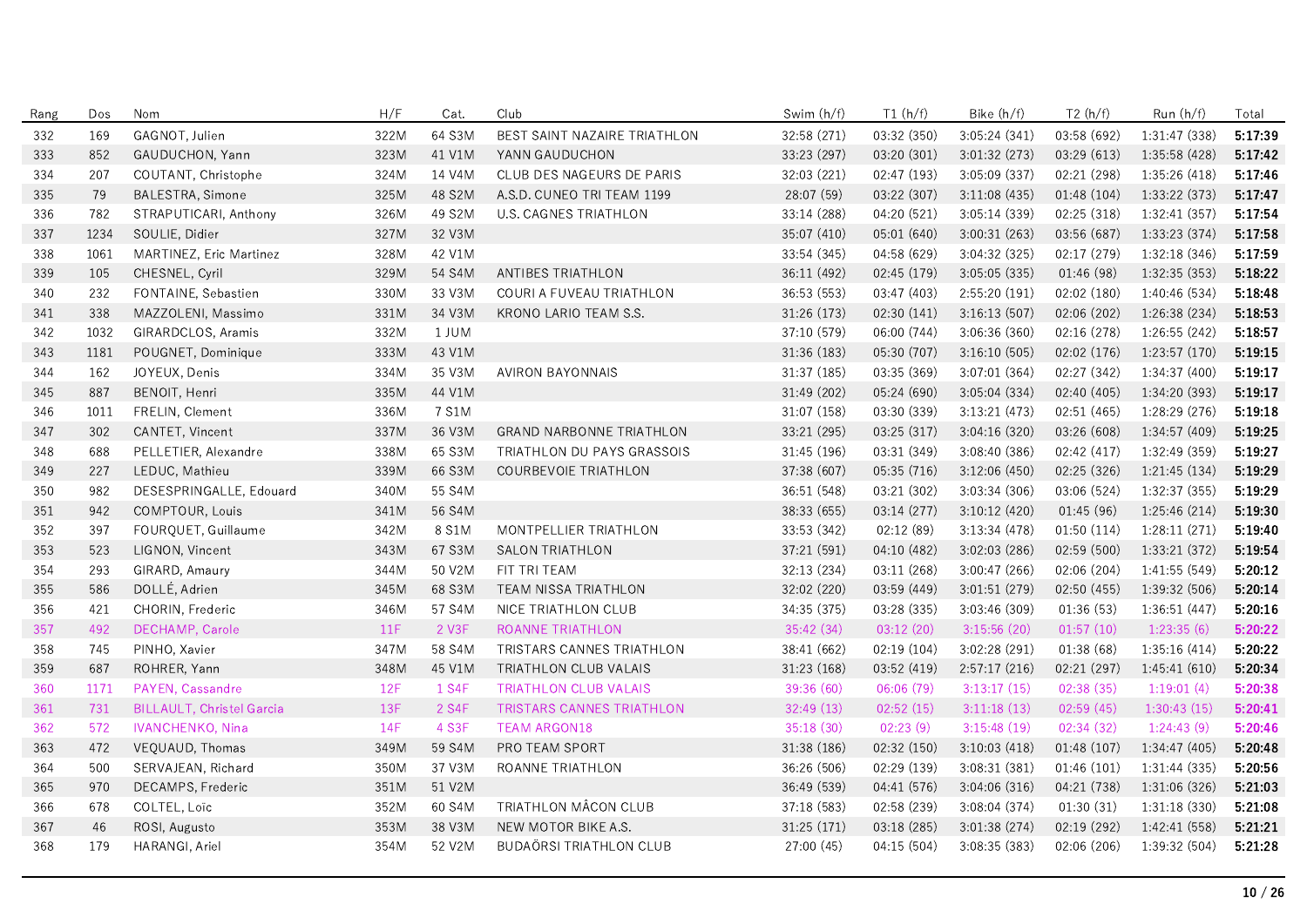| Rang | Dos  | Nom                                   | H/F  | Cat.   | Club                                | Swim (h/f)  | T1(h/f)     | Bike (h/f)    | T2(h/f)     | Run (h/f)     | Total   |
|------|------|---------------------------------------|------|--------|-------------------------------------|-------------|-------------|---------------|-------------|---------------|---------|
| 369  | 841  | SOUSSAN, Olivier                      | 355M | 15 V4M | <b>WILD TEAM</b>                    | 33:49 (334) | 05:47 (734) | 3:08:01 (372) | 02:37 (388) | 1:31:15 (329) | 5:21:29 |
| 370  | 501  | PARISOT, Sebastien                    | 356M | 46 V1M | LEMAN TRIATHLON CLUB                | 33:15 (289) | 02:23 (119) | 3:09:30 (407) | 02:06 (203) | 1:34:22 (395) | 5:21:36 |
| 371  | 280  | DELAPORTE, Ludovic                    | 357M | 53 V2M | <b>EFS TRIATHLON</b>                | 34:25 (369) | 04:11 (490) | 3:06:31(357)  | 02:09(221)  | 1:34:24 (397) | 5:21:40 |
| 372  | 1059 | HERVET, Manon                         | 15F  | 1 S1F  |                                     | 31:18(7)    | 04:52(60)   | 3:17:09(22)   | 02:36(33)   | 1:25:53(12)   | 5:21:48 |
| 373  | 1097 | LECUILLER, David                      | 358M | 39 V3M |                                     | 31:33 (179) | 04:46 (592) | 3:05:39 (343) | 03:00 (503) | 1:37:08 (454) | 5:22:06 |
| 374  | 1192 | REGGIORI, Romain                      | 359M | 47 V1M |                                     | 32:53 (266) | 04:31 (550) | 3:13:08(467)  | 02:51 (458) | 1:28:44 (280) | 5:22:07 |
| 375  | 598  | FAUCHEUX, Brice                       | 360M | 54 V2M | TEAM X3M SNOOZE                     | 30:13 (117) | 02:08 (75)  | 3:33:30 (700) | 04:30 (754) | 1:12:02(31)   | 5:22:23 |
| 376  | 576  | <b>BLOEM, Xavier</b>                  | 361M | 40 V3M | TEAM MERMILLOD TRIATHLON            | 32:26 (250) | 03:45 (397) | 3:11:48(444)  | 02:22 (305) | 1:32:03(341)  | 5:22:24 |
| 377  | 860  | ALLIOT, Quentin                       | 362M | 50 S2M |                                     | 34:42 (382) | 04:05 (465) | 3:07:34 (368) | 04:20 (737) | 1:31:47 (336) | 5:22:28 |
| 378  | 1045 | GREBER, Matthieu                      | 363M | 55 V2M |                                     | 30:49 (142) | 04:46 (591) | 3:06:39 (361) | 03:30 (616) | 1:36:49 (445) | 5:22:33 |
| 379  | 160  | ALAGARDA, Stephane                    | 364M | 41 V3M | <b>AVIRON BAYONNAIS</b>             | 30:54(147)  | 03:05(256)  | 3:08:10(377)  | 02:40(402)  | 1:37:46(464)  | 5:22:35 |
| 380  | 701  | DUMAIRE, Sébastien                    | 365M | 56 V2M | TRIATHLON ROMANAIS PEAGEOIS         | 39:28 (699) |             |               |             | 1:25:35 (208) | 5:22:55 |
| 381  | 269  | BRIGHEL, Stephane                     | 366M | 42 V3M | DRAGUIGNAN TRIATHLON                | 35:28 (444) | 03:32 (356) | 3:02:02 (284) | 02:02 (174) | 1:39:53 (516) | 5:22:57 |
| 382  | 1119 | MADER, Tristan                        | 367M | 61 S4M |                                     | 31:12(160)  | 03:29 (336) | 3:10:15(422)  | 03:25(601)  | 1:35:06(411)  | 5:23:27 |
| 383  | 442  | THOULOUZE, Clément                    | 368M | 51 S2M | <b>OULLINS TRIATHLON</b>            | 34:14 (360) | 02:57 (230) | 3:08:58(396)  | 02:48 (448) | 1:34:32 (399) | 5:23:29 |
| 384  | 538  | CANNISTRARO, Marco                    | 369M | 57 V2M | <b>TCM</b>                          | 36:59 (563) | 04:13 (495) | 3:05:56 (345) | 02:43 (423) | 1:33:51(381)  | 5:23:42 |
| 385  | 215  | PETITIMBERT, Matthieu                 | 370M | 69 S3M | CLUB YERROIS DE TRIATHLON 91        | 35:47 (472) | 02:46 (182) | 3:02:43(294)  | 01:46(100)  | 1:40:48 (535) | 5:23:50 |
| 386  | 571  | TROIANO, Michael                      | 371M | 58 V2M | <b>TDCH</b>                         | 34:39 (378) | 03:34 (363) | 3:12:04(449)  | 02:42 (412) | 1:30:52 (321) | 5:23:51 |
| 387  | 115  | MARCADÉ, Simon                        | 372M | 52 S2M | <b>APYTRI</b>                       | 32:55 (269) | 03:30 (347) | 3:14:49(493)  | 02:07 (209) | 1:30:36(311)  | 5:23:57 |
| 388  | 94   | MOREAU, Antoine                       | 373M | 59 V2M | ALBI TRIATHLON                      | 25:02 (18)  | 02:47(191)  | 3:22:30 (597) | 01:54(127)  | 1:31:49 (339) | 5:24:02 |
| 389  | 525  | THIERRY, Brice                        | 374M | 48 V1M | <b>SALON TRIATHLON</b>              | 32:28 (253) | 02:52 (214) | 3:15:57(503)  | 03:59(694)  | 1:28:56(283)  | 5:24:12 |
| 390  | 211  | LE STRAT, Vincent                     | 375M | 49 V1M | CLUB DES NAGEURS DE PARIS           | 35:55 (485) | 07:01(802)  | 3:18:21(548)  | 03:54 (683) | 1:19:19(103)  | 5:24:30 |
| 391  | 70   | <b>GRELIN, Stephane</b>               | 376M | 60 V2M | A.S. MONACO TRIATHLON               | 36:21 (502) | 04:45 (587) | 3:13:30(477)  | 03:13 (547) | 1:26:52 (239) | 5:24:41 |
| 392  | 1268 | WEDEKIND, Nico                        | 377M | 50 V1M |                                     | 33:18 (292) | 04:56 (628) | 3:17:03(525)  | 03:36 (641) | 1:25:56 (220) | 5:24:49 |
| 393  | 443  | <b>SCHIANO LOMORIELLO, Elena Livi</b> | 16F  | 3 S4F  | <b>PARIS SPORT CLUB</b>             | 34:54(27)   | 03:49(35)   | 3:11:19(14)   | 01:56(9)    | 1:33:05(23)   | 5:25:03 |
| 394  | 108  | LECLERC, Julien                       | 378M | 53 S2M | ANTIBES TRIATHLON                   | 40:42 (767) | 04:22 (527) | 3:15:19(497)  | 02:38 (390) | 1:22:26 (143) | 5:25:27 |
| 395  | 212  | ARNAUD, Aymeric                       | 379M | 54 S2M | <b>CLUB YERROIS DE TRIATHLON 91</b> | 26:50(41)   | 02:21(110)  | 3:12:25(455)  | 02:28(346)  | 1:41:31(543)  | 5:25:35 |
| 396  | 656  | LICHTFOUSE, Eric                      | 380M | 2 V5M  | TRIATHL'AIX                         | 31:32 (177) | 04:01 (456) | 3:06:32 (359) | 03:15(561)  | 1:40:25 (525) | 5:25:45 |
| 397  | 1266 | VOILQUIN, Thomas                      | 381M | 55 S2M |                                     | 39:05 (681) | 05:41 (725) | 3:09:41(410)  | 02:25 (320) | 1:28:53 (282) | 5:25:45 |
| 398  | 57   | KHABAZI, Mehrdad                      | 382M | 43 V3M | A.S MURET TRIATHLON                 | 31:23 (167) | 04:33 (556) | 3:11:34(441)  | 02:23 (315) | 1:36:00 (431) | 5:25:53 |
| 399  | 1197 | RIBAULT, Mathieu                      | 383M | 44 V3M |                                     | 37:05 (572) | 06:48 (796) | 3:16:24(515)  | 03:43 (662) | 1:22:07 (139) | 5:26:07 |
| 400  | 52   | CHENELLE, Marc                        | 384M | 3 V5M  | A.S MURET TRIATHLON                 | 31:34 (181) | 02:19 (106) | 3:09:52(414)  | 03:06 (527) | 1:39:32 (505) | 5:26:23 |
| 401  | 1206 | ROULIOT, Paul                         | 385M | 56 S2M |                                     | 35:50 (477) | 05:16 (676) | 2:47:29(95)   | 04:11 (723) | 1:53:44 (706) | 5:26:30 |
| 402  | 715  | BONGIOVANNI, Aldo                     | 386M | 51 V1M | TRIATLETICA MONDOVI                 | 38:35 (658) | 06:36 (788) | 3:13:26 (474) | 03:38 (646) | 1:24:16 (176) | 5:26:31 |
| 403  | 272  | PETIT, Elisabeth                      | 17F  | 3 V3F  | <b>DRAGUIGNAN TRIATHLON</b>         | 39:57 (61)  | 04:14(46)   | 3:06:20(7)    | 01:54(7)    | 1:34:07(28)   | 5:26:32 |
| 404  | 713  | LEROY, Rodolphe                       | 387M | 61 V2M | TRIATHLON TEAM BRIGNOLES            | 37:33 (604) | 04:38 (569) | 3:14:26(490)  | 02:18 (284) | 1:27:39 (259) | 5:26:34 |
| 405  | 967  | DE PARISOT, Maxence                   | 388M | 57 S2M |                                     | 30:07 (112) | 02:20(107)  | 3:03:24 (303) | 02:05(193)  | 1:48:46 (646) | 5:26:42 |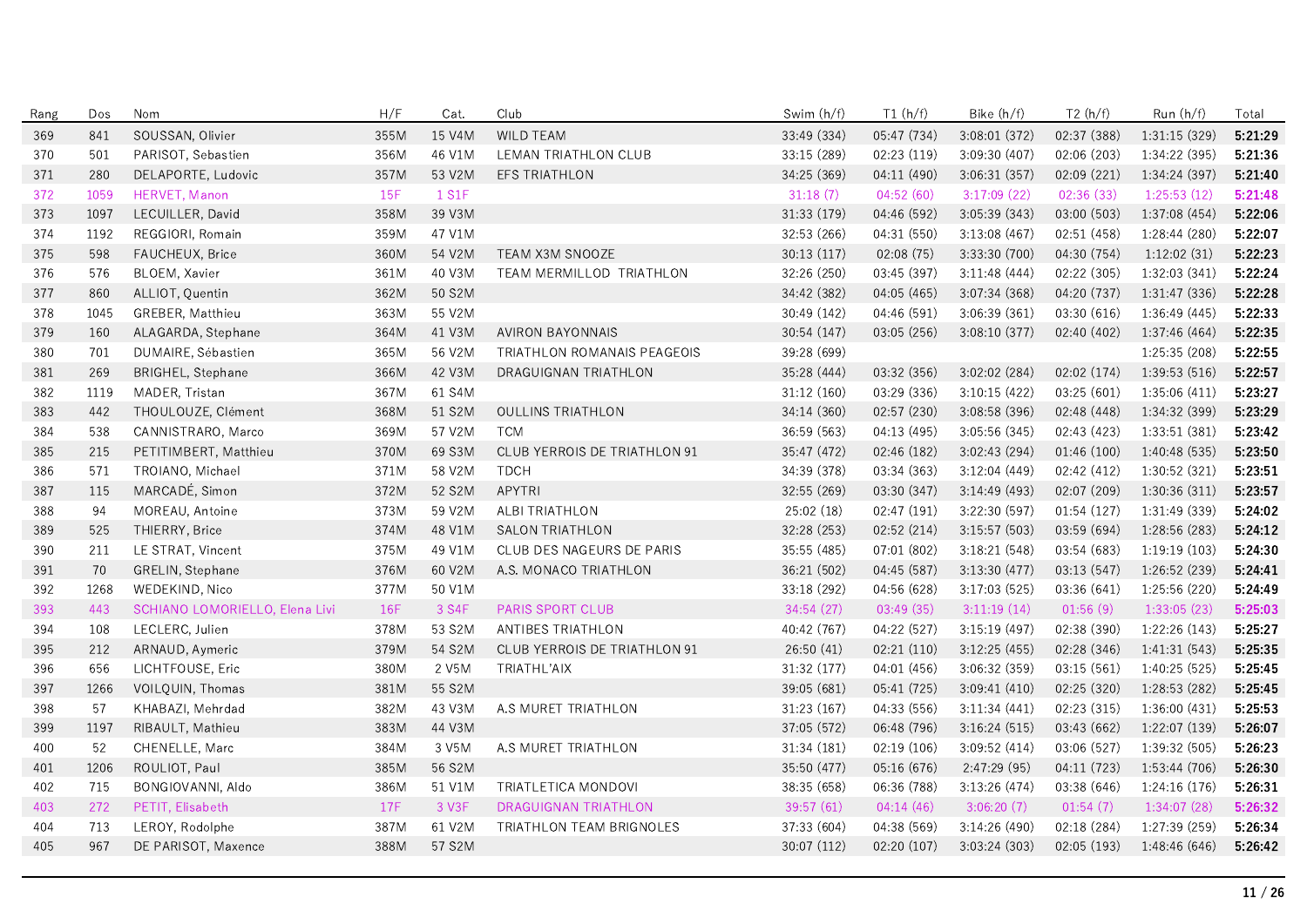| Rang | Dos  | Nom                           | H/F        | Cat.   | Club                                | Swim (h/f)  | T1(h/f)     | Bike (h/f)    | T2(h/f)     | Run (h/f)     | Total   |
|------|------|-------------------------------|------------|--------|-------------------------------------|-------------|-------------|---------------|-------------|---------------|---------|
| 406  | 556  | GRENIER, Rémy                 | 389M       | 58 S2M | STADE LAURENTIN TRIATHLON           | 37:18 (585) | 04:15 (506) | 3:13:20 (472) | 02:13 (253) | 1:29:38 (291) | 5:26:44 |
| 407  | 791  | GIORGI, Riccardo              | 390M       | 62 S4M | UNA TCS                             | 35:12 (420) | 04:00 (448) | 3:04:52 (331) | 02:22 (306) | 1:40:30 (527) | 5:26:56 |
| 408  | 896  | BIGOT, Nathanael              | 391M       | 45 V3M |                                     | 36:53 (552) | 03:55 (434) | 3:13:51(480)  | 02:16 (274) | 1:30:09(301)  | 5:27:04 |
| 409  | 776  | BARRETO PENA, Oscar Alejandro | 392M       | 52 V1M |                                     | 34:01 (350) | 04:53 (611) | 3:12:58(465)  | 01:33(39)   | 1:33:43 (379) | 5:27:08 |
| 410  | 167  | VENNEVAULT, Sandro            | 393M       | 63 S4M | <b>BEAUNE TRIATHLON</b>             | 30:28 (131) | 02:25(124)  | 3:19:12(566)  | 03:07 (529) | 1:31:58 (340) | 5:27:10 |
| 411  | 214  | GAUFFENY, Alexandre           | 394M       | 53 V1M | <b>CLUB YERROIS DE TRIATHLON 91</b> | 39:45 (721) | 04:16 (508) | 3:10:29 (425) | 02:18 (287) | 1:30:43 (316) | 5:27:31 |
| 412  | 662  | PIALOT, Hubert                | 395M       | 46 V3M | TRIATHL'AIX                         | 35:44 (468) | 05:05 (653) | 3:03:07 (299) | 04:49 (770) | 1:38:48 (491) | 5:27:33 |
| 413  | 1003 | FIGUER, Alexandre             | 396M       | 70 S3M |                                     | 34:40 (379) | 05:37 (721) | 3:20:35 (582) | 02:21 (302) | 1:24:21 (179) | 5:27:34 |
| 414  | 1012 | FRÉTON, Romain                | 397M       | 62 V2M |                                     | 35:23 (431) | 05:16 (674) | 3:04:31 (324) | 02:53 (473) | 1:39:35 (507) | 5:27:38 |
| 415  | 95   | PETIT, Philippe               | 398M       | 47 V3M | ALPHATRAINING                       | 40:33 (758) | 04:41 (577) | 3:01:45 (278) | 02:07 (207) | 1:38:45 (490) | 5:27:51 |
| 416  | 67   | DOM, Elke                     | <b>18F</b> | 1 V2F  | A.S. MONACO TRIATHLON               | 31:43(9)    | 02:55(16)   | 3:15:03(18)   | 03:11(53)   | 1:35:12(34)   | 5:28:04 |
| 417  | 961  | DA COSTA, Severine            | 19F        | 5 S3F  |                                     | 37:21(44)   | 03:15(22)   | 3:10:45(12)   | 02:02(13)   | 1:34:45(32)   | 5:28:08 |
| 418  | 855  | STOSCHEK, Uwe                 | 399M       | 16 V4M | ZEPPELIN-TEAM OSC POTSDAM           | 43:33 (814) | 03:58 (441) | 3:03:58(314)  | 02:17(280)  | 1:34:23 (396) | 5:28:09 |
| 419  | 704  | KONIG, Jeremy                 | 400M       | 63 V2M | TRIATHLON ROMANAIS PEAGEOIS         | 33:35 (312) | 03:20 (297) | 3:11:23(438)  | 03:14(551)  | 1:36:41(443)  | 5:28:13 |
| 420  | 110  | MARCK, Quentin                | 401M       | 71 S3M | ANTIBES TRIATHLON                   | 40:27 (753) | 04:55 (623) | 3:12:40 (457) | 02:41 (407) | 1:27:32 (255) | 5:28:15 |
| 421  | 1248 | VAGNETTI, Jerome              | 402M       | 54 V1M |                                     | 30:59 (154) | 04:54 (619) | 3:14:03(486)  | 02:49 (450) | 1:35:37(422)  | 5:28:22 |
| 422  | 541  | DUHAUTOY, Ludovic             | 403M       | 64 V2M | <b>SENS TRIATHLON</b>               | 33:59 (349) | 03:58 (439) | 3:10:00(416)  | 03:08 (537) | 1:37:20 (457) | 5:28:25 |
| 423  | 723  | MALGRAS, Sébastien            | 404M       | 55 V1M | TRIMOVAL                            | 33:16 (290) | 03:33(359)  | 3:17:48(540)  | 02:43 (419) | 1:31:07 (327) | 5:28:27 |
| 424  | 934  | CHAMBERLAND, Grégory          | 405M       | 56 V1M |                                     | 39:56 (727) | 06:40 (790) | 3:11:35(442)  | 03:37 (645) | 1:26:46 (237) | 5:28:34 |
| 425  | 172  | VAUTRIN, Julien               | 406M       | 65 V2M | <b>BPC</b>                          | 39:32 (701) | 03:19 (298) | 3:11:51(446)  | 02:29 (350) | 1:31:26 (332) | 5:28:37 |
| 426  | 424  | PENASSE, Sebastien            | 407M       | 48 V3M | NICE TRIATHLON CLUB                 | 31:25 (170) | 02:57 (231) | 3:07:45 (369) | 01:53 (129) | 1:44:39 (590) | 5:28:39 |
| 427  | 1158 | NICOLAS, Luciano              | 408M       | 59 S2M |                                     | 39:38 (709) | 05:16 (675) | 3:06:55(363)  | 02:47 (440) | 1:34:04(383)  | 5:28:40 |
| 428  | 113  | MARCETTEAU, Marc              | 409M       | 4 V5M  | <b>API TRI</b>                      | 39:08 (685) | 02:53(217)  | 3:06:07 (350) | 01:57(160)  | 1:38:38 (485) | 5:28:43 |
| 429  | 1096 | LECOMPTE, Jean Francois       | 410M       | 57 V1M |                                     | 44:32 (829) | 06:15(767)  | 3:17:39(535)  | 03:54 (682) | 1:16:26(70)   | 5:28:46 |
| 430  | 130  | CAROTA, Fabio                 | 411M       | 49 V3M | ASD TEAM SPARTANS                   | 35:48 (475) | 03:39 (380) | 3:10:41(428)  | 04:01 (699) | 1:34:45 (404) | 5:28:54 |
| 431  | 1146 | MONTEGUT, Alex                | 412M       | 9 S1M  |                                     | 33:31 (307) | 04:13 (494) | 3:16:58(523)  | 03:26 (602) | 1:30:47 (318) | 5:28:55 |
| 432  | 853  | DELAGE, François              | 413M       | 72 S3M | <b>YERRES</b>                       | 36:39 (521) | 04:03 (463) | 3:13:54(482)  | 02:36 (386) | 1:31:47 (337) | 5:28:59 |
| 433  | 926  | BURBAN, Stéphane              | 414M       | 50 V3M |                                     | 39:58 (732) | 04:15 (502) | 3:09:51(413)  | 02:17 (282) | 1:33:19 (371) | 5:29:40 |
| 434  | 680  | GALL, Lionel                  | 415M       | 58 V1M | TRIATHLON MÂCON CLUB                | 37:18 (584) | 03:35 (371) | 3:12:45(461)  | 01:51(116)  | 1:34:14 (390) | 5:29:43 |
| 435  | 478  | VIGANEGO, Federico            | 416M       | 51 V3M | PRORECCO TRIATHLON                  | 35:00 (401) | 04:26 (533) | 3:20:21 (579) | 02:41 (409) | 1:27:16 (249) | 5:29:44 |
| 436  | 347  | LENTREMY, Romain              | 417M       | 59 V1M | LE CLUB TRIATHLON LA REUNION        | 34:59 (400) | 04:55 (624) | 3:19:23 (570) | 02:30 (361) | 1:28:00 (268) | 5:29:47 |
| 437  | 491  | CELLA, Alessandro             | 418M       | 17 V4M | ROAD RUNNERS CLUB MILANO            | 34:46 (388) | 03:18 (288) | 3:16:15(508)  | 02:32 (369) | 1:32:58 (362) | 5:29:49 |
| 438  | 1183 | PROU, Vincent                 | 419M       | 18 V4M |                                     | 33:10 (285) | 05:03 (647) | 3:17:26(531)  | 03:40 (659) | 1:30:32 (309) | 5:29:51 |
| 439  | 866  | ARIAS, Alejandro              | 420M       | 73 S3M |                                     | 40:25 (752) | 05:18 (681) | 3:02:44 (295) | 02:54 (474) | 1:38:37 (484) | 5:29:58 |
| 440  | 377  | DUQUESNE, Emmanuel            | 421M       | 60 V1M | <b>MADRES</b>                       | 36:49 (540) | 04:56 (627) | 3:04:43(328)  | 02:22 (310) | 1:41:13(540)  | 5:30:03 |
| 441  | 846  | LESECQ, Alexandre             | 422M       | 61 V1M | WILD TEAM TRIATHLON                 | 35:24 (434) | 03:24 (312) | 3:12:50(463)  | 03:23 (595) | 1:35:02(410)  | 5:30:03 |
| 442  | 1057 | HERRERA, Jean Philippe        | 423M       | 66 V2M |                                     | 35:43 (465) | 04:38 (568) | 3:07:52 (370) | 03:08 (531) | 1:38:43 (488) | 5:30:04 |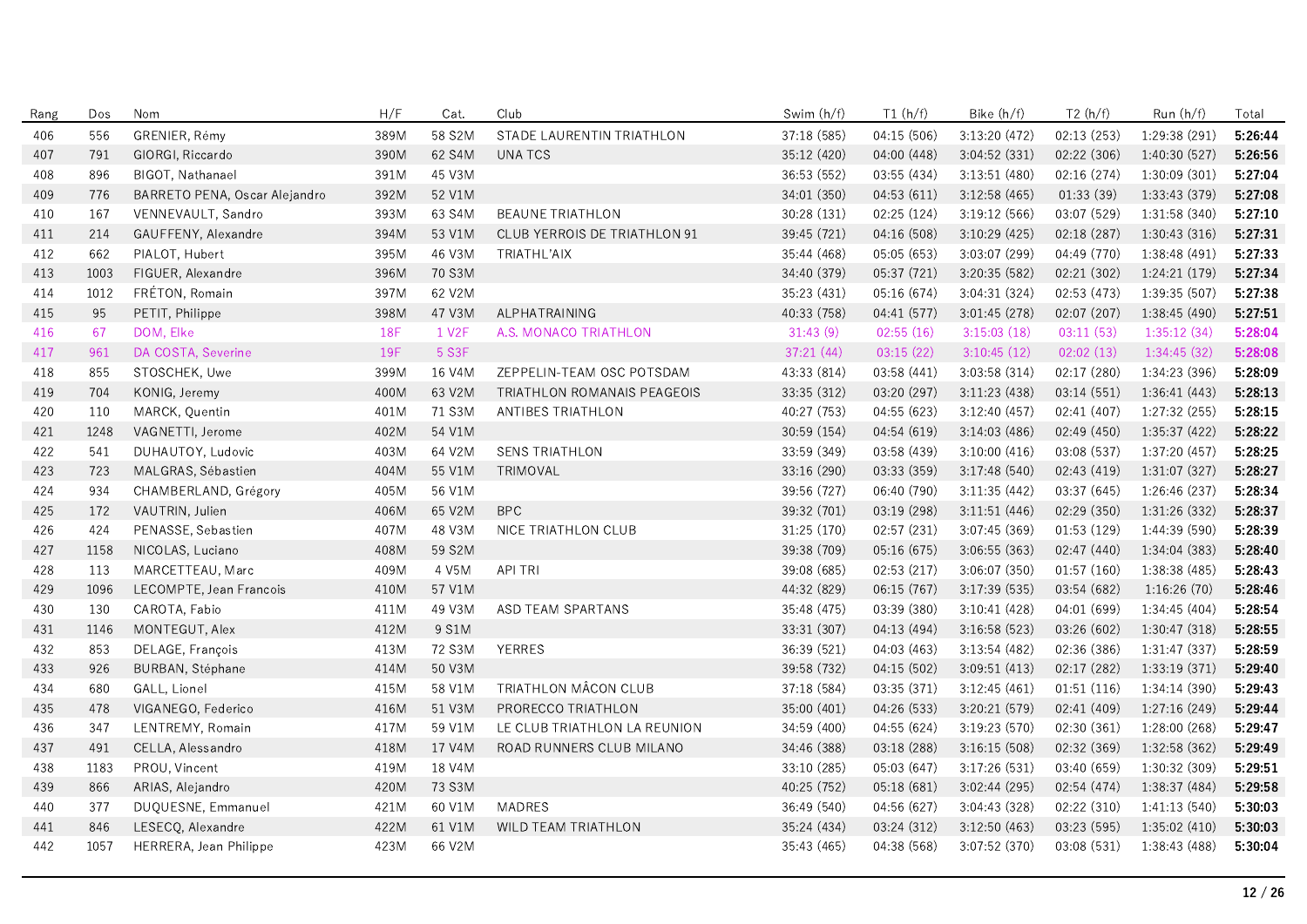| Rang | Dos  | Nom                    | H/F        | Cat.   | Club                                | Swim (h/f)  | T1(h/f)     | Bike (h/f)    | T2(h/f)     | Run (h/f)     | Total   |
|------|------|------------------------|------------|--------|-------------------------------------|-------------|-------------|---------------|-------------|---------------|---------|
| 443  | 276  | EVAIN, Jean Marc       | 424M       | 52 V3M | DRAVEIL TRIATHLON                   | 32:18 (240) | 02:52 (215) | 3:04:10 (318) | 02:38 (393) | 1:48:22(644)  | 5:30:20 |
| 444  | 1201 | ROBINET, Florian       | 425M       | 74 S3M |                                     | 33:22 (296) | 03:03 (251) | 3:06:30 (356) | 02:16 (277) | 1:45:12 (601) | 5:30:23 |
| 445  | 469  | SCAGLIA, Stefano       | 426M       | 67 V2M | PRO RECCO TRIATHLON                 | 34:02 (351) | 03:39 (379) | 3:08:37 (384) | 03:54 (681) | 1:40:13(521)  | 5:30:25 |
| 446  | 474  | ITALIA, Stefano        | 427M       | 64 S4M | PRORECCO TRIATHLON                  | 37:34 (605) | 03:22 (306) | 3:10:57 (432) | 01:42 (78)  | 1:36:50 (446) | 5:30:25 |
| 447  | 792  | BRESOLIN, Stefano      | 428M       | 53 V3M | UNA TRIATHLON                       | 35:39 (460) | 03:14 (275) | 3:09:31 (408) | 02:30 (356) | 1:39:31 (503) | 5:30:25 |
| 448  | 795  | TULLI, Emanuele        | 429M       | 68 V2M | UNA TRICYCLECHOOL                   | 37:41 (608) | 04:16 (509) | 3:06:30(355)  | 02:10 (229) | 1:39:48 (513) | 5:30:25 |
| 449  | 667  | MÊME, Charles          | 430M       | 10 S1M | TRIATHLON CLUB DE JOUE LES TOURS    | 31:15 (164) | 03:14 (276) | 3:11:21(437)  | 02:26 (327) | 1:42:15(554)  | 5:30:31 |
| 450  | 610  | HERRY, Vincent         | 431M       | 65 S4M | THOUARS TRIATHLON                   | 36:41 (526) | 03:20 (296) | 3:13:27 (476) | 02:14 (257) | 1:34:52 (406) | 5:30:34 |
| 451  | 64   | CARBONNE, Bruno        | 432M       | 5 V5M  | A.S. MONACO TRIATHLON               | 34:23 (367) | 05:56 (740) | 3:16:53(522)  | 04:43 (768) | 1:28:42 (279) | 5:30:37 |
| 452  | 335  | MISHINA, Takahiro      | 433M       | 66 S4M | JAPAN TRIATHLON UNION               | 33:05 (280) | 03:23 (314) | 3:11:44(443)  | 06:26 (820) | 1:36:09 (433) | 5:30:47 |
| 453  | 267  | VORDERWÜLBECKE, Sophia | <b>20F</b> | 3 S2F  | <b>DLC AACHEN</b>                   | 33:02 (15)  | 03:43(32)   | 3:18:20(27)   | 02:47(41)   | 1:33:24(25)   | 5:31:16 |
| 454  | 1095 | LECLERCQ, Michael      | 434M       | 69 V2M | ASPL                                | 39:06 (683) | 03:22 (305) | 3:11:23(439)  | 02:50(453)  | 1:34:38(401)  | 5:31:19 |
| 455  | 485  | GIFFON, Edouard        | 435M       | 62 V1M | RILLIEUX TRIATHLON                  | 33:29 (304) | 03:12 (270) | 3:17:31(533)  | 03:03(513)  | 1:34:11(387)  | 5:31:26 |
| 456  | 811  | MOREAU, Guillaume      | 436M       | 63 V1M | VALLONS DE LA TOUR TRIATHLON        | 31:26 (172) | 02:37 (158) | 3:08:07 (376) | 02:08 (217) | 1:47:16 (630) | 5:31:34 |
| 457  | 997  | DURIS, Kelian          | 437M       | 11 S1M |                                     | 33:53 (343) | 03:07 (262) | 3:18:22 (549) | 02:03(181)  | 1:34:11 (388) | 5:31:36 |
| 458  | 579  | BAUDOUIN, Arnaud       | 438M       | 70 V2M | <b>U.S. CAGNES TRIATHLON</b>        | 39:45 (719) | 02:50 (208) | 3:09:33(409)  | 02:25 (325) | 1:37:06 (453) | 5:31:39 |
| 459  | 225  | <b>BOUDRAS, Michel</b> | 439M       | 54 V3M | COURBEVOIE TRIATHLON                | 39:09 (686) | 03:03 (252) | 3:10:24(423)  | 02:15(262)  | 1:36:52(448)  | 5:31:43 |
| 460  | 106  | DEPAGNEUX, Julien      | 440M       | 60 S2M | ANTIBES TRIATHLON                   | 25:05 (20)  | 02:26 (134) | 3:18:20(547)  | 01:38(66)   | 1:44:18 (585) | 5:31:47 |
| 461  | 389  | MALLAT, Arnaud         | 441M       | 67 S4M | METZ TRIATHLON                      | 34:53 (393) | 03:53 (423) | 3:02:02(285)  | 02:59(497)  | 1:48:18(641)  | 5:32:05 |
| 462  | 619  | MARTIN, Nicolas        | 442M       | 71 V2M | TOBESPORT                           | 37:49 (614) | 03:19 (294) | 3:09:05(400)  | 03:44 (663) | 1:38:10(474)  | 5:32:07 |
| 463  | 664  | COUDIN, Francis        | 443M       | 55 V3M | <b>TRIATHLON CLUB</b>               | 35:45 (469) | 03:33 (358) | 3:19:15(567)  | 02:44(425)  | 1:30:51 (320) | 5:32:08 |
| 464  | 899  | BITAR, Ali             | 444M       | 68 S4M |                                     | 33:18 (293) | 04:38 (567) | 3:16:37(518)  | 02:15(264)  | 1:35:23(417)  | 5:32:11 |
| 465  | 41   | QUINTINI, Igor         | 445M       | 72 V2M | 3 LIFE                              | 36:43 (530) | 03:26 (324) | 3:19:58(576)  | 01:57(159)  | 1:30:08 (299) | 5:32:12 |
| 466  | 315  | WENSINK, Geert         | 446M       | 69 S4M | <b>HELLAS TRIATHLON</b>             | 37:14 (581) | 03:41 (389) | 3:12:21(453)  | 02:48 (445) | 1:36:11(435)  | 5:32:15 |
| 467  | 918  | BRIGHI, Alexandre      | 447M       | 56 V3M |                                     | 35:47 (471) | 05:27 (692) | 3:08:52(393)  | 03:02 (511) | 1:39:20 (500) | 5:32:28 |
| 468  | 87   | AZAM, Stéphane         | 448M       | 57 V3M | ALBI TRIATHLON                      | 42:03 (799) | 06:52 (801) | 3:18:49(557)  | 02:02 (175) | 1:22:44 (149) | 5:32:30 |
| 469  | 1210 | ROYAUX, Romain         | 449M       | 73 V2M |                                     | 34:55 (397) | 05:07 (657) | 3:07:52 (371) | 04:02 (702) | 1:40:36 (529) | 5:32:32 |
| 470  | 1245 | TRIOLO, Gérard         | 450M       | 58 V3M |                                     | 35:41 (461) | 03:51(415)  | 3:05:48(344)  | 03:12 (546) | 1:44:02 (578) | 5:32:34 |
| 471  | 1023 | GERARD, Emmanuel       | 451M       | 74 V2M |                                     | 38:32 (654) | 03:16 (281) | 3:09:28 (406) | 02:04(187)  | 1:39:15 (499) | 5:32:35 |
| 472  | 1114 | LOTZ, Johann           | 452M       | 64 V1M |                                     | 33:35 (311) | 06:14 (766) | 3:10:52(430)  | 03:57 (688) | 1:37:58 (470) | 5:32:36 |
| 473  | 178  | BORENICH, Gabor        | 453M       | 19 V4M | <b>BUDAÖRSI TRIATHLON CLUB</b>      | 38:09 (627) | 03:56 (436) | 3:04:59 (332) | 04:52 (774) | 1:40:45 (533) | 5:32:41 |
| 474  | 243  | LOGINOV, Maksim        | 454M       | 65 V1M | CROCO D'AIRAIN NIMES TRIATHLON      | 46:52 (847) | 05:17 (680) | 3:10:32(426)  | 05:28 (804) | 1:24:35 (185) | 5:32:44 |
| 475  | 150  | LORIAU, Nathan         | 455M       | 61 S2M | ATHLETIC CLUB BOULOGNE BILLANCOUR   | 36:34 (516) |             |               |             | 1:41:54 (548) | 5:32:46 |
| 476  | 216  | SANDOVAL, Ernesto      | 456M       | 62 S2M | <b>CLUB YERROIS DE TRIATHLON 91</b> | 35:31 (448) | 02:47 (194) | 3:03:57(313)  | 03:23 (594) | 1:47:09 (628) | 5:32:47 |
| 477  | 316  | DEMARIA, Giulia        | 21F        | 6 S3F  | HYDRO SPORT SRL SSD                 | 30:21(4)    | 02:09(5)    | 3:21:01(31)   | 01:43(6)    | 1:37:40(37)   | 5:32:54 |
| 478  | 1182 | PREVOST, Romain        | 457M       | 59 V3M |                                     | 34:30 (373) | 05:29 (702) | 3:10:11(419)  | 04:27 (750) | 1:38:21 (478) | 5:32:58 |
| 479  | 747  | SCHWRDA, Eric          | 458M       | 75 V2M | TRISTARS CANNES TRIATHLON           | 34:51 (390) | 03:39 (382) | 3:16:24(514)  | 02:26 (337) | 1:35:46 (424) | 5:33:06 |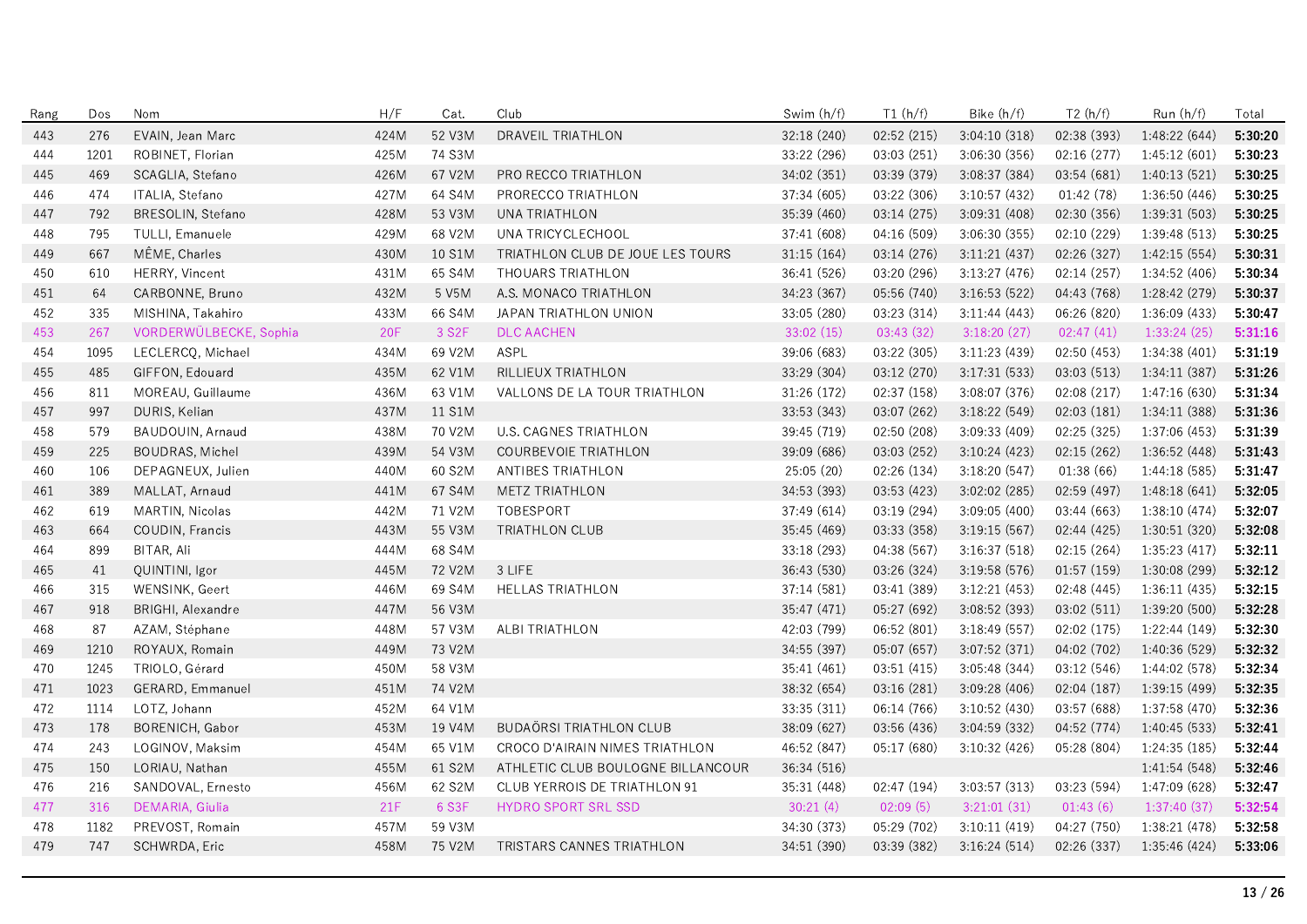| Rang | Dos  | Nom                      | H/F        | Cat.               | Club                         | Swim (h/f)  | T1(h/f)     | Bike (h/f)    | T2(h/f)     | Run (h/f)     | Total   |
|------|------|--------------------------|------------|--------------------|------------------------------|-------------|-------------|---------------|-------------|---------------|---------|
| 480  | 834  | TRAORE, Fatimata         | 22F        | 2 V <sub>2</sub> F | <b>VITROLLES TRIATHLON</b>   | 32:19(12)   | 03:59(40)   | 3:21:41(32)   | 02:19(22)   | 1:32:51(22)   | 5:33:09 |
| 481  | 42   | <b>SCANDOLA, Luisa</b>   | 23F        | 3 V2F              | 3 LIFE                       | 39:06 (56)  | 04:02(41)   | 3:17:51(24)   | 02:29(28)   | 1:29:48(14)   | 5:33:16 |
| 482  | 682  | COUSIN, Francois         | 459M       | 60 V3M             | TRIATHLON MÂCON CLUB         | 40:33 (759) | 04:43 (582) | 3:18:31(553)  | 02:12 (248) | 1:27:18(250)  | 5:33:17 |
| 483  | 686  | GENOUD, Jean-Francois    | 460M       | 6 V5M              | TRIATHLON CLUB VALAIS        | 36:25 (505) | 02:56 (226) | 3:17:54 (542) | 02:45 (431) | 1:33:43 (378) | 5:33:43 |
| 484  | 1005 | FONTAINE, Didier         | 461M       | 66 V1M             |                              | 36:23 (503) | 04:08 (480) | 3:12:44 (459) | 03:37 (644) | 1:36:55 (449) | 5:33:47 |
| 485  | 547  | MASCHERPA, Achille       | 462M       | 7 V5M              | SPORT 64                     | 37:30 (602) | 04:39 (571) | 3:04:49 (330) | 03:03 (510) | 1:44:01(577)  | 5:34:02 |
| 486  | 786  | LAFONT, Eric             | 463M       | 61 V3M             | UA SOCIETE GENERALE          | 35:30 (447) | 03:34 (362) | 3:16:18(511)  | 02:24 (319) | 1:36:23 (439) | 5:34:09 |
| 487  | 383  | DUTHOIT, Olivier         | 464M       | 20 V4M             | MAUGUIO CARNON TRIATHLON     | 36:58 (560) | 03:27 (326) | 3:09:21 (402) | 02:33 (373) | 1:41:57 (550) | 5:34:16 |
| 488  | 519  | LEPICARD, Jérome         | 24F        | 4 V <sub>2</sub> F | SAINT RAPHAEL TRIATHLON      | 31:51(10)   | 10:37(89)   | 3:16:35(21)   | 03:54(67)   | 1:31:21(19)   | 5:34:18 |
| 489  | 965  | DE BROUTELLES, Edouard   | 465M       | 75 S3M             |                              | 31:58 (214) | 03:09 (264) | 3:13:16(471)  | 03:38 (651) | 1:42:21 (556) | 5:34:22 |
| 490  | 972  | DELANGUE, Fabien         | 466M       | 70 S4M             |                              | 28:56 (80)  | 04:00 (452) | 3:17:06 (526) | 04:36 (760) | 1:39:47 (512) | 5:34:25 |
| 491  | 270  | DE LAFAGE, Alix          | 25F        | 3 V1F              | <b>DRAGUIGNAN TRIATHLON</b>  | 34:18(25)   | 03:30(25)   | 3:26:34(39)   | 02:20(23)   | 1:27:49(13)   | 5:34:31 |
| 492  | 709  | MIGNONE, Federico        | 467M       | 71 S4M             | <b>TRIATHLON SAVONA</b>      | 36:55 (556) | 03:28 (329) | 3:12:45(460)  | 03:30 (618) | 1:38:08 (472) | 5:34:46 |
| 493  | 1093 | LEBER, Paul              | 468M       | 12 S1M             |                              | 35:22 (429) | 03:54 (430) | 3:08:59 (397) | 01:34(44)   | 1:45:04 (596) | 5:34:53 |
| 494  | 785  | VIAL, Baptiste           | 469M       | 67 V1M             | <b>U.S. CAGNES TRIATHLON</b> | 33:11 (286) | 02:34 (156) | 3:12:43(458)  | 01:36(58)   | 1:45:00 (594) | 5:35:04 |
| 495  | 787  | LEFEVRE, Aurelien        | 470M       | 68 V1M             | UA SOCIETE GENERALE          | 39:42 (717) | 04:06 (473) | 3:14:53 (495) | 03:58 (693) | 1:32:40 (356) | 5:35:19 |
| 496  | 830  | GANIVET, Jérôme          | 471M       | 76 V2M             | VITROLLES TRIATHLON          | 35:23 (433) | 04:15 (503) | 3:24:23 (622) | 02:52 (466) | 1:28:33 (277) | 5:35:26 |
| 497  | 921  | <b>BRUCKERT, Vincent</b> | 472M       | 76 S3M             |                              | 35:29 (445) | 04:14 (500) | 3:09:51(412)  | 03:19 (579) | 1:42:33 (557) | 5:35:26 |
| 498  | 695  | BERNARD, Sebastien       | 473M       | 77 V2M             | TRIATHLON MANOSQUE           | 33:54 (344) | 02:01(58)   | 3:14:14(487)  | 03:36 (640) | 1:41:51(546)  | 5:35:36 |
| 499  | 697  | MAINTENANT, Richard      | 474M       | 62 V3M             | TRIATHLON MANOSQUE           | 35:27 (439) | 02:16 (100) | 3:12:27(456)  | 03:35 (633) | 1:41:51(547)  | 5:35:36 |
| 500  | 768  | DONIG, Ralf              | 475M       | 63 V3M             | <b>TSV ANDERTEN</b>          | 33:30 (305) | 03:46 (398) | 3:18:16(544)  | 03:34 (629) | 1:36:31(442)  | 5:35:37 |
| 501  | 1094 | LECHEKHAB, Lahid         | 476M       | 78 V2M             |                              | 39:05 (680) | 04:35 (562) | 3:19:06 (565) | 03:24 (598) | 1:29:33 (290) | 5:35:43 |
| 502  | 939  | COLIN, Jean              | 477M       | 21 V4M             |                              | 32:03 (222) | 04:14 (499) | 3:18:50(558)  | 02:34 (377) | 1:38:15 (476) | 5:35:56 |
| 503  | 613  | MOURARD, Colin           | 478M       | 77 S3M             |                              | 33:13 (287) | 02:31(143)  | 3:00:17(260)  | 02:10 (228) | 1:57:53 (740) | 5:36:04 |
| 504  | 994  | DUMAS, Mathieu           | 479M       | 69 V1M             |                              | 36:47 (533) | 06:17 (768) | 3:13:26(475)  | 03:53 (677) | 1:35:54 (425) | 5:36:17 |
| 505  | 398  | TENTORI, Raffaele        | 480M       | 64 V3M             | MONZA MARATHON TEAM          | 31:53 (212) | 04:30 (543) | 3:18:28(551)  | 02:25 (324) | 1:39:05 (498) | 5:36:21 |
| 506  | 1009 | FRATTALI, Robert         | 481M       | 79 V2M             |                              | 35:32 (451) | 04:48 (598) | 3:17:15(529)  | 02:52 (462) | 1:35:56 (426) | 5:36:23 |
| 507  | 1232 | SOUCHAL, Jean            | 482M       | 80 V2M             |                              | 36:40 (525) | 04:28 (539) | 3:16:06 (504) | 03:02 (509) | 1:36:11(434)  | 5:36:27 |
| 508  | 509  | PERCHE, Olivier          | 483M       | 65 V3M             | S.O. HOUILLES TRIATHLON      | 35:54 (483) | 02:56 (225) | 3:10:28(424)  | 02:16 (276) | 1:44:59 (593) | 5:36:33 |
| 509  | 507  | GUILLOTEAU, Philippe     | 484M       | 22 V4M             | S.O. HOUILLES TRIATHLON      | 36:50 (542) | 01:59(53)   | 3:01:39(275)  | 02:36 (383) | 1:53:30(701)  | 5:36:34 |
| 510  | 659  | PARCHEMIN, François      | 485M       | 72 S4M             | TRIATHL'AIX                  | 40:18 (744) | 03:17(287)  | 3:10:59(433)  | 02:05(194)  | 1:40:00(517)  | 5:36:39 |
| 511  | 717  | BASSO, Corrado           | 486M       | 70 V1M             | TRIATLETICA MONDOVÌ          | 37:18 (587) | 05:29 (703) | 3:11:53(447)  | 05:01 (788) | 1:37:01 (452) | 5:36:42 |
| 512  | 923  | <b>BUFTON, Sophie</b>    | <b>26F</b> | 7 S3F              |                              | 35:01 (28)  | 05:24(70)   | 3:18:39(28)   | 04:32 (78)  | 1:33:24(26)   | 5:37:00 |
| 513  | 402  | OURY, Christian          | 487M       | 66 V3M             | <b>MURET TRIATHLON</b>       | 35:30 (446) | 03:30 (345) | 3:12:57(464)  | 02:24 (317) | 1:42:48 (561) | 5:37:09 |
| 514  | 342  | MOUSSON, Laurent         | 488M       | 23 V4M             | LA CIOTAT TRIATHLON          | 37:25 (595) | 04:05 (470) | 3:15:07(496)  | 02:26 (331) | 1:38:07(471)  | 5:37:10 |
| 515  | 66   | CIAUDANO, Carla Ciaudano | 27F        | 4 V3F              | A.S. MONACO TRIATHLON        | 40:57 (66)  | 03:59(39)   | 3:18:10(25)   | 02:07(17)   | 1:32:27(21)   | 5:37:40 |
| 516  | 1083 | LARONZE, Nicolas         | 489M       | 67 V3M             |                              | 37:04 (571) | 07:37 (824) | 3:18:48(555)  | 03:08 (534) | 1:31:04 (325) | 5:37:41 |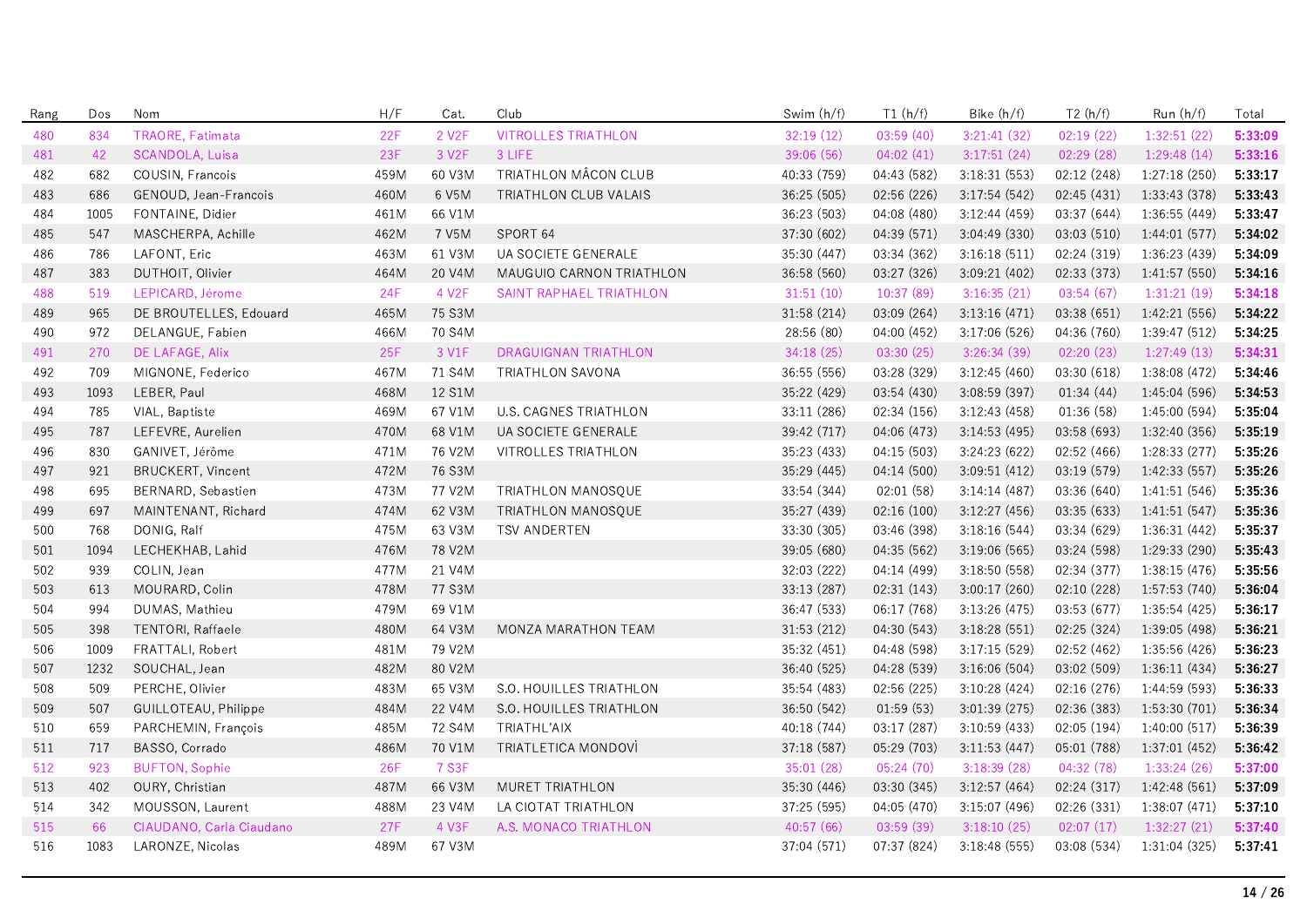| Rang | Dos  | Nom                       | H/F  | Cat.   | Club                              | Swim (h/f)  | T1(h/f)     | Bike (h/f)    | T2(h/f)     | Run (h/f)     | Total   |
|------|------|---------------------------|------|--------|-----------------------------------|-------------|-------------|---------------|-------------|---------------|---------|
| 517  | 358  | CARETTE, Damien           | 490M | 81 V2M | LES CENTAURES PERTUIS             | 38:47 (671) | 03:57 (438) | 3:18:40 (554) | 02:42 (415) | 1:33:38 (377) | 5:37:44 |
| 518  | 722  | HONORÉ, Michael           | 491M | 68 V3M | <b>TRIGT</b>                      | 34:37 (376) | 03:32 (357) | 3:09:49(411)  | 04:01 (701) | 1:46:01(613)  | 5:38:00 |
| 519  | 50   | BUREAU, Christophe        | 492M | 69 V3M | A.S MURET TRIATHLON               | 34:45 (386) | 04:10 (484) | 3:23:49 (616) | 02:15 (267) | 1:33:11 (369) | 5:38:10 |
| 520  | 738  | GYDÉ, Raynald             | 493M | 82 V2M | TRISTARS CANNES TRIATHLON         | 31:38 (187) | 04:39 (572) | 3:19:03(564)  | 04:11 (724) | 1:38:59 (495) | 5:38:30 |
| 521  | 273  | PETTI, Florent            | 494M | 73 S4M | DRAGUIGNAN TRIATHLON              | 32.19 (243) | 02:46 (185) | 3:10:00(417)  | 01:47(103)  | 1:51:41(683)  | 5:38:33 |
| 522  | 385  | DESENS, Jean-Christophe   | 495M | 70 V3M | METROPOLE NICE COTE D AZUR SPORTS | 38:59 (676) | 04:48 (595) | 3:11:08(436)  | 03:33 (625) | 1:40:17 (523) | 5:38:45 |
| 523  | 193  | PICHON, Sebastien         | 496M | 71 V1M | CG TRI                            | 36:58 (561) | 03:33(355)  | 3:23:49(617)  | 03:31(615)  | 1:30:57(324)  | 5:38:48 |
| 524  | 806  | MOREL, Jean Marc          | 497M | 24 V4M | <b>USC CAEN</b>                   | 36:29 (509) | 05:28 (696) | 3:12:47 (462) | 04:06 (716) | 1:40:03(518)  | 5:38:53 |
| 525  | 875  | <b>BAILLIEUL, Charles</b> | 498M | 63 S2M |                                   | 34:32 (374) | 04:52 (609) | 3:06:06 (349) | 03:19 (580) | 1:50:08 (663) | 5:38:57 |
| 526  | 181  | LAVENTURE, Romain         | 499M | 78 S3M | C.R.V. LYON TRIATHLON             | 44:59 (835) | 04:12 (492) | 3:14:28(491)  | 03:08 (532) | 1:32:19(347)  | 5:39:06 |
| 527  | 771  | ASCIONE, Pascal           | 500M | 74 S4M | <b>U.S. CAGNES TRIATHLON</b>      | 33:36 (314) | 04:30 (547) | 3:22:35(600)  | 04:03 (705) | 1:34:28 (398) | 5:39:12 |
| 528  | 73   | MARTIN, Jean Louis        | 501M | 8 V5M  | A.S. MONACO TRIATHLON             | 39:39 (711) | 03:38 (376) | 3:08:43 (388) | 02:11(234)  | 1:45:06 (597) | 5:39:17 |
| 529  | 497  | PATAY, Christophe         | 502M | 71 V3M | ROANNE TRIATHLON                  | 38:28 (645) | 03:19 (295) | 3:03:45 (308) | 02:26 (328) | 1:51:22(681)  | 5:39:20 |
| 530  | 379  | MARTIN, Laurent           | 503M | 25 V4M | MASSILIA TRIAHLON                 | 37:05 (573) | 03:37 (375) | 3:27:18 (649) | 03:22 (590) | 1:28:02 (269) | 5:39:24 |
| 531  | 1069 | KENNEL, Philippe          | 504M | 26 V4M |                                   | 35:08 (411) | 02:31(145)  | 3:22:05(596)  | 01:57(155)  | 1:37:49 (467) | 5:39:30 |
| 532  | 1199 | RISO, Ariel               | 505M | 72 V3M | LUCCIANA ATLETISMU                | 39:40 (714) | 05:34 (714) | 3:17:30 (532) | 02:46 (435) | 1:34:07 (384) | 5:39:37 |
| 533  | 412  | MALET, Stéphane           | 506M | 73 V3M | MY TRIBE                          | 38:16 (633) | 03:40 (384) | 3:17:51(541)  | 02:40 (401) | 1:37:32 (459) | 5:39:59 |
| 534  | 252  | CORBANI, Federica         | 28F  | 4 S4F  | <b>CUS PARMA</b>                  | 30:21(3)    | 03:12(21)   | 3:22:27(33)   | 03:19(57)   | 1:41:02(45)   | 5:40:21 |
| 535  | 1223 | SCIUS, Christophe         | 507M | 75 S4M |                                   | 36:57 (559) | 04:56 (625) | 3:10:54(431)  | 03:09 (535) | 1:44:33 (588) | 5:40:29 |
| 536  | 802  | TRANIE, Philippe          | 508M | 83 V2M | US IVRY TRIATHLON                 | 38:37 (661) | 05:22 (685) | 3:16:21(512)  | 04:06 (717) | 1:36:08(432)  | 5:40:34 |
| 537  | 1217 | SARACINO, Julien          | 509M | 72 V1M |                                   | 38:13 (630) | 04:16 (512) | 3:17:20 (530) | 03:07 (528) | 1:37:46 (462) | 5:40:42 |
| 538  | 1065 | JAILLET, Fabrice          | 510M | 84 V2M |                                   | 33:41 (322) | 06:20 (771) | 3:17:41(536)  | 04:35 (759) | 1:38:36 (483) | 5:40:53 |
| 539  | 763  | BLANCHET, Bruno           | 511M | 74 V3M | <b>TRYLOGY ASD</b>                | 40:37 (762) | 04:38 (570) | 3:12:13(452)  | 03:31 (619) | 1:40:03(519)  | 5:41:02 |
| 540  | 1141 | MIKULOVIC, Vincent        | 512M | 85 V2M |                                   | 35:47 (473) | 06:20 (770) | 3:08:42(387)  | 04:55 (778) | 1:45:35 (608) | 5:41:19 |
| 541  | 1048 | GUELAFF, Michaël          | 513M | 86 V2M |                                   | 39:56 (728) | 06:28 (780) | 3:14:24(489)  | 03:32 (620) | 1:37:00(451)  | 5:41:20 |
| 542  | 83   | RINALDI, Giovanni         | 514M | 87 V2M | A.S.D. TORINOTRIATHLON            |             |             | 3:17:15(528)  | 02:27 (341) | 1:43:37 (572) | 5:41:23 |
| 543  | 520  | LOUVEL, Tony              | 515M | 27 V4M | SAINT RAPHAEL TRIATHLON           | 36:00 (488) | 06:30 (781) | 3:16:35(517)  | 03:52 (675) | 1:38:26 (482) | 5:41:23 |
| 544  | 189  | MULLER, Frederic          | 516M | 76 S4M | CAVIGAL NICE TRIATHLON            | 40:48 (769) | 03:55 (432) | 3:17:05(527)  | 02:30 (355) | 1:37:10(455)  | 5:41:28 |
| 545  | 328  | BENARROCH, Nicolas        | 517M | 88 V2M | <b>ISSY TRIATHLON</b>             | 36:20 (499) | 05:39 (724) | 3:16:18(510)  | 03:33 (626) | 1:39:41 (508) | 5:41:31 |
| 546  | 911  | <b>BOULCH, Raphael</b>    | 518M | 64 S2M |                                   | 40:27 (755) | 04:48 (596) | 3:18:01(543)  | 02:19 (293) | 1:35:58 (429) | 5:41:33 |
| 547  | 893  | MASSIMILIANO, Guzzetti    | 519M | 73 V1M | <b>DDS MILANO</b>                 | 39:50 (725) | 04:37 (564) | 3:15:49(501)  | 04:59 (785) | 1:36:23 (440) | 5:41:38 |
| 548  | 265  | ORIEUX, Christophe        | 520M | 89 V2M | <b>DINAN TRIATHLON</b>            | 39:15 (690) | 05:28 (698) | 3:22:40(602)  | 04:03 (709) | 1:30:35 (310) | 5:42:01 |
| 549  | 999  | FABRIZIO, Daniele         | 521M | 79 S3M |                                   | 36:47 (535) | 04:03 (462) | 3:31:26 (683) | 02:21 (304) | 1:27:27 (253) | 5:42:04 |
| 550  | 231  | CHAUVIN, Joel             | 522M | 90 V2M | COURI A FUVEAU TRIATHLON          | 36:34 (514) | 05:05 (655) | 3:16:45(519)  | 03:23 (596) | 1:40:39 (530) | 5:42:26 |
| 551  | 297  | TROTTA, Carlo             | 523M | 80 S3M | <b>FORHANS TEAM</b>               | 36:48 (536) | 02:59 (240) | 3:20:02(577)  | 02:57 (485) | 1:39:40 (509) | 5:42:26 |
| 552  | 621  | PIRIS, Philippe           | 524M | 75 V3M | TOBESPORT                         | 35:53 (481) | 04:10 (483) | 3:27:54(657)  | 02:12 (241) | 1:32:24 (349) | 5:42:33 |
| 553  | 685  | VIENNY, Jean-François     | 525M | 91 V2M | TRIATHLON MÂCON CLUB              | 32:03 (223) | 04:00(450)  | 3:18:54(560)  | 02:05(195)  | 1:45:33(606)  | 5:42:35 |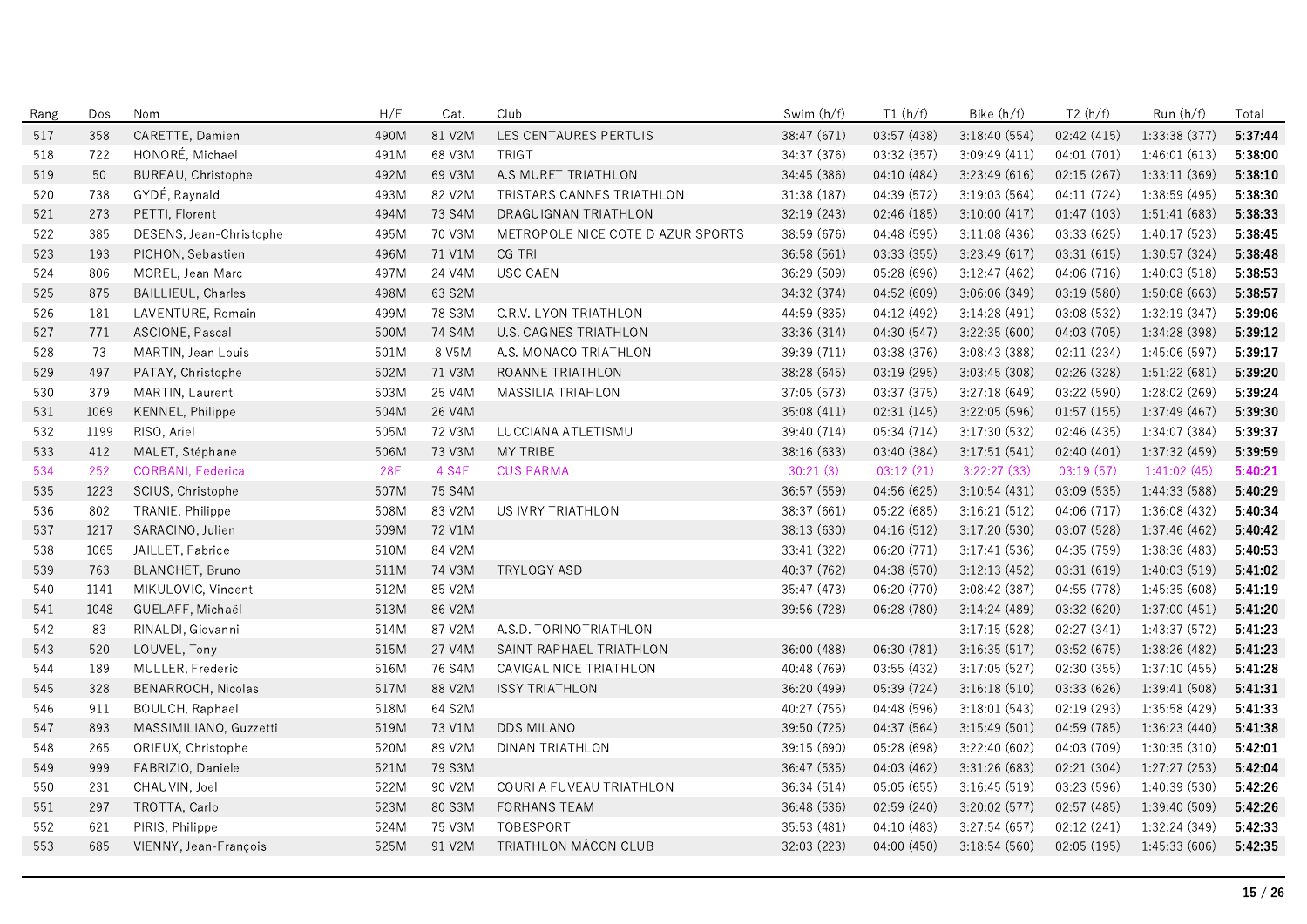| Rang | Dos  | Nom                       | H/F        | Cat.    | Club                         | Swim (h/f)  | T1(h/f)     | Bike (h/f)    | T2(h/f)     | Run (h/f)     | Total   |
|------|------|---------------------------|------------|---------|------------------------------|-------------|-------------|---------------|-------------|---------------|---------|
| 554  | 1043 | GOUDINOUX, Antoine        | 526M       | 65 S2M  |                              | 44:39 (831) | 05:19 (683) | 3:17:42(537)  | 01:59(166)  | 1:33:00(363)  | 5:42:39 |
| 555  | 361  | LEROOY, Nicolas           | 527M       | 77 S4M  | LES CENTAURES PERTUIS        | 41.06 (781) | 04:44 (588) | 3:08:48 (391) | 03:54 (680) | 1:44:12 (582) | 5:42:44 |
| 556  | 757  | NOEL, Jean-Marc           | 528M       | 92 V2M  | <b>TROYES TRIATHLON</b>      | 40:01 (734) | 04:49 (604) | 3:27:38 (653) | 02:28 (345) | 1:27:57 (266) | 5:42:53 |
| 557  | 559  | VOGEL, Tim                | 529M       | 81 S3M  | SV TRICITY DARMSTADT         | 34:44 (384) | 03:21 (303) | 3:21:40 (594) | 02:06 (200) | 1:41:03 (538) | 5:42:54 |
| 558  | 1036 | GIUBILATO, Emmanuel       | 530M       | 74 V1M  |                              | 37:48 (613) | 03:07 (259) | 3:13:12(469)  | 03:05 (520) | 1:45:42(611)  | 5:42:54 |
| 559  | 584  | CHANÉ, Fred               | 531M       | 76 V3M  | <b>TEAM NISSA TRIATHLON</b>  | 33:43 (324) | 02:39(165)  | 3:21:33(591)  | 04:39 (763) | 1:40:24 (526) | 5:42:58 |
| 560  | 1174 | PERQUIN, Alexandre        | 532M       | 82 S3M  |                              | 37:22 (592) | 05:10 (666) | 3:16:22(513)  | 02:48 (447) | 1:41:31 (542) | 5:43:13 |
| 561  | 1066 | JANIN, Antoine            | 533M       | 83 S3M  |                              | 34:45 (387) | 06:05 (755) | 3:16:51(520)  | 04:57 (782) | 1:40:50 (536) | 5:43:28 |
| 562  | 1100 | LEFEVRE, Sebastien        | 534M       | 75 V1M  |                              | 30:46 (140) | 02:50(205)  | 3:18:20(546)  | 03:13 (552) | 1:48:19(642)  | 5:43:28 |
| 563  | 650  | DRUT, Jack                | 535M       | 76 V1M  | TRIATHL'AIX                  | 33:55 (346) | 04:14 (501) | 3:14:16(488)  | 05:22 (798) | 1:45:45 (612) | 5:43:32 |
| 564  | 809  | HACQUARD, Antoine         | 536M       | 84 S3M  | VALENCE TRIATHLON            | 35:36 (456) | 06:05 (754) | 3:23:54 (618) | 03:15 (558) | 1:34:44 (403) | 5:43:34 |
| 565  | 905  | BOCHAND, Sébastien        | 537M       | 93 V2M  |                              | 42:01 (798) | 07:13(812)  | 3:13:56(483)  | 05:19 (795) | 1:35:07(412)  | 5:43:36 |
| 566  | 476  | ROSSANO, Riccardo         | 538M       | 94 V2M  | PRORECCO TRIATHLON           | 37:03 (568) |             |               |             | 1:41:58(552)  | 5:43:56 |
| 567  | 1007 | FRADET, Nicolas           | 539M       | 85 S3M  | PRO TEAM SPORT               | 37:01 (567) | 04:43 (583) | 3:21:08 (588) | 03:18 (574) | 1:37:57 (469) | 5:44:07 |
| 568  | 218  | STEINBACH, Lydia          | <b>29F</b> | 8 S3F   | <b>CNN TRIATHLON</b>         | 33:37(21)   | 02:23(8)    | 3:23:42(36)   | 02:15(20)   | 1:42:12(50)   | 5:44:09 |
| 569  | 382  | DAURIAT, Bruno            | 540M       | 28 V4M  | MAUGUIO CARNON TRIATHLON     | 35:12 (419) | 04:21 (523) | 3:08:51 (392) | 02:42 (411) | 1:53:06 (699) | 5:44:12 |
| 570  | 183  | COTTIN, Julien            | 541M       | 95 V2M  | <b>CA SPORT</b>              | 33:49 (335) | 05:14 (671) | 3:19:50(574)  | 02:35 (382) | 1:42:50 (562) | 5:44:18 |
| 571  | 263  | DUTHU, Michael            | 542M       | 77 V3M  | DIJON TRIATHLON              | 39:26 (697) | 04:19 (518) | 3:18:49(556)  | 03:01 (506) | 1:38:45 (489) | 5:44:20 |
| 572  | 645  | BIDAULT, Christophe       | 543M       | 96 V2M  | TRIATHL'AIX                  | 35:04 (404) | 04:03 (459) | 3:26:04(635)  | 04:18 (734) | 1:34:55 (407) | 5:44:24 |
| 573  | 359  | ELMARY, Emmanuel          | 544M       | 97 V2M  | LES CENTAURES PERTUIS        | 38:29 (647) | 05:11 (667) | 3:23:35(613)  | 03:01 (504) | 1:34:10 (386) | 5:44:26 |
| 574  | 200  | FAMÀ, Paolo               | 545M       | 98 V2M  | CINGHIALI MANNARI            | 39:33 (703) | 04:34 (558) | 3:24:30 (624) | 03:24 (600) | 1:32:26 (350) | 5:44:27 |
| 575  | 533  | OSORIO BERNAL, Christian  | 546M       | 86 S3M  | SARDINES TRIATHLON MARSEILLE | 33:50 (338) | 05:52 (738) | 3:28:43 (664) | 02:45 (427) | 1:33:17 (370) | 5:44:27 |
| 576  | 1010 | FRELASTRE, Olivier        | 547M       | 77 V1M  | COU LES ULIS                 | 37:06 (574) | 06:19 (769) | 3:19:15(568)  | 03:35 (630) | 1:38:17 (477) | 5:44:32 |
| 577  | 445  | NADAUD, Edouard           | 548M       | 13 S1M  | PASSION TRIATHLON            | 32:17 (239) | 03:50 (413) | 3:08:39(385)  | 02:24 (316) | 1:57:27 (736) | 5:44:37 |
| 578  | 378  | LUDMANN, Nicolas          | 549M       | 99 V2M  | MASSILIA TRIAHLON            | 40:42 (766) | 04:43 (581) | 3:26:43(643)  | 02:45 (429) | 1:29:50 (295) | 5:44:43 |
| 579  | 318  | <b>BONNET, Audrey</b>     | 30F        | 9 S3F   | <b>HYERES TRIATHLON</b>      | 35:13 (29)  | 03:08(18)   | 3:19:46(30)   | 02:10(18)   | 1:44:37(54)   | 5:44:54 |
| 580  | 929  | <b>CARPENTIER, Marine</b> | 31F        | 10 S3F  |                              | 37:20(43)   | 05:46(74)   | 3:25:19(38)   | 02:33(31)   | 1:33:58(27)   | 5:44:56 |
| 581  | 195  | ROLLET, David             | 550M       | 78 V3M  | CHALON TRIATHLON             | 34:20 (365) | 03:25 (318) | 3:13:35 (479) | 02:59 (499) | 1:50:39 (671) | 5:44:58 |
| 582  | 670  | RENARD, Thomas            | 551M       | 100 V2M | TRIATHLON CLUB GRAND BASTIA  | 33:58 (347) | 04:28 (536) | 3:18:30(552)  | 04:43 (769) | 1:43:27 (569) | 5:45:06 |
| 583  | 163  | CHIEROTTI, Carlo Mario    | 552M       | 9 V5M   | RARI NANTES TORINO TRIATHLON | 35:11 (418) | 02:40 (164) | 3:28:38(662)  | 04:15 (729) | 1:34:44 (402) | 5:45:28 |
| 584  | 505  | LIOT, Sebastien           | 553M       | 78 V1M  | <b>RUN &amp; FREEDOM</b>     | 42:11 (800) | 06:46 (795) | 3:08:57(395)  | 03:22 (589) | 1:44:23 (586) | 5:45:39 |
| 585  | 858  | ACHARD, Simon             | 554M       | 14 S1M  |                              | 37:26 (596) | 05:27 (694) | 3:08:59 (399) | 02:54 (475) | 1:51:09 (676) | 5:45:55 |
| 586  | 1153 | MOYART, Jean              | 555M       | 66 S2M  |                              | 37:45 (610) | 03:32 (354) | 3:13:53(481)  | 02:54 (471) | 1:47:53 (637) | 5:45:57 |
| 587  | 448  | TALPIN, Wilfried          | 556M       | 79 V1M  | PASSION TRIATHLON            | 40:19 (745) | 04:13 (493) | 3:20:09 (578) | 04:58 (783) | 1:36:19 (437) | 5:45:58 |
| 588  | 435  | JOUTEL, Delphine          | 32F        | 4 V1F   | <b>OH MY TRI</b>             | 36:55 (39)  | 02:51(14)   | 3:19:15(29)   | 02:45(40)   | 1:44:17(53)   | 5:46:03 |
| 589  | 370  | NEGREA, Octavian          | 557M       | 80 V1M  | LOOLABA TRIATHLON CLUB       | 35:36 (455) | 04:56 (626) | 3:26:49(645)  | 02:52 (464) | 1:35:58(427)  | 5:46:11 |
| 590  | 517  | LEMAIRE, Jean-Christophe  | 558M       | 10 V5M  | SAINT RAPHAEL TRIATHLON      | 37:51 (615) | 04:30 (546) | 3:21:00(587)  | 03:06 (525) | 1:39:48 (514) | 5:46:15 |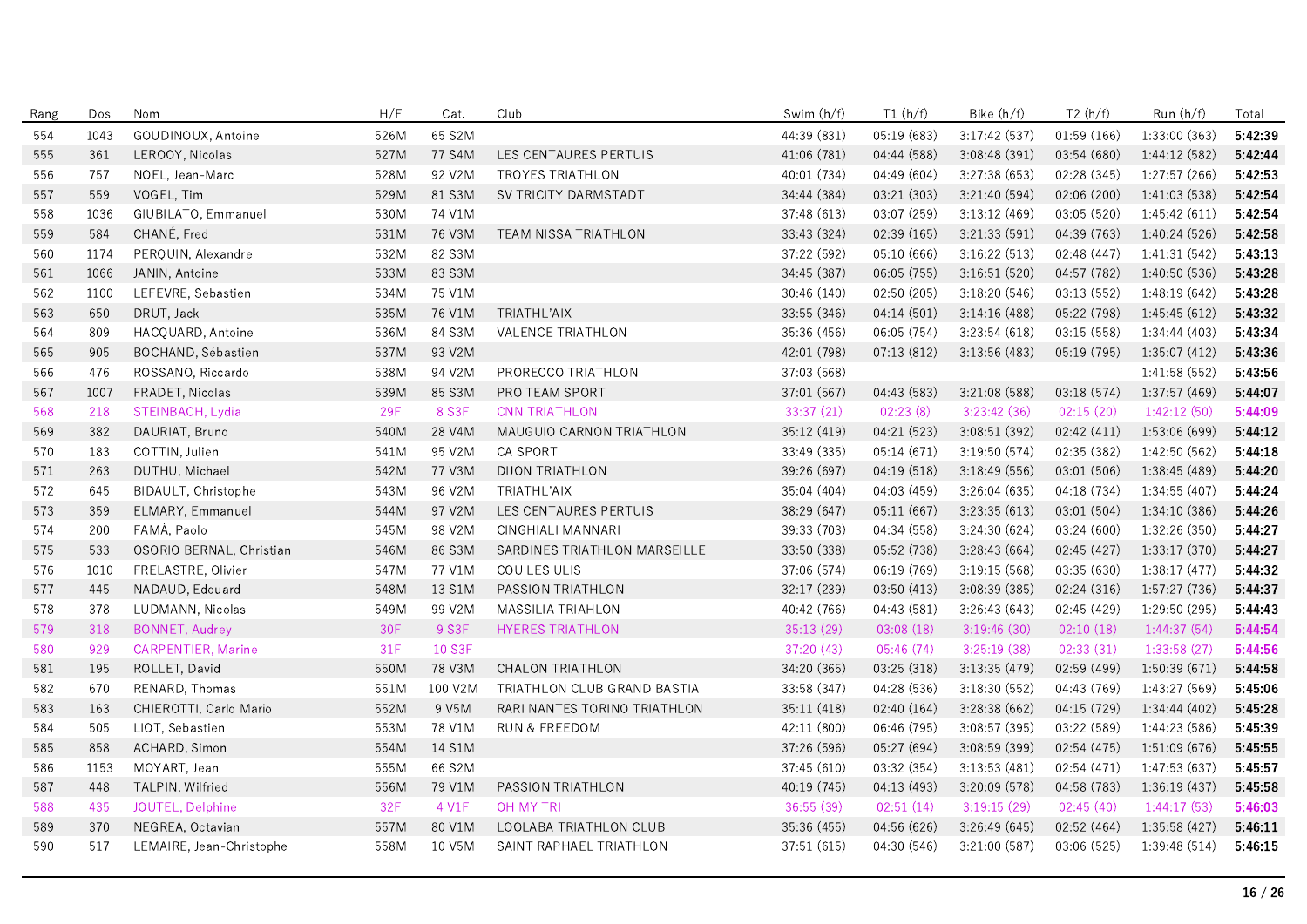| Rang | Dos  | Nom                            | H/F  | Cat.    | Club                               | Swim (h/f)  | T1(h/f)     | Bike (h/f)    | T2(h/f)     | Run (h/f)     | Total   |
|------|------|--------------------------------|------|---------|------------------------------------|-------------|-------------|---------------|-------------|---------------|---------|
| 591  | 175  | MENDIARA, Marianne             | 33F  | 4 S2F   | <b>BREST TRIATHLON</b>             | 39:26 (58)  | 04:14(48)   | 3:14:57(17)   | 02:02(14)   | 1:45:43 (58)  | 5:46:22 |
| 592  | 651  | FALCHERO, Florie               | 34F  | 5 V1F   | <b>TRIATHL'AIX</b>                 | 37:46 (46)  | 04:03(42)   | 3:27:47(42)   | 02:21(26)   | 1:34:37(30)   | 5:46:34 |
| 593  | 975  | DELUCA, Jerome                 | 559M | 29 V4M  |                                    | 34:27 (371) | 03:26 (325) | 3:12:04(448)  | 06:03 (811) | 1:50:36 (669) | 5:46:36 |
| 594  | 363  | BUFFLIER, Sébastien            | 560M | 101 V2M | LES HYDROCYCLOPEDS - ANNECY        | 35:43 (464) | 03:35 (366) | 3:16:11(506)  | 03:15 (557) | 1:48:00 (638) | 5:46:44 |
| 595  | 31   | CABROL, Lionel                 | 561M | 79 V3M  |                                    | 40.39 (764) | 04:31 (551) | 3:09:22(404)  | 02:47 (441) | 1:49:29 (655) | 5:46:48 |
| 596  | 583  | CAUVIN, Claude                 | 562M | 80 V3M  | TEAM NISSA TRIATHLON               | 38.28 (646) | 03:40 (386) | 3:16:16(509)  | 04:20 (735) | 1:44:12 (581) | 5:46:56 |
| 597  | 51   | CADOT, Christophe              | 563M | 81 V3M  | A.S MURET TRIATHLON                | 33:52 (341) | 02:26 (135) | 3:21:35 (593) | 03:36 (636) | 1:45:35 (607) | 5:47:04 |
| 598  | 1077 | LABIANCA, Loris                | 564M | 67 S2M  |                                    | 40:27 (754) | 05:09 (662) | 3:18:55(561)  | 02:50(454)  | 1:39:44(510)  | 5:47:05 |
| 599  | 352  | FRECON, Quentin                | 565M | 87 S3M  | LES ALLIGATORS ANNECY TRIATHLON    | 36:50 (543) | 05:38 (722) | 3:18:17(545)  | 03:17 (569) | 1:43:09 (565) | 5:47:11 |
| 600  | 700  | <b>BEOLET, Franck</b>          | 566M | 82 V3M  | <b>TRIATHLON ROMANAIS PEAGEOIS</b> | 37:28 (599) | 05:03 (646) | 3:06:41 (362) | 04:31 (756) | 1:53:36 (705) | 5:47:19 |
| 601  | 230  | PARIOT, Hugues                 | 567M | 30 V4M  | COURBEVOIE TRIATHLON               | 44:53 (834) | 08:30 (841) | 3:13:11(468)  | 04:53 (777) | 1:36:13(436)  | 5:47:40 |
| 602  | 780  | PUDDU, Serge                   | 568M | 11 V5M  | <b>U.S. CAGNES TRIATHLON</b>       | 38:43 (666) | 06:01 (747) | 3:13:06(466)  | 02:50(456)  | 1:47:07 (627) | 5:47:47 |
| 603  | 384  | <b>BICCHIERAI, Olivier</b>     | 569M | 102 V2M | METROPOLE NICE COTE D AZUR SPORTS  | 43:42 (818) | 04:53(616)  | 3:12:22(454)  | 04:12 (726) | 1:42:46 (560) | 5:47:55 |
| 604  | 851  | <b>BUISSART, Laurent</b>       | 570M | 81 V1M  | YACHT CLUB DE CANNES               | 30:58 (152) | 04:05 (471) | 3:26:36 (642) | 03:23 (593) | 1:42:58 (563) | 5:48:00 |
| 605  | 151  | LOUVART DE PONTLEVOYE, Vincent | 571M | 88 S3M  | ATHLETIC COEUR DE FOND             | 39:48 (723) | 06:06 (756) | 3:08:53 (394) | 05:05 (790) | 1:48:16 (640) | 5:48:08 |
| 606  | 917  | <b>BRETON, Gilles</b>          | 572M | 31 V4M  |                                    | 40:03 (735) | 03:47 (405) | 3:24:41(626)  | 02:59 (496) | 1:36:44(444)  | 5:48:14 |
| 607  | 221  | LE MOIGNIC, Sébastien          | 573M | 83 V3M  | CONCORDE CLUB SAINT-SAULVE TRIATH  | 38:06 (625) | 04:59 (635) | 3:26:56 (646) | 05:15(794)  | 1:33:09 (367) | 5:48:25 |
| 608  | 450  | MICHEL, Jean Yves              | 574M | 32 V4M  | PERONNAS ORIENTATION TRIATHLON     | 36:09 (490) | 03:34 (364) | 3:15:37(499)  | 04:00 (695) | 1:49:21 (654) | 5:48:41 |
| 609  | 813  | MARCO, Tansi                   | 575M | 82 V1M  | VALXER TRIATHLON TEAM              | 38:15 (632) | 07:11(809)  | 3:28:57(666)  | 03:29(614)  | 1:30:50(319)  | 5:48:42 |
| 610  | 1185 | QUILES, Maxime                 | 576M | 15 S1M  |                                    | 35:46 (470) | 03:38 (377) | 3:21:32(590)  | 03:05 (523) | 1:44:56 (592) | 5:48:57 |
| 611  | 1173 | PERON, Ronan                   | 577M | 84 V3M  |                                    | 35:02 (402) | 04:43 (585) | 3:23:02 (608) | 02:37 (387) | 1:43:36 (571) | 5:49:00 |
| 612  | 125  | AJMAR, Andrea                  | 578M | 85 V3M  | ASD PPREAM                         | 37:24 (594) | 05:35 (717) | 3:17:48(539)  | 02:52 (469) | 1:45:26 (603) | 5:49:05 |
| 613  | 1042 | GOUDET, Sylvain                | 579M | 83 V1M  |                                    | 40:18 (743) | 05:22 (688) | 3:14:51(494)  | 04:51 (773) | 1:43:47 (574) | 5:49:09 |
| 614  | 886  | BENAUT, David                  | 580M | 86 V3M  |                                    | 32:14 (235) | 05:41 (726) | 3:12:12(451)  | 02:33 (372) | 1:56:39 (730) | 5:49:19 |
| 615  | 641  | ROSET, Jérôme                  | 581M | 78 S4M  | TRI-ACADEMY SQUAD                  | 41:12 (783) | 04:48 (597) | 3:22:30 (598) | 02:29 (352) | 1:38:23 (480) | 5:49:22 |
| 616  | 451  | VERBERT, Maxime                | 582M | 84 V1M  | PASSION TRIATHLON                  | 35:54 (482) | 03:34 (367) | 3:15:44(500)  | 04:05 (711) | 1:50:08(664)  | 5:49:25 |
| 617  | 81   | LUALDI, Stefano                | 583M | 103 V2M | A.S.D. PRO PATRIA A.R.C. BUSTO AR  | 35:11 (417) | 04:36 (563) | 3:21:35 (592) | 03:11 (543) | 1:45:02 (595) | 5:49:35 |
| 618  | 1016 | GARNI, Cyril                   | 584M | 85 V1M  |                                    | 33:44 (327) | 03:29 (334) | 3:14:33 (492) | 02:02 (177) | 1:55:47 (721) | 5:49:35 |
| 619  | 236  | GODDARD, Francois              | 585M | 87 V3M  | COURI A FUVEAU TRIATHLON           | 39:49 (724) | 07:48 (831) | 3:13:57(485)  | 04:05 (713) | 1:44:02 (579) | 5:49:41 |
| 620  | 582  | <b>BRIAND, Armelle</b>         | 35F  | 5 S2F   | <b>TEAM NISSA TRIATHLON</b>        | 40:41(65)   | 03:21(23)   | 3:29:20(45)   | 01:59(12)   | 1:34:33(29)   | 5:49:54 |
| 621  | 323  | PASQUIER, Jean Pierre          | 586M | 1 V6M   | <b>HYERES TRIATHLON</b>            | 39:12 (688) | 03:24 (313) | 3:13:56(484)  | 02:15(266)  | 1:51:19(680)  | 5:50:06 |
| 622  | 1152 | MOULLET, Bruno                 | 587M | 89 S3M  |                                    | 43:35 (815) | 04:03(461)  | 3:20:50(583)  | 02:43 (422) | 1:39:01 (497) | 5:50:12 |
| 623  | 488  | PASSONI, Elodie                | 36F  | 5 S4F   | <b>RILLIEUX TRIATHLON</b>          | 39:33 (59)  | 03:50(36)   | 3:23:05(34)   | 02:46(39)   | 1:41:05(46)   | 5:50:19 |
| 624  | 260  | AUDOIN, Baptiste               | 588M | 86 V1M  | DENTELLES TRIATHLON                | 40:15 (739) | 03:27 (327) | 3:20:52 (584) | 02:28 (344) | 1:43:23 (568) | 5:50:25 |
| 625  | 1237 | TAYAC, Guillaume               | 589M | 90 S3M  |                                    | 38:31 (652) | 03:53(425)  | 3:20:29(580)  | 03:09 (536) | 1:44:37 (589) | 5:50:39 |
| 626  | 865  | AQUARON, Romain                | 590M | 104 V2M |                                    | 34:55 (396) | 04:46 (594) | 3:32:54 (693) | 02:14(260)  | 1:35:59 (430) | 5:50:48 |
| 627  | 692  | MOSCHINI, Valentine            | 37F  | 5 V3F   | <b>TRIATHLON FRIBOURG</b>          | 41:10(67)   | 06:20(80)   | 3:26:47(40)   | 03:25(58)   | 1:33:10(24)   | 5:50:52 |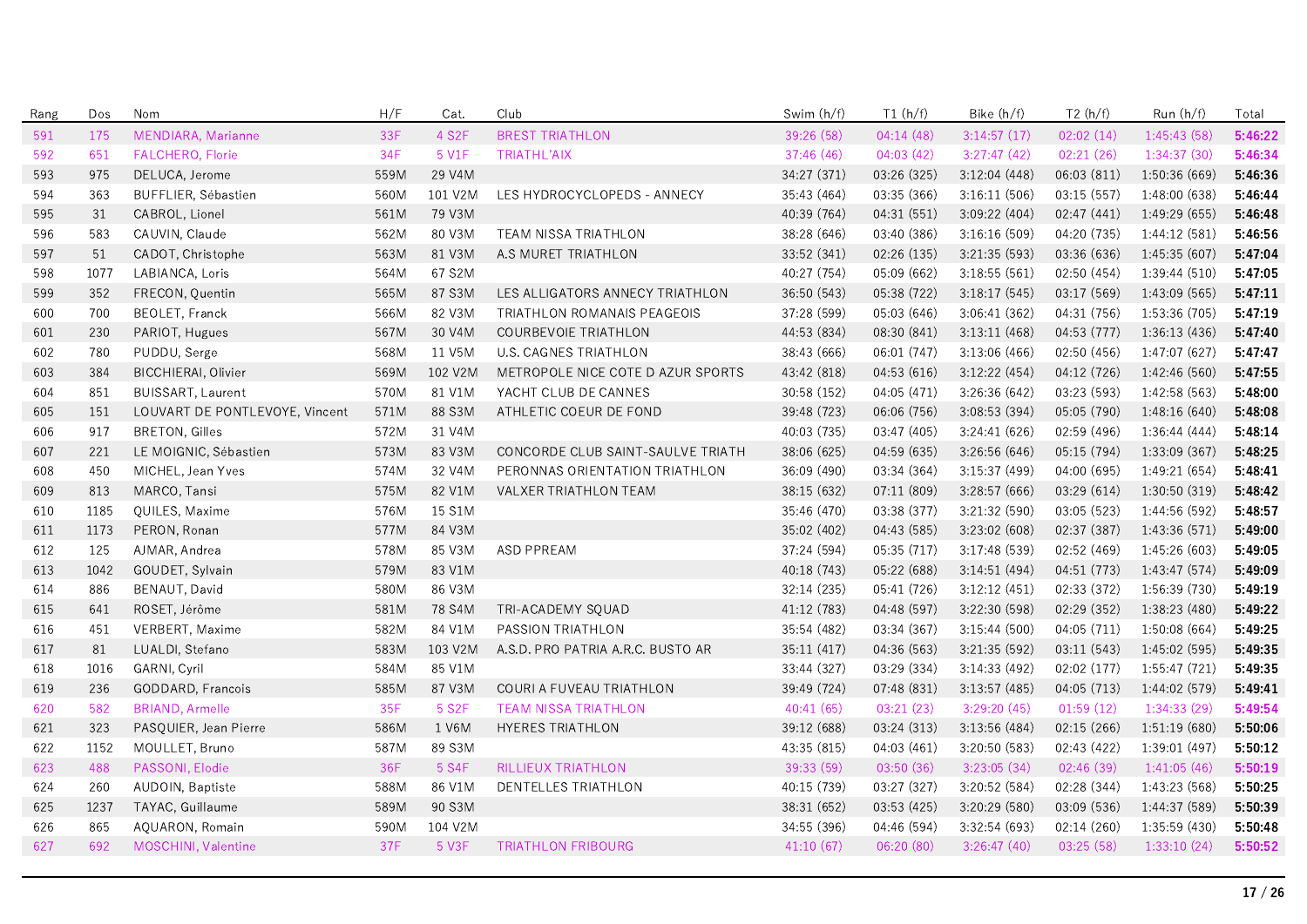| Rang | Dos  | Nom                        | H/F  | Cat.    | Club                               | Swim (h/f)  | T1(h/f)     | Bike (h/f)    | T2(h/f)     | Run (h/f)     | Total   |
|------|------|----------------------------|------|---------|------------------------------------|-------------|-------------|---------------|-------------|---------------|---------|
| 628  | 425  | POPOLO, Margherita         | 38F  | 6 V3F   | <b>NICE TRIATHLON CLUB</b>         | 35:23 (31)  | 05:07(63)   | 3:30:56(47)   | 04:21(77)   | 1:35:06(33)   | 5:50:53 |
| 629  | 1106 | LEROUGE, Hadrien           | 591M | 68 S2M  |                                    | 33:29 (303) | 05:13 (670) | 3:16:31(516)  | 02:34 (375) | 1:53:20 (700) | 5:51:07 |
| 630  | 993  | DUMAS, Adrien              | 592M | 69 S2M  |                                    | 35:56 (487) | 05:27 (693) | 3:18:58(563)  | 03:36 (638) | 1:47:14 (629) | 5:51:11 |
| 631  | 292  | PIGNET, Emmanuel           | 593M | 87 V1M  | <b>FFTRI</b>                       | 37:29 (600) | 03:47 (401) | 3:05:56 (347) | 02:07 (208) | 2:02:10 (761) | 5:51:29 |
| 632  | 446  | NERAS, Jean Pierre         | 594M | 88 V3M  | PASSION TRIATHLON                  | 37:56 (616) | 04:59 (634) | 3:22:55 (607) | 03:25 (605) | 1:42:16 (555) | 5:51:31 |
| 633  | 624  | MERLO, Marco               | 595M | 33 V4M  | <b>TORINO TRIATHLON</b>            | 33:40 (320) | 04:45 (589) | 3:23:41(614)  | 04:20 (739) | 1:45:07 (597) | 5:51:33 |
| 634  | 828  | <b>VERON, Amandine</b>     | 39F  | 6 S4F   | <b>VILLENEUVE D'ASCO TRIATHLON</b> | 33:23 (18)  | 02:50(12)   | 3:33:26(52)   | 01:59(11)   | 1:40:19(42)   | 5:51:57 |
| 635  | 289  | TOWNSHEND, Roberto         | 596M | 34 V4M  | EXPATRIES TRIATHLON PARIS          | 33:27 (302) | 04:22 (526) | 3:26:44 (644) | 04:04 (707) | 1:43:37 (573) | 5:52:14 |
| 636  | 849  | AMIGONI, Elena             | 40F  | 5 V2F   | <b>WOMANTRIATHLONITALIA</b>        | 38:02(47)   | 04:59(61)   | 3:17:10(23)   | 02:33(30)   | 1:49:58(67)   | 5:52:42 |
| 637  | 473  | FIORETTI, Francesca        | 41F  | 7 V3F   | PRORECCO TRIATHLON                 | 38:38 (50)  | 05:00(62)   | 3:24:52(37)   | 04:02(69)   | 1:40:24(43)   | 5:52:56 |
| 638  | 746  | RIVET, Franck              | 597M | 89 V3M  | TRISTARS CANNES TRIATHLON          | 33:36 (313) | 04:52 (615) | 3:17:01 (524) | 05:36 (807) | 1:52:03 (687) | 5:53:08 |
| 639  | 537  | PICCO TELLARO, Luca        | 598M | 79 S4M  | SAVONA TRIATHLON                   | 31:51 (207) | 02:32 (147) | 3:30:08(671)  | 02:09(224)  | 1:46:34(618)  | 5:53:14 |
| 640  | 764  | <b>BLANCHET, Catherine</b> | 42F  | 6 V2F   | <b>TRYLOGY ASD</b>                 | 35:25 (32)  | 04:14(47)   | 3:29:01(44)   | 02:38(36)   | 1:42:05(48)   | 5:53:23 |
| 641  | 1058 | HERRY, Guillaume           | 599M | 80 S4M  |                                    | 40:34 (761) | 04:54 (617) | 3:15:21 (498) | 02:39 (395) | 1:49:57 (662) | 5:53:25 |
| 642  | 262  | SIRIANNI, Antonio          | 600M | 88 V1M  | <b>U.S. CAGNES TRIATHLON</b>       | 36:42 (527) | 03:22 (304) | 3:17:36 (534) | 03:39 (654) | 1:52:18(692)  | 5:53:37 |
| 643  | 239  | PLEYNET, Benoit            | 601M | 105 V2M | COURI A FUVEAU TRIATHLON           | 36:59 (562) | 04:20 (522) | 3:23:18(610)  | 03:38 (647) | 1:45:38 (609) | 5:53:53 |
| 644  | 909  | BONRAISIN, Paul            | 602M | 91 S3M  | TRIATHLON TOULOUSE MÉTROPOLE       | 33:51 (340) | 05:00 (633) | 3:20:32 (581) | 02:32 (370) | 1:52:36 (696) | 5:54:31 |
| 645  | 623  | MELLONI, Luigi             | 603M | 90 V3M  | TORINO TRIATHLON                   | 36:50 (544) | 03:54 (429) | 3:18:27(550)  | 03:12 (544) | 1:52:21(694)  | 5:54:44 |
| 646  | 824  | MARQUIÉ, Victor            | 604M | 81 S4M  | <b>VIBENICOS</b>                   | 35:33 (453) | 05:30 (704) | 3:13:14(470)  | 08:12 (840) | 1:52:26 (695) | 5:54:55 |
| 647  | 635  | SATTLER, Stefan            | 605M | 35 V4M  | TRI SV GEROLSTEIN                  | 35:08 (413) | 04:21 (524) | 3:25:11(627)  | 03:39 (656) | 1:46:56 (624) | 5:55:15 |
| 648  | 1220 | SAVARY, Julien             | 606M | 92 S3M  |                                    | 41:25 (786) | 04:46 (593) | 3:23:25(611)  | 03:01 (507) | 1:42:46 (559) | 5:55:23 |
| 649  | 60   | LUSTRO, Jean Christophe    | 607M | 91 V3M  | A.S MURET TRIATHLON                | 31:45 (193) | 03:28 (333) | 3:16:53(521)  | 02:45 (432) | 2:00:47 (755) | 5:55:38 |
| 650  | 116  | LEMONT, Dominique          | 608M | 36 V4M  | AQUAVELOPODE                       | 37:27 (598) | 04:53(613)  | 3:22:42 (603) | 02:43 (424) | 1:47:53 (636) | 5:55:38 |
| 651  | 895  | <b>BIELLI</b> , Gauthier   | 609M | 93 S3M  |                                    | 42:33 (808) | 05:59 (743) | 3:33:51(701)  | 02:43(413)  | 1:30:40(314)  | 5:55:46 |
| 652  | 109  | LOISON, Anthony            | 610M | 106 V2M | ANTIBES TRIATHLON                  | 38:04 (622) | 07:13(811)  | 3:22:50(605)  | 03:57 (690) | 1:43:49 (576) | 5:55:53 |
| 653  | 531  | FAGES, Jerome              | 611M | 107 V2M | SARDINES TRIATHLON MARSEILLE       | 36:47 (534) | 04:30 (548) | 3:37:22 (728) | 02:55 (478) | 1:34:21 (394) | 5:55:55 |
| 654  | 976  | DEMARQUETTE, Stanislas     | 612M | 94 S3M  |                                    | 36:34 (515) | 06:42 (792) | 3:20:56 (586) | 05:00 (787) | 1:46:46 (622) | 5:55:58 |
| 655  | 1098 | LEFEBVRE, Denis            | 613M | 89 V1M  |                                    | 36:33 (513) | 05:22 (687) | 3:20:56 (585) | 03:33 (623) | 1:49:42 (657) | 5:56:06 |
| 656  | 536  | LEONCINI, Davide           | 614M | 82 S4M  | SAVONA TRIATHLON                   | 34:06 (354) | 04:03 (464) | 3:26:24(640)  | 02:47 (444) | 1:48:57 (650) | 5:56:17 |
| 657  | 1044 | GOURY, Antoine             | 615M | 83 S4M  |                                    | 35:42 (463) | 04:59 (632) | 3:36:23 (721) | 02:49 (452) | 1:36:26 (441) | 5:56:19 |
| 658  | 311  | MONNIER, Laurent           | 616M | 12 V5M  | <b>HALLUIN TRIATHLON</b>           | 40:33 (760) | 05:33 (711) | 3:31:42(686)  | 03:00 (501) | 1:35:34 (421) | 5:56:22 |
| 659  | 874  | <b>BAAKLINI, Elias</b>     | 617M | 90 V1M  |                                    | 39:45 (722) | 04:55 (622) | 3:22:32 (599) | 03:26 (604) | 1:46:41 (620) | 5:57:19 |
| 660  | 1260 | VEREZ, Francois            | 618M | 84 S4M  |                                    | 39:34 (704) | 05:04 (651) | 3:37:32 (731) | 02:26 (333) | 1:32:44 (358) | 5:57:20 |
| 661  | 1085 | LATGER, Martine            | 43F  | 8 V3F   |                                    | 41:36 (69)  | 07:17(84)   | 3:34:23(53)   | 02:53(42)   | 1:31:15(18)   | 5:57:24 |
| 662  | 879  | BEAUR, Jules               | 619M | 95 S3M  |                                    | 35:53 (480) | 06:50 (799) | 3:30:52(679)  | 03:44 (664) | 1:40:07 (520) | 5:57:26 |
| 663  | 387  | MARTINS, Michel            | 620M | 91 V1M  | METROPOLE NICE COTE D AZUR SPORTS  | 33:37 (317) | 06:23 (775) | 3:30:18(673)  | 04:05 (712) | 1:43:10 (566) | 5:57:33 |
| 664  | 1219 | SAUMUREAU, Maud            | 44F  | 7 S4F   |                                    | 37:04(41)   | 03:36(28)   | 3:27:40(41)   | 02:37(34)   | 1:46:50(62)   | 5:57:47 |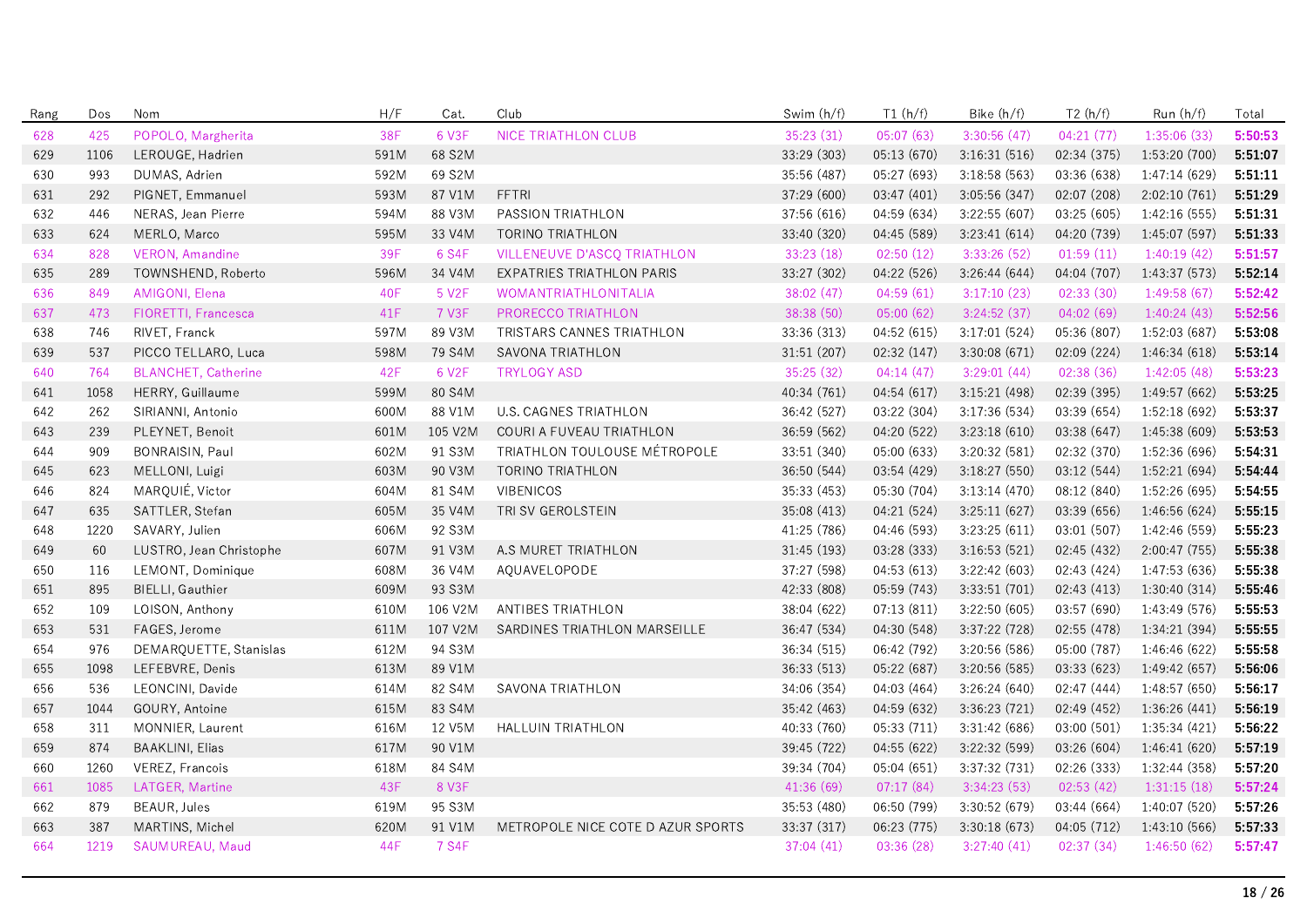| Rang | Dos  | Nom                       | H/F  | Cat.          | Club                             | Swim (h/f)  | T1(h/f)     | Bike (h/f)    | T2(h/f)     | Run (h/f)     | Total   |
|------|------|---------------------------|------|---------------|----------------------------------|-------------|-------------|---------------|-------------|---------------|---------|
| 665  | 1131 | MAZEAUX, Christian        | 621M | 92 V1M        |                                  | 52:59 (862) | 06:49 (798) | 3:10:33 (427) | 02:46 (436) | 1:44:55 (591) | 5:58:02 |
| 666  | 935  | CHAUCHAT, Ferdinand       | 622M | 92 V3M        |                                  | 38:26 (641) | 05:07 (659) | 3:32:27 (689) | 03:17 (571) | 1:38:52 (493) | 5:58:09 |
| 667  | 1116 | MACNAB, Colin             | 623M | 85 S4M        |                                  | 38:33 (656) | 03:52 (417) | 3:33:53 (702) | 03:10 (540) | 1:38:43 (487) | 5:58:11 |
| 668  | 631  | RICHARD, Arnaud           | 624M | 108 V2M       | TRI AVENTURE                     | 36:10 (491) | 03:04 (253) | 3:26:57 (647) | 01:52 (123) | 1:50:17 (666) | 5:58:20 |
| 669  | 653  | HECKETSWEILER, Romain     | 625M | 86 S4M        | TRIATHL'AIX                      | 36.13 (496) | 05:44 (730) | 3:23:08 (609) | 03:27 (607) | 1:49:51(660)  | 5:58:23 |
| 670  | 1261 | <b>VERIEN, Blaise</b>     | 626M | 13 V5M        |                                  | 38:41 (663) | 03:59 (443) | 3:21:53(595)  | 02:55(477)  | 1:51:07 (675) | 5:58:35 |
| 671  | 229  | NOWICKI, Alice            | 45F  | 11 S3F        | <b>COURBEVOIE TRIATHLON</b>      | 36:46 (38)  | 03:51(37)   | 3:41:15(57)   | 02:14(19)   | 1:34:44(31)   | 5:58:50 |
| 672  | 63   | <b>BUSUTTIL, Marine</b>   | 46F  | 8 S4F         | A.S. MONACO TRIATHLON            | 33:07(16)   | 02:50(13)   | 3:14:15(16)   | 03:01(46)   | 2:05:50(79)   | 5:59:03 |
| 673  | 199  | GUEGUEN, Franck           | 627M | 93 V3M        | CHATEAU GONTIER TRIATHLON        | 36:52 (551) | 03:01 (244) | 3:34:25 (707) | 03:11 (542) | 1:41:42 (544) | 5:59:11 |
| 674  | 988  | DOS SANTOS, Jeremy        | 628M | 96 S3M        |                                  | 37:47 (612) | 03:23 (310) | 3:35:06 (714) | 02:03(186)  | 1:40:58(537)  | 5:59:17 |
| 675  | 165  | BOYER, Philippe           | 629M | 94 V3M        | BE TRI BORDEAUX                  | 42:23 (807) | 04:07 (475) | 3:30:45(678)  | 02:50(459)  | 1:39:28 (501) | 5:59:33 |
| 676  | 1157 | NERVIL, Thibaut           | 630M | 87 S4M        |                                  | 45:07 (837) | 05:08 (660) | 3:25:31 (630) | 03:16 (563) | 1:40:44 (532) | 5:59:46 |
| 677  | 1088 | LAVIRON, Thierry          | 631M | 14 V5M        |                                  | 38:32 (653) | 04:19 (517) | 3:19:29(571)  | 03:06 (526) | 1:54:27(711)  | 5:59:53 |
| 678  | 1175 | PETIT, Charles-Antoine    | 632M | 109 V2M       |                                  | 37:21 (590) | 02:44 (177) | 3:27:34(652)  | 02:07 (211) | 1:50:10(665)  | 5:59:56 |
| 679  | 1006 | FOURNIER, Christophe      | 633M | 37 V4M        |                                  | 33:07 (281) | 04:25 (532) | 3:41:14(755)  | 03:46 (667) | 1:37:27 (458) | 5:59:59 |
| 680  | 1022 | GELB, Guillaume           | 634M | 70 S2M        |                                  | 42:23 (805) | 04:11 (488) | 3:17:44(538)  | 02:20 (296) | 1:53:31 (702) | 6:00:09 |
| 681  | 735  | DUMONT, Sebastien         | 635M | 110 V2M       | TRISTARS CANNES TRIATHLON        | 35:44 (467) | 02:48 (197) | 3:15:52(502)  | 02:34 (378) | 2:03:16 (770) | 6:00:14 |
| 682  | 408  | CLEVY, Roland             | 636M | 95 V3M        | <b>MY TRIBE</b>                  | 39:40 (713) | 04:54(618)  | 3:30:28 (674) | 03:19 (577) | 1:42:03(553)  | 6:00:24 |
| 683  | 1124 | MARIE-NELLY, Matthieu     | 637M | 88 S4M        |                                  | 40:40 (765) | 06:12 (764) | 3:37:53(736)  | 02:46 (434) | 1:33:09(366)  | 6:00:40 |
| 684  | 524  | PAQUIER, Patrick          | 638M | 111 V2M       | <b>SALON TRIATHLON</b>           | 44:03 (823) | 06:01 (748) | 3:27:19(650)  | 03:35 (634) | 1:39:46(511)  | 6:00:44 |
| 685  | 274  | SILVY, Olivier            | 639M | 89 S4M        | DRAGUIGNAN TRIATHLON             | 36:42 (529) | 03:37 (373) | 3:25:41(632)  | 03:38 (653) | 1:51:12(678)  | 6:00:50 |
| 686  | 1001 | FICHOU, Gwenael           | 640M | 71 S2M        |                                  | 34:23 (366) | 03:31 (346) | 3:23:42 (615) | 03:16 (566) | 1:56:07 (724) | 6:00:59 |
| 687  | 1230 | SIMON, Christopher        | 641M | 72 S2M        |                                  | 33:47 (331) | 03:48 (406) | 3:24:02(619)  | 03:15 (562) | 1:56:07(723)  | 6:00:59 |
| 688  | 702  | GARCIA, Grégory           | 642M | 96 V3M        | TRIATHLON ROMANAIS PEAGEOIS      | 33:36 (315) | 02:58 (232) | 3:18:54(559)  | 02:55 (482) | 2:02:41 (766) | 6:01:04 |
| 689  | 655  | LALLEMAND, Pascal         | 643M | 97 V3M        | TRIATHL'AIX                      | 43:00 (812) | 05:57 (741) | 3:30:42(677)  | 03:38 (648) | 1:37:48(466)  | 6:01:05 |
| 690  | 1179 | PIRIS, Jose               | 644M | 112 V2M       |                                  | 38:57 (674) | 03:29 (337) | 3:19:38 (573) | 03:30 (617) | 1:55:32 (719) | 6:01:06 |
| 691  | 643  | GAILHOT, Christian        | 645M | 38 V4M        | TRIALP MOIRANS                   | 33:46 (330) | 03:59 (445) | 3:30:38(676)  | 02:59 (498) | 1:49:47 (659) | 6:01:09 |
| 692  | 340  | GRAMMATICO, Philippe      | 646M | 90 S4M        | LA CIOTAT TRIATHLON              | 29:51 (101) | 05:02 (641) | 3:35:21 (718) | 02:16(270)  | 1:48:56(651)  | 6:01:26 |
| 693  | 1107 | LEROY, Laurent            | 647M | 98 V3M        |                                  | 36:50 (545) | 06:02 (750) | 3:25:43 (633) | 02:56 (486) | 1:49:55(661)  | 6:01:26 |
| 694  | 34   | LAGARDE, Christophe       | 648M | 91 S4M        |                                  | 33:31 (308) | 02:50 (204) | 3:27:43(654)  | 03:18 (575) | 1:54:11 (708) | 6:01:33 |
| 695  | 751  | <b>BLEAS, Claire</b>      | 47F  | <b>12 S3F</b> | TRIVÉLOCE SAINT SÉBASTIEN        | 36:44 (37)  | 03:23(24)   | 3:36:44(56)   | 02:26(27)   | 1:42:33(51)   | 6:01:50 |
| 696  | 481  | TANCREDI, Richard         | 649M | 113 V2M       | RASCHIANI TRIATHLON PAVESE       | 37:59 (619) | 03:13 (273) | 3:34:50(710)  | 02:22 (311) | 1:43:32 (570) | 6:01:56 |
| 697  | 54   | EL MALKI, Mehdi           | 650M | 92 S4M        | A.S MURET TRIATHLON              | 38:06 (626) | 04:12 (491) | 3:35:23(719)  | 03:04 (517) | 1:41:23(541)  | 6:02:08 |
| 698  | 647  | <b>BREUIL, Emmanuelle</b> | 48F  | 9 V3F         | <b>TRIATHL'AIX</b>               | 33:26 (20)  | 03:41(30)   | 3:35:03(54)   | 03:37(60)   | 1:46:25(61)   | 6:02:12 |
| 699  | 467  | MIRAMONTI, Alberto        | 651M | 114 V2M       | PRO PATRIA A.R.C BUSTO ARSIZIO   | 35:28 (441) | 05:18 (682) | 3:36:32(722)  | 05:22 (799) | 1:40:18 (524) | 6:02:58 |
| 700  | 304  | VILMAIN, 3.36305644e10    | 652M | 93 V1M        | <b>GSEM NICE TRIATHLON</b>       | 50:04 (858) | 04:48 (599) | 3:29:53 (670) | 03:22 (592) | 1:34:55 (408) | 6:03:02 |
| 701  | 748  | STIEN, Julie              | 49F  | 9 S4F         | <b>TRISTARS CANNES TRIATHLON</b> | 35:40(33)   | 04:36(52)   | 3:31:06(48)   | 02:56(43)   | 1:49:07(65)   | 6:03:25 |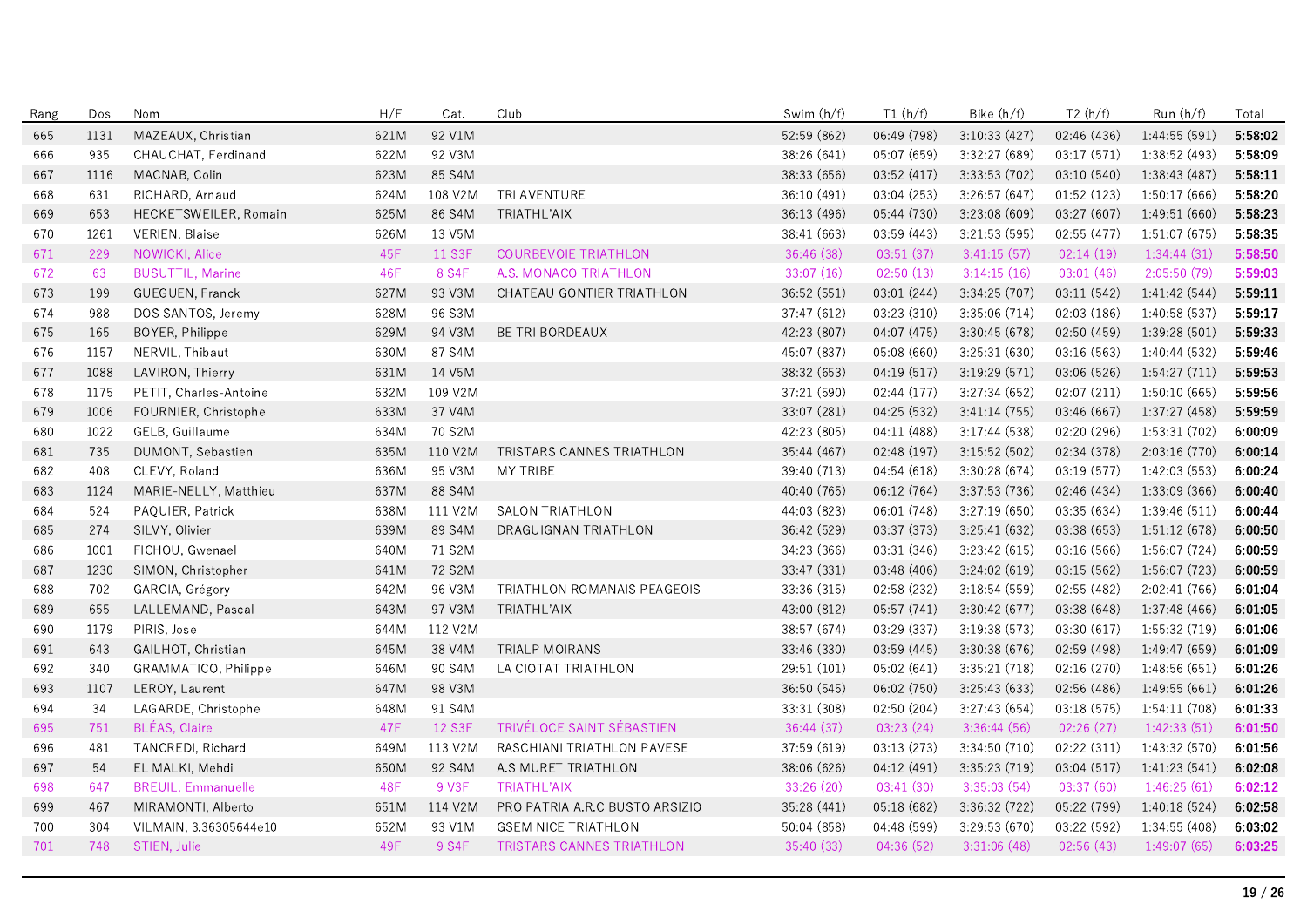| Rang | Dos  | Nom                       | H/F  | Cat.    | Club                                     | Swim (h/f)  | T1(h/f)     | Bike (h/f)    | T2(h/f)     | Run (h/f)     | Total   |
|------|------|---------------------------|------|---------|------------------------------------------|-------------|-------------|---------------|-------------|---------------|---------|
| 702  | 53   | CLEMENT, Guillaume        | 653M | 115 V2M | A.S MURET TRIATHLON                      | 40:54 (773) | 03:55 (433) | 3:31:26(684)  | 04:42 (766) | 1:43:07 (564) | 6:04:04 |
| 703  | 1127 | MASSELIN, Hugues          | 654M | 97 S3M  |                                          | 39.35 (705) | 04:27 (537) | 3:34:47(709)  | 04:11 (722) | 1:41:06 (539) | 6:04:06 |
| 704  | 1121 | MALFROY CAMINE, Amaury    | 655M | 93 S4M  |                                          | 40:58 (777) | 05:01 (637) | 3:26:15(637)  | 02:45 (428) | 1:49:13 (653) | 6:04:12 |
| 705  | 992  | DUGELAY, Christine        | 50F  | 10 V3F  |                                          | 40:27 (63)  | 05:09(65)   | 3:23:16(35)   | 03:11(54)   | 1:52:13(69)   | 6:04:16 |
| 706  | 1072 | KONRATH, Jean-Christophe  | 656M | 39 V4M  |                                          | 37:30 (601) | 05:36 (719) | 3:24:33 (625) | 04:50 (772) | 1:52:03 (688) | 6:04:32 |
| 707  | 1218 | SARINA, Marco             | 657M | 116 V2M |                                          | 34:44 (385) | 04:59 (631) | 3:19:34(572)  | 04:23 (744) | 2:01:03(757)  | 6:04:43 |
| 708  | 1076 | KUSIK, Branislav          | 658M | 99 V3M  |                                          | 35:19 (424) | 05:06 (656) | 3:28:13(659)  | 03:49 (670) | 1:52:20 (693) | 6:04:47 |
| 709  | 286  | MERCIER, Julien           | 659M | 98 S3M  | <b>ESVL TRIATHLON</b>                    | 36:56 (557) | 03:44 (392) | 3:33:10 (696) | 04:24 (745) | 1:46:36 (619) | 6:04:50 |
| 710  | 295  | COURNAC, Fabien           | 660M | 117 V2M | FLEURY MEDITERRANEE TRIATHLON            | 36:16 (497) | 05:46 (735) | 3:41:06(753)  | 03:04(519)  | 1:39:00 (496) | 6:05:12 |
| 711  | 668  | HELUAIN, Thibault         | 661M | 94 S4M  | TRIATHLON CLUB DES WEPPES                | 38:22 (637) | 04:28 (541) | 3:33:14(697)  | 03:58(691)  | 1:45:10(600)  | 6:05:12 |
| 712  | 1035 | GIRON, Nicolas            | 662M | 94 V1M  |                                          | 38:04 (621) | 04:18 (514) | 3:41:52 (757) | 05:26 (801) | 1:35:32 (419) | 6:05:12 |
| 713  | 817  | DIEVAL, Pascal            | 663M | 15 V5M  | <b>VENTOUX TRIATHLON CLUB CARPENTRAS</b> | 39:57 (730) | 04:11 (489) | 3:33:08 (695) | 02:50(460)  | 1:45:10(599)  | 6:05:16 |
| 714  | 850  | LAVAILLOTTE, Frederic     | 664M | 95 V1M  | <b>XTREME TEAM</b>                       | 38:18 (634) | 06:42 (793) | 3:36:49(724)  | 04:34 (758) | 1:38:56 (494) | 6:05:19 |
| 715  | 279  | GASPAR, Laurent           | 665M | 40 V4M  | EC-SARTROUVILLE                          | 36:50 (546) | 04:20 (519) | 3:26:31(641)  | 03:12 (545) | 1:54:39 (715) | 6:05:32 |
| 716  | 1251 | VALLONE, Daniel           | 666M | 41 V4M  |                                          | 49:08 (856) | 06:01 (746) | 3:19:52(575)  | 04:33 (757) | 1:46:24(616)  | 6:05:58 |
| 717  | 405  | BORRELY, Florian          | 667M | 96 V1M  | MY TRIBE                                 | 40:25 (751) | 04:05 (468) | 3:30:36(675)  | 03:13(549)  | 1:47:42 (633) | 6:06:01 |
| 718  | 68   | <b>DUMORTIER, Fabrice</b> | 668M | 100 V3M | A.S. MONACO TRIATHLON                    | 36:39 (523) | 04:30 (545) | 3:32:35 (691) | 02:47(442)  | 1:49:38 (656) | 6:06:09 |
| 719  | 743  | MOREAU, Olivier           | 669M | 97 V1M  | TRISTARS CANNES TRIATHLON                | 36:21 (501) | 03:40 (385) | 3:28:30(661)  | 03:48 (669) | 1:54:07 (707) | 6:06:26 |
| 720  | 867  | ATROUNE, Ludovic          | 670M | 98 V1M  |                                          | 37:09 (578) | 03:32 (352) | 3:42:41(761)  | 02:33 (371) | 1:40:31 (528) | 6:06:26 |
| 721  | 1122 | MALJOURNAL, Patrice       | 671M | 118 V2M |                                          | 41:46 (791) | 07:22 (819) | 3:35:15(717)  | 03:57 (689) | 1:38:09 (473) | 6:06:29 |
| 722  | 426  | RIGUCCINI, Laurie         | 51F  | 10 S4F  | <b>NICE TRIATHLON CLUB</b>               | 31:25(8)    | 03:30(26)   | 3:18:20(26)   | 03:38(62)   | 2:09:48(81)   | 6:06:41 |
| 723  | 58   | LANASPEZE, Eric           | 672M | 101 V3M | A.S MURET TRIATHLON                      | 38:44 (667) | 04:15 (498) | 3:26:12(636)  | 03:03 (512) | 1:54:36 (714) | 6:06:50 |
| 724  | 718  | RIBEZZO, Alberto          | 673M | 99 V1M  | TRIATLETICA MONDOVI                      | 34:20 (364) | 04:54 (621) | 3:39:21(744)  | 03:14(553)  | 1:45:11(602)  | 6:07:00 |
| 725  | 275  | DUBOUST, Guillaume        | 674M | 119 V2M | <b>DRAVEIL TRIATHLON</b>                 | 43:40 (817) | 05:10 (664) | 3:21:29(589)  | 02:27 (338) | 1:54:30(713)  | 6:07:16 |
| 726  | 1247 | TUAL, Frederic            | 675M | 102 V3M |                                          | 41:44 (790) | 03:53 (422) | 3:27:48(656)  | 02:29(353)  | 1:51:25(682)  | 6:07:19 |
| 727  | 322  | HERNANDEZ, Jean Louis     | 676M | 120 V2M | <b>HYERES TRIATHLON</b>                  | 39:36 (706) | 02:30 (142) | 3:25:52(634)  | 02:03(183)  | 1:57:33 (737) | 6:07:34 |
| 728  | 1120 | MAGNY Pierre              | 677M | 103 V3M | LUCCIANA ATLETISMU                       | 39:19 (693) | 06:32 (785) | 3:29:11(667)  | 04:03 (706) | 1:48:56 (649) | 6:08:01 |
| 729  | 264  | SELLIER, Jérome           | 678M | 104 V3M | <b>DIJON TRIATHLON</b>                   | 40:57 (776) | 04:02 (458) | 3:22:39 (601) | 02:55 (480) | 1:57:55(741)  | 6:08:28 |
| 730  | 187  | <b>BURCHERI, Georges</b>  | 679M | 42 V4M  | CAVIGAL NICE TRIATHLON                   | 38:56 (673) | 04:14 (497) | 3:25:21(629)  | 02:31 (366) | 1:57:34 (738) | 6:08:36 |
| 731  | 282  | NICASTRI, Paolo Giorgio   | 680M | 121 V2M | <b>ELBAMAN TEAM</b>                      | 31:05(155)  | 04:52 (614) | 3:29:15(668)  | 03:53 (679) | 1:59:41 (749) | 6:08:46 |
| 732  | 1129 | MAURER, Stephane          | 681M | 122 V2M |                                          | 35:49 (476) | 06:01 (749) | 3:27:02(648)  | 05:40 (808) | 1:54:25 (710) | 6:08:57 |
| 733  | 343  | METAIS, Cyril             | 682M | 105 V3M | LA FLECHE TRIATHLON                      | 41:50 (795) | 05:00 (636) | 3:34:58(711)  | 03:05 (522) | 1:44:15 (584) | 6:09:08 |
| 734  | 1091 | LEBAILLY, Thomas          | 683M | 99 S3M  |                                          | 36:53 (555) | 05:46 (731) | 3:33:28 (699) | 06:07 (814) | 1:46:56 (623) | 6:09:10 |
| 735  | 575  | MARTINET, Pierre          | 684M | 43 V4M  | <b>TEAM LIFETRI</b>                      | 38:29 (649) | 05:32 (710) | 3:30:09 (672) | 04:42 (765) | 1:50:37 (670) | 6:09:29 |
| 736  | 712  | LERGENMULLER, Vincent     | 685M | 106 V3M | TRIATHLON TEAM BRIGNOLES                 | 38:21 (636) | 03:35 (368) | 3:44:11(768)  | 02:12(246)  | 1:41:47 (545) | 6:10:06 |
| 737  | 247  | GEORGES, Cyril            | 686M | 123 V2M | <b>CSAKB TRIATHLON</b>                   | 39:01 (677) | 06:44 (794) | 3:37:17(726)  | 02:53(468)  | 1:44:13 (583) | 6:10:08 |
| 738  | 337  | BRAMBILLA, Roberto        | 687M | 107 V3M | KRONO LARIO TEAM                         | 28:47 (75)  | 03:56 (435) | 3:34:11(705)  | 03:27 (609) | 2:00:19(752)  | 6:10:40 |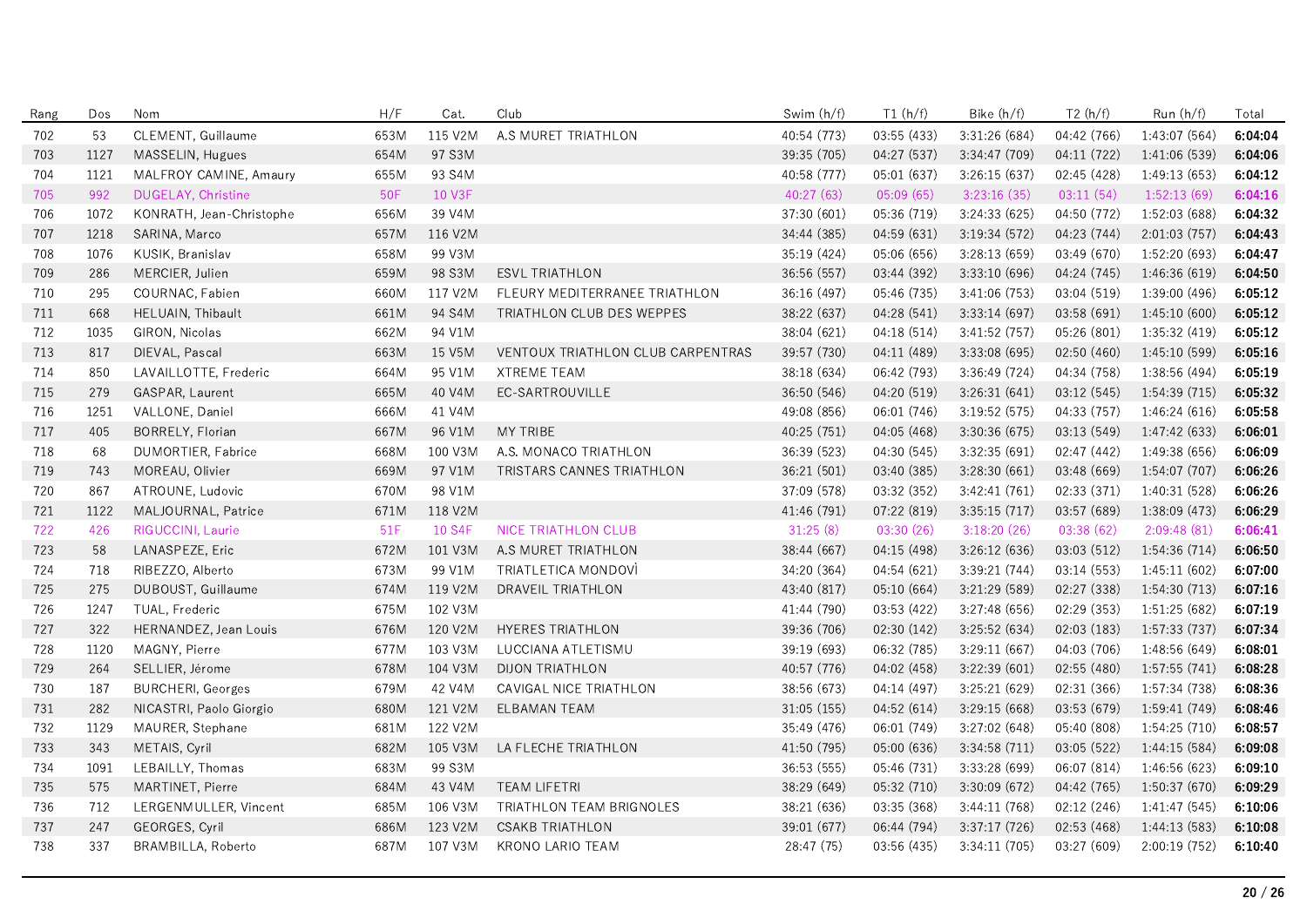| Rang | Dos  | Nom                       | H/F  | Cat.               | Club                                | Swim (h/f)  | T1(h/f)     | Bike (h/f)    | T2(h/f)     | Run (h/f)     | Total   |
|------|------|---------------------------|------|--------------------|-------------------------------------|-------------|-------------|---------------|-------------|---------------|---------|
| 739  | 925  | <b>BURBAN, Sandrine</b>   | 52F  | 11 V3F             | <b>ULTRA MARIN</b>                  | 39:14 (57)  | 04:08(45)   | 3:30:06(46)   | 03:07(52)   | 1:54:06(71)   | 6:10:41 |
| 740  | 1017 | GARNIER, David            | 688M | 100 V1M            |                                     | 40:49 (770) | 06:07 (758) | 3.32:25(688)  | 03:49 (672) | 1:47:39 (632) | 6:10:49 |
| 741  | 983  | DEVANT, Mathieu           | 689M | 101 V1M            |                                     | 36:37 (518) | 08:25 (840) | 3:44:43(769)  | 04:00(696)  | 1:37:12(456)  | 6:10:57 |
| 742  | 1149 | MORENO, Franck            | 690M | 102 V1M            |                                     | 39:06 (684) | 06:12 (762) | 3:31:34 (685) | 03:24 (597) | 1:50:50 (674) | 6:11:06 |
| 743  | 595  | FROMENT, Aurélien         | 691M | 95 S4M             | TEAM TRIATHLON MAUBEUGE             | 41:38 (788) | 04:32 (553) | 3:31:03 (682) | 03:01 (505) | 1:51:46 (684) | 6:12:00 |
| 744  | 1169 | PAUL-BRAY, Christine      | 53F  | 6 V1F              |                                     | 36:55(40)   | 04:25(50)   | 3:28:55(43)   | 03:15(55)   | 1:58:34(74)   | 6:12:04 |
| 745  | 1243 | TORREGROSA, Véronique     | 54F  | 1 V4F              |                                     | 34:16(24)   | 04:25(51)   | 3:31:32(49)   | 03:52(65)   | 1:58:17(73)   | 6:12:22 |
| 746  | 644  | <b>TAMIC, Lucia</b>       | 55F  | 6 S2F              | <b>TRIATH'CLUB D'ANDRESY</b>        | 34:05 (22)  | 03:12(19)   | 3:33:07(51)   | 02:31(29)   | 1:59:35(75)   | 6:12:30 |
| 747  | 753  | EULA, Cristina            | 56F  | 7 V1F              | <b>TRIVIVISPORT FOSSANO</b>         | 36:41(36)   | 05:11(66)   | 3:57:22(73)   | 02:20(24)   | 1:31:15(17)   | 6:12:49 |
| 748  | 734  | DI FRANZA, Alain          | 692M | 108 V3M            | TRISTARS CANNES TRIATHLON           | 40:29 (756) | 02:54 (219) | 3:38:59 (743) | 02:07 (212) | 1:48:49(647)  | 6:13:18 |
| 749  | 549  | <b>BELGE, Antoine</b>     | 693M | 44 V4M             | STADE FRANCAIS TRIATHLON            | 37:20 (589) | 05:51 (737) | 3:41:09 (754) | 02:48 (449) | 1:46:26(617)  | 6:13:34 |
| 750  | 620  | MOLINIER, Vincent         | 694M | 124 V2M            | TOBESPORT                           | 37:19 (588) | 05:55 (739) | 3:47:43(781)  | 03:19(585)  | 1:39:30 (502) | 6:13:46 |
| 751  | 399  | KUIJER, Eddy              | 695M | 125 V2M            | <b>MOVETOO</b>                      | 40:14 (738) | 06:28 (778) | 3:29:17(669)  | 04:22 (742) | 1:53:36(704)  | 6:13:57 |
| 752  | 331  | IMBERT, Eric              | 696M | 45 V4M             | <b>ISSY TRIATHLON</b>               | 37:09 (577) | 06:07 (760) | 3:35:04(713)  | 04:55 (780) | 1:50:50 (673) | 6:14:05 |
| 753  | 1202 | ROCACHER, Magali          | 57F  | 12 V3F             |                                     | 42:05 (70)  | 08:07(86)   | 3:42:47(58)   | 04:53(82)   | 1:36:36(35)   | 6:14:28 |
| 754  | 628  | <b>TOMMASI, Federica</b>  | 58F  | 11 S4F             | <b>TRAGUARDO VOLANTE RACING</b>     | 38:36 (49)  | 04:42(55)   | 3:47:54(64)   | 05:07 (84)  | 1:38:18(38)   | 6:14:37 |
| 755  | 371  | BRUN, Daniel              | 697M | 46 V4M             | LUGDUNUM TRIATHLON                  | 40:16 (741) | 03:47 (402) | 3:37:49 (735) | 02:35 (384) | 1:50:22 (667) | 6:14:49 |
| 756  | 848  | OGIER, Nicolas            | 698M | 109 V3M            | WILD TEAM TRIATHLON                 | 39:45 (720) | 08:21 (837) | 3:41:52(758)  | 07:21 (829) | 1:37:38(461)  | 6:14:57 |
| 757  | 673  | GASTELLU, Yves            | 699M | 16 V5M             | TRIATHLON CLUB IBM PARIS            | 37:01 (566) | 06:07 (761) | 3:22:52(606)  | 03:17 (570) | 2:05:43 (774) | 6:15:00 |
| 758  | 814  | TOFFANIN, Cristiano       | 700M | 126 V2M            | <b>NP VAREDO</b>                    | 38:42 (665) | 06:48 (797) | 3:28:51 (665) | 04:55 (779) | 1:56:36 (729) | 6:15:52 |
| 759  | 539  | GONTHIER, Sébastien       | 701M | 103 V1M            | <b>SCA 2000 TRIATHLON EVRY</b>      | 41:51 (796) | 06:03 (751) | 3:34:39 (708) | 06:23 (818) | 1:47:00 (626) | 6:15:56 |
| 760  | 364  | VARNIER, Maxime           | 702M | 73 S2M             | LES HYDROCYCLOPEDS - ANNECY         | 32:52 (264) | 04:11 (487) | 3:40:33 (750) | 03:49 (674) | 1:54:59(717)  | 6:16:24 |
| 761  | 968  | DE ROCQUIGNY, Thomas      | 703M | 100 S3M            |                                     | 42:12 (801) | 07:03 (804) | 3:39:52 (747) | 03:34 (627) | 1:43:47 (575) | 6:16:28 |
| 762  | 964  | DAUGES, Julien            | 704M | 74 S2M             |                                     | 35:24 (435) | 05:21 (684) | 3:41:02(751)  | 02:51(463)  | 1:51:51(686)  | 6:16:29 |
| 763  | 888  | <b>BERNEY, Marion</b>     | 59F  | 2 S1F              |                                     | 44:49 (84)  | 04:38(54)   | 3:43:04(60)   | 03:51(64)   | 1:40:13(41)   | 6:16:35 |
| 764  | 777  | PRCOVIC, Philippe         | 705M | 110 V3M            | U.S. CAGNES TRIATHLON               | 39:36 (707) | 05:43 (727) | 3:23:35(612)  | 06:27 (822) | 2:01:38(758)  | 6:16:59 |
| 765  | 880  | BECART, Alexandre         | 706M | 75 S2M             |                                     | 40:57 (775) | 03:44 (394) | 3:32:36 (692) | 03:20 (583) | 1:56:26 (727) | 6:17:03 |
| 766  | 1191 | RAVELLI, Laura            | 60F  | 7 V <sub>2</sub> F | <b>226 TRIATHLON VALLE CAMONICA</b> | 39:02 (55)  | 02:50(11)   | 3:47:51(63)   | 02:41(37)   | 1:44:40(55)   | 6:17:04 |
| 767  | 475  | PATTONERI, Paolo          | 707M | 104 V1M            | PRORECCO TRIATHLON                  | 33:44 (326) | 03:59 (446) | 3:25:13(628)  | 03:22 (591) | 2:10:47 (786) | 6:17:05 |
| 768  | 679  | DURAND, Alban             | 708M | 96 S4M             | TRIATHLON MÂCON CLUB                | 39:31 (700) | 03:23 (308) | 3:27:43(655)  | 03:35 (632) | 2:02:54 (768) | 6:17:06 |
| 769  | 1151 | MOTTEZ, Hugo              | 709M | 76 S2M             |                                     | 35:26 (438) | 04:37 (566) | 3:46:47(778)  | 03:18 (576) | 1:46:58 (625) | 6:17:06 |
| 770  | 754  | LAMBERT, Pascal           | 710M | 47 V4M             | <b>TROC</b>                         | 36:19 (498) | 02:46 (186) | 3:25:34(631)  | 03:08 (530) | 2:09:31 (783) | 6:17:18 |
| 771  | 1228 | SERRATRICE, Cyril         | 711M | 111 V3M            |                                     | 38:36 (659) | 08:23 (839) | 3:40:02 (748) | 04:59 (784) | 1:45:30 (605) | 6:17:30 |
| 772  | 530  | DE PREMILHAT, Thierry     | 712M | 48 V4M             | SARDINES TRIATHLON MARSEILLE        | 36:03 (489) | 07:17 (817) | 3:26:15(638)  | 06:03 (812) | 2:02:00 (760) | 6:17:38 |
| 773  | 333  | DALLA BARBA, Patrick      | 713M | 2 V6M              | <b>ISTRES SPORTS TRIATHLON</b>      | 40:39 (763) | 05:12 (669) | 3:38:56(742)  | 02:21 (303) | 1:50:45(672)  | 6:17:53 |
| 774  | 1026 | GERVASONI, Jerome         | 714M | 101 S3M            |                                     | 45:40 (841) | 06:31 (784) | 3:32:03 (687) | 03:53 (678) | 1:49:47 (658) | 6:17:54 |
| 775  | 196  | <b>BOUGEARD, Marielle</b> | 61F  | 13 V3F             | <b>CHATEAU GONTIER TRIATHLON</b>    | 40:37(64)   | 04:18(49)   | 3:49:06(67)   | 04:33 (80)  | 1:39:21(40)   | 6:17:55 |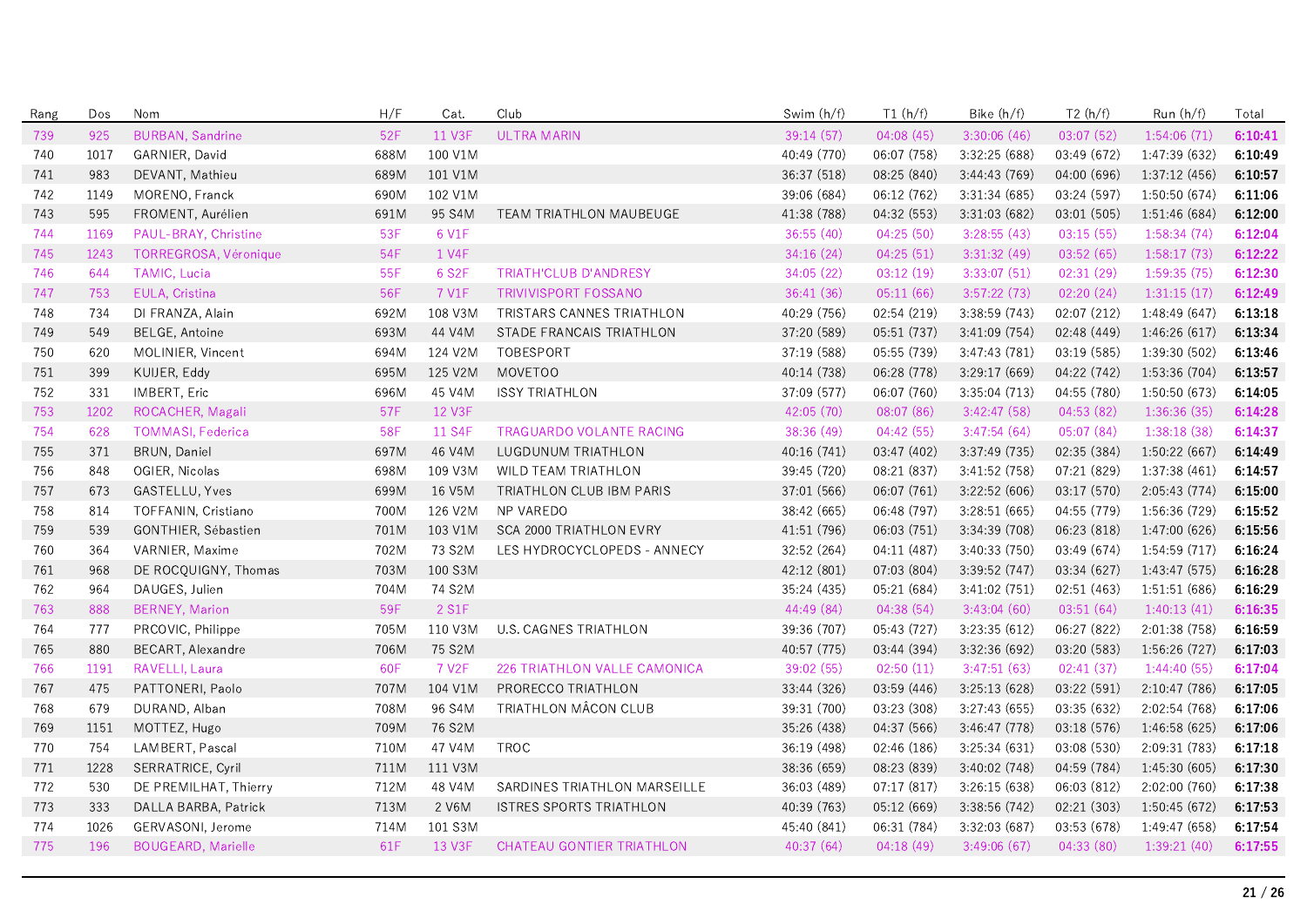| Rang | Dos  | Nom                            | H/F  | Cat.               | Club                              | Swim (h/f)  | T1(h/f)     | Bike (h/f)    | T2(h/f)     | Run(h/f)      | Total   |
|------|------|--------------------------------|------|--------------------|-----------------------------------|-------------|-------------|---------------|-------------|---------------|---------|
| 776  | 981  | <b>DESBIOLLES, Elliot</b>      | 715M | 77 S2M             |                                   | 38:54 (672) | 05:43 (728) | 3:45:10 (772) | 05:29 (805) | 1:43:20 (567) | 6:18:36 |
| 777  | 457  | PERROTEL, Cedric               | 716M | 112 V3M            | POISSY TRIATHLON                  | 39:25 (695) | 03:39 (378) | 3:27:24(651)  | 02:14(256)  | 2:06:04 (776) | 6:18:46 |
| 778  | 1133 | MÊME, Adrien                   | 717M | 102 S3M            |                                   | 39:37 (708) | 04:15 (505) | 3:24:21 (621) | 03:35 (635) | 2:07:21 (778) | 6:19:09 |
| 779  | 676  | <b>BOUVIER, Corinne</b>        | 62F  | 8 V <sub>2</sub> F | <b>TRIATHLON MACON CLUB</b>       | 38:51(53)   | 03:42(31)   | 3:49:38(68)   | 03:03(48)   | 1:43:58(52)   | 6:19:12 |
| 780  | 447  | SCHICKEL, François             | 718M | 105 V1M            | PASSION TRIATHLON                 | 40:17 (742) | 02:23 (120) | 3:30:57(681)  | 02:29 (348) | 2:03:23 (771) | 6:19:29 |
| 781  | 158  | MÉTÉYÉ, Pierre                 | 719M | 103 S3M            | AVIGNON LE PONTET TRIATHLON       | 40:20 (746) | 06:42 (791) | 3:37:29 (730) | 04:00 (698) | 1:51:12(677)  | 6:19:43 |
| 782  | 924  | <b>BULACHE, Diana-Mihaela</b>  | 63F  | 12 S4F             | <b>DDS MILANO</b>                 | 45:01 (85)  | 05:39(73)   | 3:47:05(62)   | 03:03(49)   | 1:39:06(39)   | 6:19:54 |
| 783  | 622  | ULTRA NOMAD ADVENTURE, Patrick | 720M | 113 V3M            | TOBESPORT                         | 38:31 (651) | 05:11 (668) | 3:48:33 (782) | 03:15(560)  | 1:44:25 (587) | 6:19:55 |
| 784  | 261  | BEY, Aurelien                  | 721M | 97 S4M             | <b>DIJON SINGLETRACK</b>          | 37:22 (593) | 03:25 (321) | 3:36:52 (725) | 02:46 (438) | 1:59:34 (748) | 6:19:59 |
| 785  | 92   | MALAVELLE, Stephane            | 722M | 114 V3M            | ALBI TRIATHLON                    | 35:38 (459) | 07:24 (820) | 3:37:22 (729) | 04:26 (748) | 1:55:39 (720) | 6:20:29 |
| 786  | 513  | CALAFEL, Stéphane              | 723M | 115 V3M            | SAINT RAPHAEL TRIATHLON           |             |             | 3:28:15(660)  | 05:25 (800) | 2:00:53 (756) | 6:20:29 |
| 787  | 652  | <b>GUEIRARD, Marion</b>        | 64F  | 13 S4F             | TRIATHL'AIX                       | 33:21(17)   | 05:57(77)   | 3:57:41(74)   | 03:03(50)   | 1:40:42(44)   | 6:20:44 |
| 788  | 56   | FORET, Pascal                  | 724M | 116 V3M            | A.S MURET TRIATHLON               | 38:11 (628) | 04:07 (474) | 3:37:33 (732) | 03:29 (612) | 1:57:43 (739) | 6:21:03 |
| 789  | 356  | <b>GELSOMINI</b> , Emilie      | 65F  | 14 S4F             | LES BORNEES                       | 34:16(23)   | 04:04(43)   | 3:48:22(66)   | 04:55(83)   | 1:49:29(66)   | 6:21:06 |
| 790  | 59   | LOPEZ, Sébastien               | 725M | 127 V2M            | A.S MURET TRIATHLON               | 38:23 (638) | 04:51 (608) | 3:38:18(740)  | 02:55(481)  | 1:56:40 (731) | 6:21:07 |
| 791  | 821  | ELENA, Pavesi                  | 66F  | 9 V <sub>2</sub> F | <b>VENUS TRIATHLON ACADEMY</b>    | 40:00(62)   | 05:14(67)   | 3:45:23(61)   | 05:31 (85)  | 1:45:40(57)   | 6:21:48 |
| 792  | 548  | RAYNAL, Xavier                 | 726M | 117 V3M            | SPORT AVENTURE NOGENTAIS 10       | 38:25 (640) | 03:49 (411) | 3:38:19(741)  | 03:39 (655) | 1:57:57 (742) | 6:22:09 |
| 793  | 596  | ZICHITTELLA, Marco             | 727M | 98 S4M             | TEAM TRIATHLON ROQUEBRUNE         | 49:06 (855) | 06:00 (745) | 3:34:12(706)  | 02:29(347)  | 1:50:35(668)  | 6:22:22 |
| 794  | 303  | BOUNOUA, Laïd                  | 728M | 49 V4M             | <b>GRESIVAUDAN TRIAHLON</b>       | 40:47 (768) | 05:46 (732) | 3:43:07 (763) | 04:00 (700) | 1:48:44(645)  | 6:22:24 |
| 795  | 698  | OLIVERO, Andrea                | 729M | 128 V2M            | TRIATHLON PIETRA, POLISPORTIVA MA | 36:48 (537) | 05:27 (697) | 3:48:54(788)  | 03:35(631)  | 1:47:44(634)  | 6:22:28 |
| 796  | 699  | CABRINI, Simone                | 730M | 129 V2M            | TRIATHLON PIETRA LIGURE           | 37:33 (603) | 04:46 (590) | 3:48:57 (789) | 03:33 (624) | 1:47:52 (635) | 6:22:41 |
| 797  | 922  | <b>BRUN, Yves</b>              | 731M | 50 V4M             |                                   | 41:46 (792) | 06:40 (789) | 3:49:41 (793) | 03:55 (685) | 1:40:42 (531) | 6:22:44 |
| 798  | 719  | CAMPANA, Jeremy                | 732M | 78 S2M             |                                   | 34:27 (370) | 04:29 (544) | 3:45:08 (771) | 04:25 (747) | 1:54:23 (709) | 6:22:52 |
| 799  | 829  | MARQUIS, Anais                 | 67F  | 15 S4F             | VILLENEUVE-D'ASCO TRIATHLON       | 42:26 (72)  | 06:03(78)   | 3:42:54(59)   | 03:37(61)   | 1:47:54(63)   | 6:22:54 |
| 800  | 618  | FERRARA, Joël                  | 733M | 106 V1M            | TOBESPORT                         | 44:11 (826) | 08:10 (834) | 3:41:23(756)  | 02:58 (495) | 1:46:43 (621) | 6:23:25 |
| 801  | 554  | RELLA, Mathieu                 | 734M | 79 S2M             | STADE FRANCAIS TRIATHLON          | 42:18 (804) | 05:34 (713) | 3:36:45 (723) | 09:47 (844) | 1:49:09 (652) | 6:23:33 |
| 802  | 940  | COLLET, Vincent                | 735M | 99 S4M             |                                   | 36:40 (524) | 05:05 (654) | 3:40:14(749)  | 03:38 (650) | 1:58:01(743)  | 6:23:38 |
| 803  | 482  | ROBIN, Florent                 | 736M | 107 V1M            | <b>RCBT</b>                       | 38:05 (623) | 04:26 (534) | 3:43:46 (766) | 04:59 (786) | 1:53:34 (703) | 6:24:50 |
| 804  | 512  | <b>BERTHON, Gary</b>           | 737M | 100 S4M            | SAINT RAPHAEL TRIATHLON           | 39:38 (710) | 07:30 (822) | 3:37:36 (733) | 03:52 (676) | 1:56:40 (732) | 6:25:16 |
| 805  | 642  | RUARD, Hubert                  | 738M | 130 V2M            | TRIALP                            | 35:23 (432) | 06:21 (773) | 3:28:43(663)  | 04:01 (697) | 2:11:01(787)  | 6:25:29 |
| 806  | 938  | CHOUX, Johann                  | 739M | 131 V2M            | TEAM MERMILLOD TRIATHLON          | 35:54 (484) | 04:42 (579) | 3:42:44 (762) | 03:21 (587) | 1:58:51(747)  | 6:25:32 |
| 807  | 991  | DUCHENE, Thomas                | 740M | 108 V1M            |                                   | 39:15 (691) | 03:58 (437) | 3:53:11(803)  | 03:16 (568) | 1:46:11(615)  | 6:25:51 |
| 808  | 487  | LESAGE, Bertrand               | 741M | 118 V3M            | RILLIEUX TRIATHLON                | 38:45 (668) | 05:33 (712) | 3:46:04(775)  | 03:54 (684) | 1:51:51(685)  | 6:26:07 |
| 809  | 716  | NADIA, Porta                   | 68F  | 8 V1F              | <b>TRIATLETICA MONDOVI'</b>       | 44:23 (81)  | 08:18(87)   | 3:52:34(72)   | 03:43(63)   | 1:37:28(36)   | 6:26:26 |
| 810  | 869  | AUENEAU, Olivier               | 742M | 119 V3M            |                                   | 37:27 (597) | 05:03(644)  | 3:42:02(759)  | 02:53 (470) | 2:00:20 (753) | 6:27:45 |
| 811  | 706  | MAILLY, Pascal                 | 743M | 120 V3M            | TRIATHLON SANNOIS FRANCONVILLE    | 45:22 (840) | 06:33 (787) | 3:34:02 (703) | 05:27 (802) | 1:56:52(733)  | 6:28:16 |
| 812  | 462  | LODI, Carlo                    | 744M | 3 V6M              | POLISPORTIVA CENTESE ASD          | 35:19 (425) | 03:30 (341) | 3:35:44(720)  | 03:36(643)  | 2:10:13(785)  | 6:28:22 |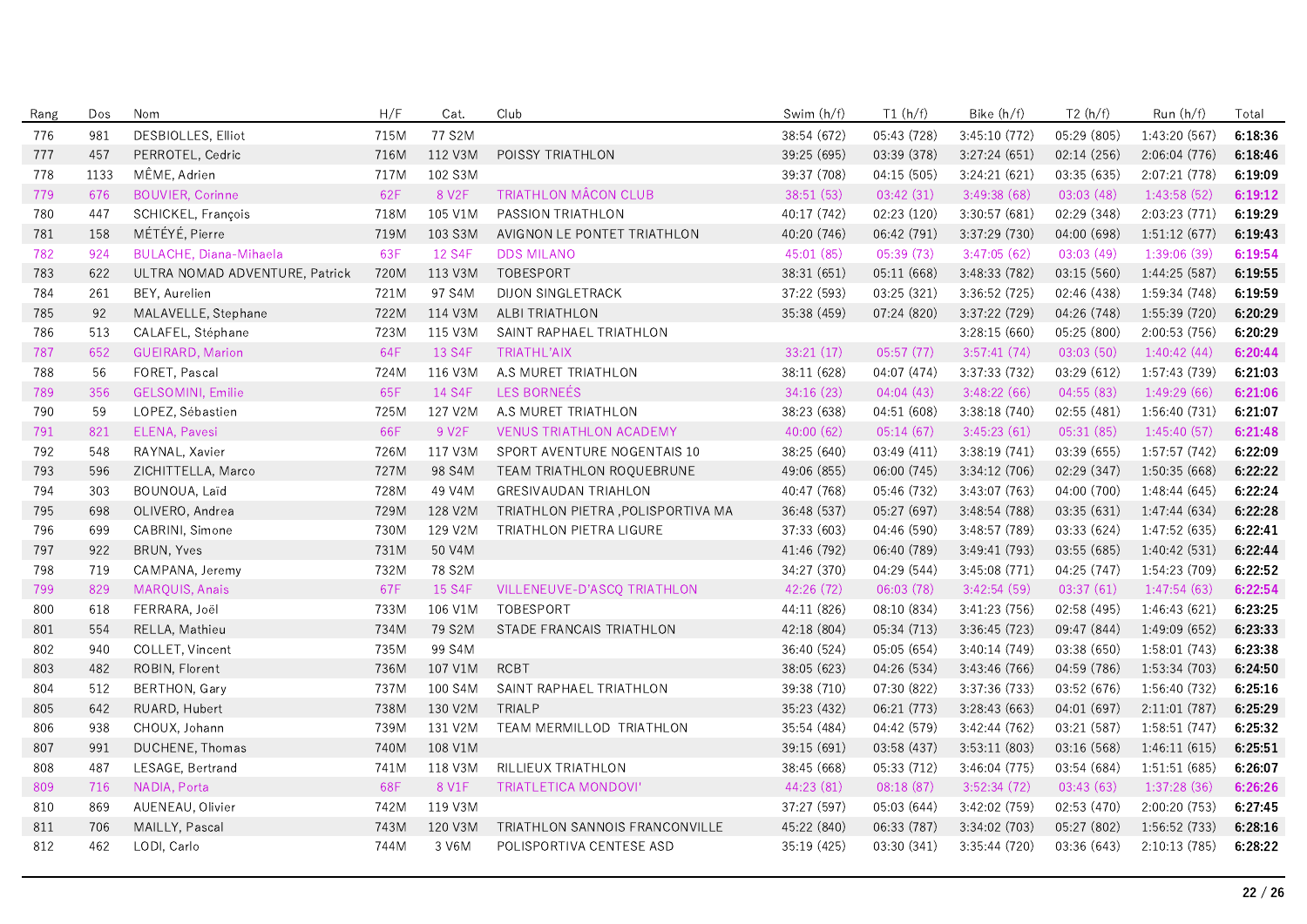| Rang | Dos  | Nom                         | H/F        | Cat.               | Club                               | Swim (h/f)  | T1(h/f)     | Bike (h/f)    | T2(h/f)     | Run (h/f)     | Total   |
|------|------|-----------------------------|------------|--------------------|------------------------------------|-------------|-------------|---------------|-------------|---------------|---------|
| 813  | 82   | PINZUTI, Giovanni           | 745M       | 121 V3M            | A.S.D. TEAM SPARTANS               | 42:15 (803) | 04:21 (525) | 3:49:36 (792) | 04:04 (708) | 1:48:19(643)  | 6:28:35 |
| 814  | 1018 | GASPARI, Ange Phillipe      | 746M       | 101 S4M            | LUCCIANA ATLETISMU                 | 43.39 (816) | 07:21 (818) | 3:30:53 (680) | 05:03 (789) | 2:01:54 (759) | 6:28:50 |
| 815  | 784  | TOMÉ DIAS, Gilberto         | 747M       | 109 V1M            | U.S. CAGNES TRIATHLON              | 42:23 (806) | 05:28 (701) | 3:42:21(760)  | 06:27 (821) | 1:52:12(691)  | 6:28:51 |
| 816  | 839  | KEBBEL, Marc                | 748M       | 122 V3M            | VSK OSTERHOLZ SCHARMBECK           | 34:19 (363) | 04:51 (607) | 3:39:31 (745) | 04:22 (743) | 2:06:02 (775) | 6:29:05 |
| 817  | 1257 | VANACKER, Jules             | 749M       | 80 S2M             |                                    | 36:13 (495) | 02:54 (222) | 3:22:42 (604) | 03:20 (586) | 2:24:03 (813) | 6:29:12 |
| 818  | 147  | SELLEM, Margot              | 69F        | 7 S <sub>2</sub> F | <b>ASVEL TRIATHLON</b>             | 33:24(19)   | 03:45(33)   | 3:48:14(65)   | 03:06(51)   | 2:01:48(77)   | 6:30:17 |
| 819  | 1212 | RUBINI, Sylvain             | 750M       | 104 S3M            |                                    | 36:53 (554) | 05:16 (677) | 3:48:46 (787) | 03:16 (564) | 1:56:08 (725) | 6:30:19 |
| 820  | 332  | LUCAS, Brendane             | <b>70F</b> | 13 S3F             | <b>MELUN TRIATHLON</b>             | 41:32 (68)  | 05:20 (69)  | 3:52:24(71)   | 02:57(44)   | 1:48:56(64)   | 6:31:09 |
| 821  | 951  | COTTE, Thierry              | 751M       | 51 V4M             |                                    | 40:14 (737) | 05:47 (736) | 3:38:06 (737) | 04:31 (755) | 2:02:42 (767) | 6:31:20 |
| 822  | 542  | STROH, Patrick              | 752M       | 17 V5M             | <b>SG WANTZENAU TRI</b>            | 35:22 (430) | 05:31 (708) | 3:33:04 (694) | 03:41 (660) | 2:13:51(795)  | 6:31:29 |
| 823  | 772  | <b>BLIN, Emmanuel</b>       | 753M       | 123 V3M            | U.S. CAGNES TRIATHLON              | 36:38 (520) | 05:10 (663) | 3:34:05 (704) | 04:10 (719) | 2:12:22 (792) | 6:32:25 |
| 824  | 826  | RONDREUX, Benjamin          | 754M       | 110 V1M            | <b>VIBENICOS</b>                   | 40:21 (748) | 06:12 (763) | 3:43:25(764)  | 10:50 (845) | 1:52:42(697)  | 6:33:30 |
| 825  | 72   | LEVEE, Ludovic              | 755M       | 111 V1M            | A.S. MONACO TRIATHLON              | 37:09 (575) | 05:46 (733) | 3:53:20(804)  | 04:25 (746) | 1:54:30 (712) | 6:35:10 |
| 826  | 489  | PARISOT, Jean Jacques       | 756M       | 52 V4M             | RIVIERA TRIATHLON 1992             | 44:44 (833) | 07:45 (827) | 3:26:15 (639) | 03:20 (584) | 2:13:12 (793) | 6:35:16 |
| 827  | 1136 | MESKI-NACER, Miloud         | 757M       | 112 V1M            |                                    | 45:47 (842) | 07:16(816)  | 3:59:11(817)  | 04:38 (762) | 1:38:24(481)  | 6:35:16 |
| 828  | 480  | MOSCATELLI, Antonio         | 758M       | 4 V6M              | RARI NANTES TORINO TRIATHLON       | 39:28 (698) | 06:23 (774) | 3:45:12(773)  | 04:28 (752) | 2:00:32 (754) | 6:36:03 |
| 829  | 253  | FORERO, Cristhian           | 759M       | 105 S3M            | <b>CVT JTEKT TEAM</b>              | 38:46 (669) | 07:41 (826) | 3:46:31 (777) | 07:36 (831) | 1:56:02 (722) | 6:36:36 |
| 830  | 419  | CALIGARIS, Gilles           | 760M       | 18 V5M             | NICE TRIATHLON CLUB                | 37:18 (586) | 07:10 (807) | 3:47:03(779)  | 04:08 (718) | 2:02:16 (762) | 6:37:55 |
| 831  | 894  | BIANCHI, Stephane           | 761M       | 124 V3M            |                                    | 42:13 (802) | 06:21 (772) | 3:52:04(799)  | 05:12 (793) | 1:52:12 (690) | 6:38:02 |
| 832  | 237  | HOTOME, Wilfrid             | 762M       | 125 V3M            | COURI A FUVEAU TRIATHLON           | 45:56 (845) | 04:52 (610) | 3:49:21 (791) | 03:35 (637) | 1:54:40 (716) | 6:38:24 |
| 833  | 1254 | VAN GOETHEM, Romain         | 763M       | 106 S3M            |                                    | 42:57 (811) | 11:15(855)  | 3:46:13(776)  | 06:26 (819) | 1:52:09 (689) | 6:39:00 |
| 834  | 436  | LASIES, Claire              | 71F        | 10 V2F             | OH MY TRI                          | 43:51 (79)  | 04:46(57)   | 4:03:50(77)   | 06:26 (88)  | 1:41:12(47)   | 6:40:05 |
| 835  | 459  | PRETAT, Stephane            | 764M       | 126 V3M            | POISSY TRIATHLON                   | 47:03 (849) | 07:48 (830) | 3:48:58 (790) | 05:20 (796) | 1:51:18(679)  | 6:40:27 |
| 836  | 420  | ROUSSEAU, Fabienne          | 72F        | 11 V2F             | <b>TRIATHLON DU PAYS GRASSOIS</b>  | 50:17(89)   | 03:58(38)   | 3:36:32(55)   | 02:18(21)   | 2:07:50(80)   | 6:40:55 |
| 837  | 1211 | ROYE, Benjamin              | 765M       | 16 S1M             |                                    | 33:03 (277) | 04:43 (586) | 4:01:40 (827) | 02:40(404)  | 1:58:51(746)  | 6:40:57 |
| 838  | 153  | <b>MORALES, Gina Monica</b> | 73F        | 12 V2F             | <b>ATOMICA TRIATHLON</b>           | 44:24 (82)  | 04:45(56)   | 4:02:46(76)   | 04:14(76)   | 1:44:54(56)   | 6:41:03 |
| 839  | 285  | SOUSSAN, Patrick            | 766M       | 53 V4M             | <b>ESVL</b>                        | 35:21 (428) | 03:45 (396) | 3:51:08 (796) | 02:57(491)  | 2:08:21 (781) | 6:41:32 |
| 840  | 868  | AUDRANT, Philippe           | 767M       | 132 V2M            |                                    | 41:25 (785) | 05:25 (691) | 3:53:55 (806) | 04:17 (732) | 1:57:03 (734) | 6:42:05 |
| 841  | 249  | SCHMITZ, Stéphanie          | <b>74F</b> | 16 S4F             | <b>CSL</b>                         | 46:05 (88)  | 06:56(82)   | 3:49:53(69)   | 04:11(75)   | 1:55:03(72)   | 6:42:08 |
| 842  | 154  | CESANA, Aloïs               | 768M       | 107 S3M            | AUBENAS TRIATHLON                  | 45:13 (839) | 04:39 (573) | 3:47:11(780)  | 02:48 (446) | 2:02:38 (765) | 6:42:29 |
| 843  | 761  | AGGIO, Alberto              | 769M       | 133 V2M            | TRYLOGY ASD                        | 32:04 (226) | 02:42 (173) | 3:48:34 (784) | 01:52(121)  | 2:17:42 (803) | 6:42:54 |
| 844  | 1104 | LEMAIRE, Yann               | 770M       | 81 S2M             |                                    | 44:00 (822) | 05:28 (700) | 4:03:03 (830) | 02:51(461)  | 1:47:34 (631) | 6:42:56 |
| 845  | 669  | GRAZZINI, Magali            | 75F        | 9 V1F              | <b>TRIATHLON CLUB GRAND BASTIA</b> | 38:48 (52)  | 06:51(81)   | 4:11:46(81)   | 04:02(70)   | 1:42:07(49)   | 6:43:34 |
| 846  | 406  | CAVÉ, Geoffroy              | 771M       | 102 S4M            | MY TRIBE                           | 36:57 (558) | 05:16 (678) | 3:39:52 (746) | 03:26 (606) | 2:18:29 (805) | 6:44:00 |
| 847  | 790  | LEPEINTRE, Annie            | 76F        | 13 V2F             | <b>ULTRA MARIN</b>                 | 43:29 (74)  | 05:51(76)   | 4:05:04(78)   | 03:25(59)   | 1:46:20(60)   | 6:44:09 |
| 848  | 44   | POUPIN, Maxime              | 772M       | 103 S4M            | 353 TRIATHLON CLUB                 | 39:10 (687) | 04:49(600)  | 3:59:16(818)  | 03:45 (666) | 1:57:13 (735) | 6:44:13 |
| 849  | 1078 | LACOMBE, Laurent            | 773M       | 127 V3M            |                                    | 46:02 (846) | 05:31 (706) | 3:59:49(820)  | 04:37 (761) | 1:48:16 (639) | 6:44:15 |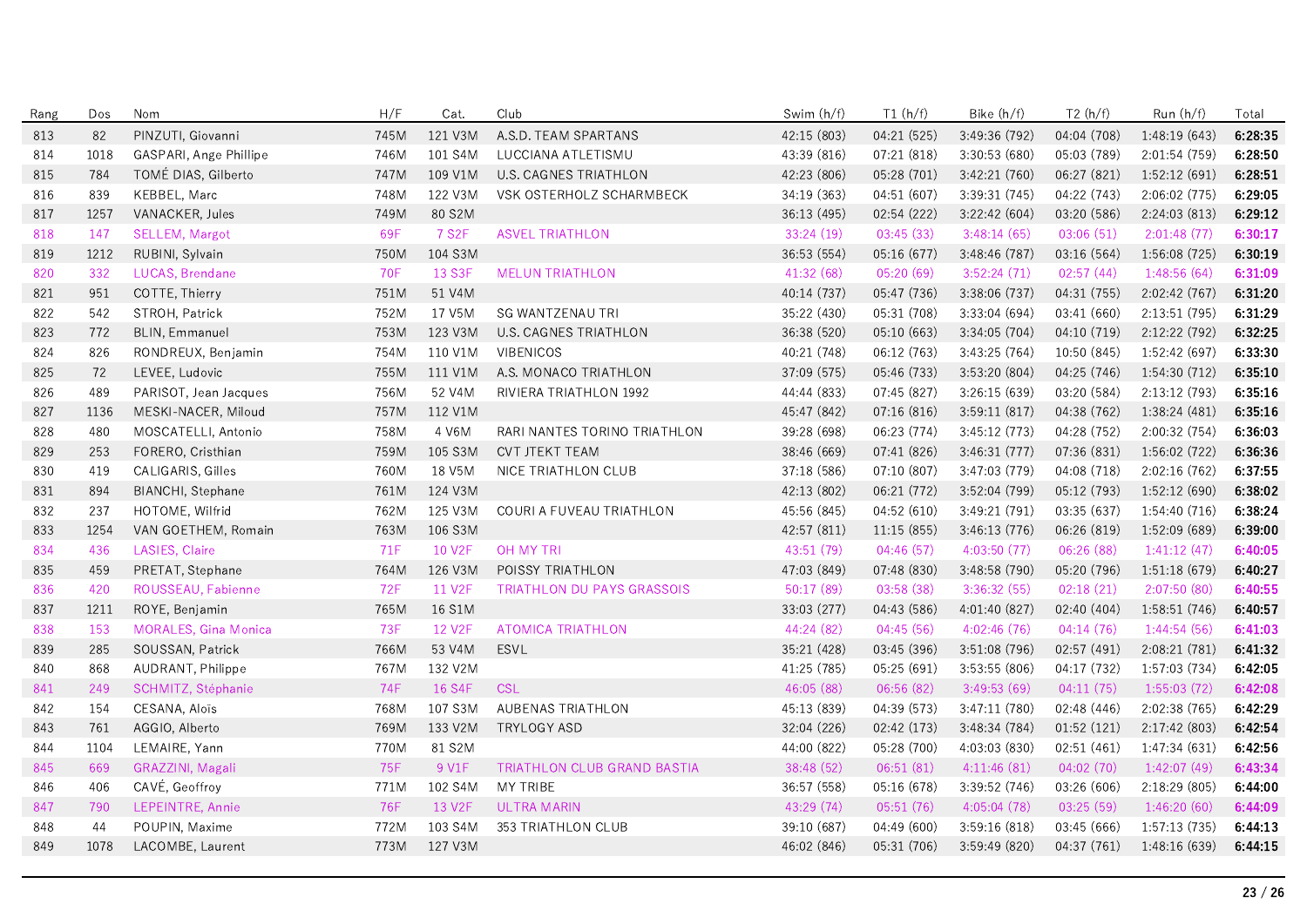| Rang | Dos  | Nom                     | H/F        | Cat.    | Club                             | Swim (h/f)  | T1(h/f)     | Bike (h/f)    | T2(h/f)     | Run (h/f)     | Total   |
|------|------|-------------------------|------------|---------|----------------------------------|-------------|-------------|---------------|-------------|---------------|---------|
| 850  | 368  | VIALA, Gérard           | 774M       | 19 V5M  | LIGUE PAYS DE LOIRE              | 41:03 (779) | 05:17 (679) | 3:38:10(738)  | 03:41(661)  | 2:16:17 (799) | 6:44:28 |
| 851  | 732  | BOYETTE, Stephane       | 775M       | 128 V3M | TRISTARS CANNES TRIATHLON        | 45:11 (838) | 07:11 (810) | 3:24:27 (623) | 05:11 (792) | 2:22:41 (811) | 6:44:41 |
| 852  | 242  | IRIBE, Jean-Marc        | 776M       | 20 V5M  | COV COVENTRI                     | 39:04 (679) | 05:01 (639) | 3:52:21 (802) | 03:18 (573) | 2:04:58 (773) | 6:44:42 |
| 853  | 912  | BOULINGUEZ, Alexandre   | 777M       | 104 S4M |                                  | 40:21 (747) | 07:37 (825) | 3:56:41 (814) | 07:44 (833) | 1:52:42 (698) | 6:45:05 |
| 854  | 185  | DE WAEL, Didier         | 778M       | 21 V5M  | CAO ORSAY TRIATHLON              | 39:41 (715) | 07:11 (808) | 3:52:19(801)  | 03:32 (622) | 2:02:37 (764) | 6:45:20 |
| 855  | 234  | GARRIC, Frédéric        | 779M       | 54 V4M  | COURI A FUVEAU TRIATHLON         | 41.50 (793) | 06:28 (779) | 3:45:38(774)  | 05:28 (803) | 2:06:06(777)  | 6:45:30 |
| 856  | 1047 | GRIMAUD, Samuel         | 780M       | 17 S1M  |                                  | 50:49 (860) | 07:59 (833) | 3:32:31 (690) | 06:15(815)  | 2:08:23 (782) | 6:45:57 |
| 857  | 1142 | MIRA, Laurent           | 781M       | 113 V1M |                                  | 40:52 (772) | 08:54 (845) | 3:52:19 (800) | 03:16 (565) | 2:02:17(763)  | 6:47:38 |
| 858  | 825  | PENET, Nicolas          | 782M       | 105 S4M | <b>VIBENICOS</b>                 | 36:48 (538) | 07:48 (829) | 4:03:25 (831) | 04:17 (731) | 1:55:28 (718) | 6:47:46 |
| 859  | 775  | LIEVRE, Cedric          | 783M       | 114 V1M | U.S. CAGNES TRIATHLON            | 51:50 (861) | 06:06 (759) | 3:48:34(783)  | 03:10(541)  | 1:58:42 (745) | 6:48:22 |
| 860  | 561  | GUILLEMANT, Vincent     | 784M       | 115 V1M | T <sub>2</sub> CAP               | 45:50 (843) | 07:16 (815) | 3:54:01(808)  | 05:21 (797) | 1:56:29 (728) | 6:48:57 |
| 861  | 374  | WEBER, Eiken            | 785M       | 116 V1M | MACH3 KOELN E.V.                 | 41:14 (784) | 03:18 (290) | 3:54:17(810)  | 04:10 (720) | 2:07:39 (779) | 6:50:38 |
| 862  | 801  | VERHAGHEN, Patrik       | 786M       | 55 V4M  | <b>URBAN TRI SPORT</b>           | 45:55 (844) | 06:26 (776) | 3:37:19(727)  | 03:48 (668) | 2:18:46(806)  | 6:52:14 |
| 863  | 634  | VALENTI, Sergio         | 787M       | 22 V5M  | TRI PEAK                         | 37:04 (569) | 06:12 (765) | 4:08:37 (840) | 04:14 (728) | 1:56:21 (726) | 6:52:28 |
| 864  | 756  | MICHELS, Pierre         | 788M       | 134 V2M | <b>TROC</b>                      | 36:42 (528) | 05:07 (658) | 3:48:40 (785) | 03:20 (582) | 2:19:26 (807) | 6:53:15 |
| 865  | 529  | AZZOUG, Farid           | 789M       | 56 V4M  | SARDINES TRIATHLON MARSEILLE     | 42:51 (809) | 05:39 (723) | 3:51:51 (798) | 03:13 (548) | 2:11:13(788)  | 6:54:47 |
| 866  | 945  | CORRADO, Alex           | 790M       | 117 V1M |                                  | 38:35 (657) | 04:05 (472) | 3:58:52(815)  | 02:13 (249) | 2:12:01(791)  | 6:55:46 |
| 867  | 587  | EL GUENAOUI, Tony       | 791M       | 106 S4M | <b>TEAM NISSA TRIATHLON</b>      | 54:16 (864) | 07:51 (832) | 4:02:27 (828) | 07:11 (828) | 1:44:03 (580) | 6:55:48 |
| 868  | 913  | BOULINGUEZ, Thomas      | 792M       | 107 S4M |                                  | 37:45 (611) | 07:36 (823) | 3:59:17(819)  | 07:45 (834) | 2:03:42 (772) | 6:56:05 |
| 869  | 903  | BLOCQUEL, Jerome        | 793M       | 108 S4M |                                  | 50:08 (859) | 05:14 (672) | 3:44:54 (770) | 02:44 (426) | 2:13:41 (794) | 6:56:41 |
| 870  | 1101 | LEGER, Bertrand         | 794M       | 129 V3M |                                  |             |             |               | 04:50 (771) | 2:16:46 (800) | 6:57:12 |
| 871  | 1178 | PIRES, Marco            | 795M       | 118 V1M |                                  | 39:42 (718) | 05:04 (650) | 3:38:11(739)  | 03:28(611)  | 2:32:53 (824) | 6:59:18 |
| 872  | 1240 | THOREAU, Bertrand       | 796M       | 135 V2M |                                  | 44:34 (830) | 12:04 (857) | 3:41:04(752)  | 06:01 (809) | 2:15:53 (796) | 6:59:36 |
| 873  | 1155 | MULLER, Alain           | 797M       | 23 V5M  |                                  | 41:04 (780) | 06:30 (782) | 3:37:46 (734) | 04:06 (714) | 2:31:04 (823) | 7:00:30 |
| 874  | 365  | MENISSIER, Arnaud       | 798M       | 119 V1M | LICENCIÉ EN HONGRIE              | 41:39 (789) | 06:33 (786) | 4:06:42 (836) | 04:05 (710) | 2:02:58 (769) | 7:01:57 |
| 875  | 1125 | MARTEAU, Christian      | 799M       | 24 V5M  |                                  | 44:08 (824) | 06:03 (752) | 4:21:51 (849) | 04:22 (741) | 1:46:09(614)  | 7:02:33 |
| 876  | 390  | PORTÉ, Nathalie         | <b>77F</b> | 14 V2F  | <b>METZ TRIATHLON</b>            | 43:50 (78)  | 05:08(64)   | 4:11:17(80)   | 03:03(47)   | 1:59:35(76)   | 7:02:53 |
| 877  | 729  | ACHARD, Philippe        | 800M       | 5 V6M   | TRISTARS CANNES TRIATHLON        | 40:32 (757) | 09:24 (848) | 3:55:14(811)  | 06:19 (817) | 2:11:39 (790) | 7:03:08 |
| 878  | 1156 | NEGRO, Sebastien        | 801M       | 120 V1M |                                  | 39:39 (712) | 08:19 (835) | 3:48:41 (786) | 04:43 (767) | 2:22:25 (810) | 7:03:47 |
| 879  | 989  | DOUTEAUD, Thierry       | 802M       | 25 V5M  |                                  | 39:21 (694) | 08:19 (836) | 3:43:51(767)  | 07:41 (832) | 2:24:38 (815) | 7:03:50 |
| 880  | 98   | <b>BIANCHI</b> , Muriel | 78F        | 2 V4F   | <b>ANGLET FRANCE TRIATHLON</b>   | 42:08 (71)  | 04:51(59)   | 3:58:30 (75)  | 04:10(74)   | 2:14:24(85)   | 7:04:03 |
| 881  | 671  | HOUZIAUX, Sophie        | 79F        | 17 S4F  | <b>TRIATHLON CLUB HAZEBROUCK</b> | 43:42 (75)  | 05:49(75)   | 4:20:28(84)   | 03:18(56)   | 1:50:58(68)   | 7:04:15 |
| 882  | 696  | CASALE, Joseph          | 803M       | 57 V4M  | TRIATHLON MANOSQUE               | 37:59 (617) | 03:51 (416) | 3:53:59 (807) | 04:21 (740) | 2:24:21 (814) | 7:04:31 |
| 883  | 431  | MARQUES, Amilcar        | 804M       | 136 V2M | NOISY LE GRAND TRIATHLON         | 35:27 (440) | 05:00 (638) | 4:09:39(841)  | 03:28(610)  | 2:11:25 (789) | 7:04:59 |
| 884  | 900  | BLANCHARD, Thomas       | 805M       | 58 V4M  |                                  | 38:58 (675) | 04:33 (555) | 3:51:22(797)  | 06:40 (825) | 2:23:48 (812) | 7:05:21 |
| 885  | 145  | PINARD, Nathalie        | 80F        | 3 V4F   | <b>ASVEL TRIATHLON</b>           | 44:25 (83)  | 10:22 (88)  | 4:20:29 (85)  | 04:07(72)   | 1:45:59(59)   | 7:05:22 |
| 886  | 1187 | RACINOUX, Laurent       | 806M       | 59 V4M  |                                  | 38:36 (660) | 07:05 (806) | 3:58:52 (816) | 06:06 (813) | 2:15:55(797)  | 7:06:34 |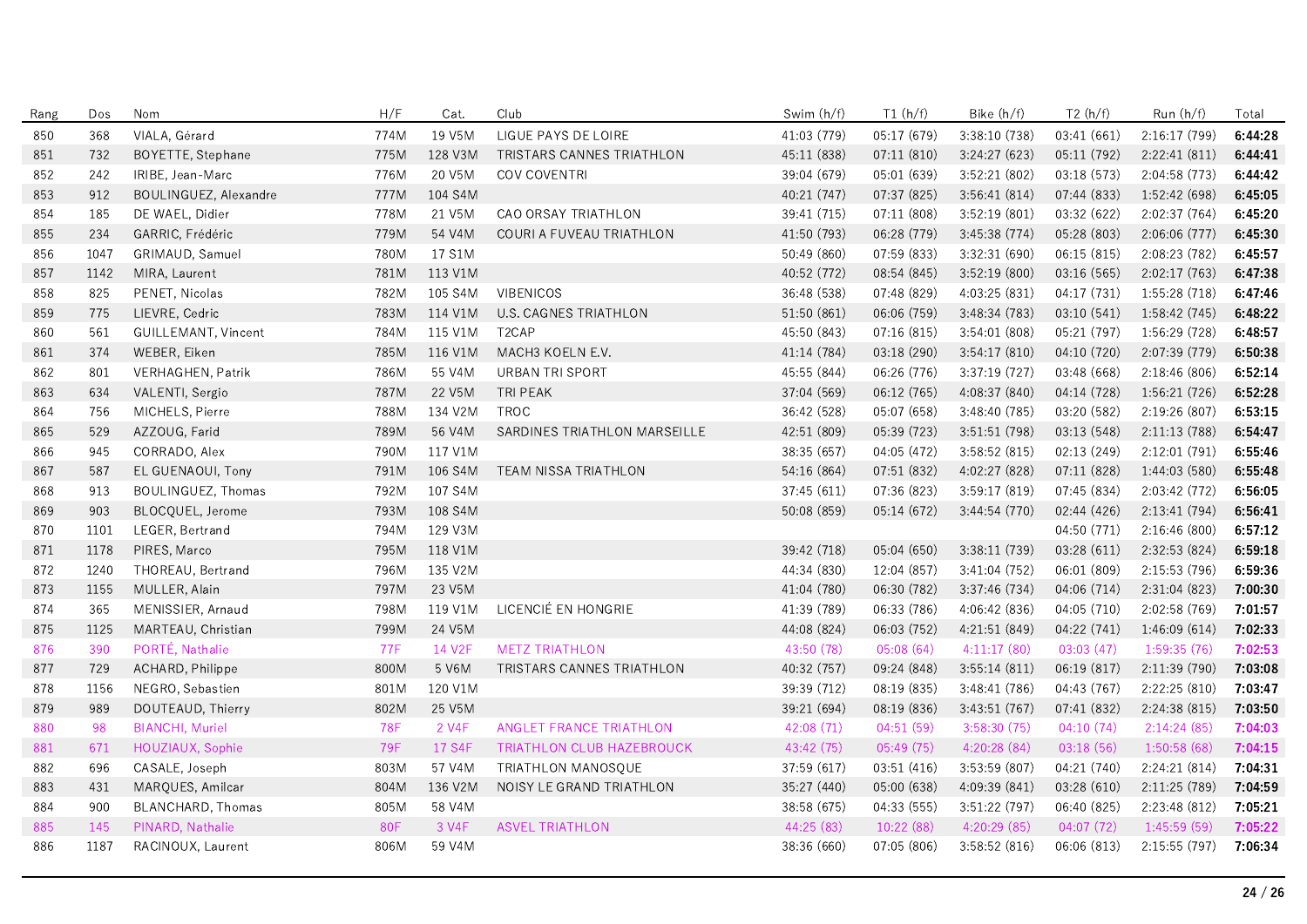| Rang | Dos  | Nom                      | H/F        | Cat.               | Club                              | Swim (h/f)  | T1(h/f)     | Bike $(h/f)$  | T2(h/f)     | Run(h/f)      | Total   |
|------|------|--------------------------|------------|--------------------|-----------------------------------|-------------|-------------|---------------|-------------|---------------|---------|
| 887  | 471  | HEINISCH-BODINO, Pauline | 81F        | 8 S <sub>2</sub> F | PRO TEAM SPORT                    | 38:09(48)   | 03:31(27)   | 4:10:53(79)   | 02:45(38)   | 2:11:18(83)   | 7:06:36 |
| 888  | 254  | ORSET, Philippe          | 807M       | 130 V3M            | CYT91                             | 39:06 (682) | 05:03(645)  | 3:50:10(794)  | 03:38 (652) | 2:28:40(821)  | 7:06:37 |
| 889  | 122  | CROS, Patrice            | 808M       | 60 V4M             | AS VILLENEUVE TRIAHTLON           | 44.20 (827) | 04:59 (630) | 4:12:37 (844) | 04:53 (776) | 1:59:49 (750) | 7:06:38 |
| 890  | 433  | VERBREE, Richard         | 809M       | 137 V2M            | NTB                               | 36:12 (493) | 07:28 (821) | 3:51:00 (795) | 06:17 (816) | 2:26:34 (818) | 7:07:31 |
| 891  | 1075 | KUHR, Jeannine           | 82F        | 15 V2F             |                                   | 43:47 (76)  | 04:07(44)   | 4:12:57(82)   | 03:56(68)   | 2:03:33(78)   | 7:08:20 |
| 892  | 1135 | MERLE, Emy               | 83F        | 3 S1F              |                                   | 38:52 (54)  | 03:37(29)   | 3:51:56(70)   | 03:52(66)   | 2:30:14(87)   | 7:08:31 |
| 893  | 1053 | HART-DAVIS, Louis        | 810M       | 82 S2M             |                                   | 44:10 (825) | 14:45 (859) | 4:00:19 (822) | 12:30 (847) | 1:58:11(744)  | 7:09:55 |
| 894  | 859  | ALBERO, Philippe         | 811M       | 26 V5M             |                                   | 39:25 (696) | 10:02 (852) | 4:14:01 (845) | 07:02 (826) | 2:00:03 (751) | 7:10:33 |
| 895  | 963  | DARNE, Alexis            | 812M       | 83 S2M             |                                   | 47:41 (854) | 08:21 (838) | 4:00:30 (823) | 05:32 (806) | 2:09:44 (784) | 7:11:48 |
| 896  | 156  | DELBURY, Gerard          | 813M       | 1 V8M              | <b>AUTUN TRIATHLON</b>            | 41:32 (787) | 08:37 (842) | 3:55:40(813)  | 09:22 (842) | 2:17:38 (802) | 7:12:49 |
| 897  | 1060 | HEYSCH, Vincent          | 814M       | 108 S3M            |                                   | 49:13 (857) | 07:46 (828) | 4:08:26 (839) | 04:27 (749) | 2:08:08 (780) | 7:18:00 |
| 898  | 804  | SAINT-MEZARD, Marine     | <b>84F</b> | 9 S <sub>2</sub> F | US PALAISEAU TRIATHLON            | 44:03 (80)  | 04:36(53)   | 4:13:05(83)   | 04:07(73)   | 2:12:19(84)   | 7:18:10 |
| 899  | 1253 | VAN GOETHEM, Laurène     | 85F        | 14 S3F             |                                   | 38:38 (51)  | 07:34(85)   | 4:31:09(88)   | 08:53(89)   | 1:52:51(70)   | 7:19:05 |
| 900  | 1027 | GIANNETTI, Giancarlo     | 815M       | 131 V3M            |                                   | 45:00 (836) | 06:27 (777) | 4:03:28 (832) | 02:47 (439) | 2:25:49 (817) | 7:23:31 |
| 901  | 943  | COOKE, Ben               | 816M       | 61 V4M             |                                   | 39:03 (678) | 05:31 (709) | 4:00:19(821)  | 06:01 (810) | 2:33:08 (825) | 7:24:02 |
| 902  | 1074 | KRUMENACKER, Alain       | 817M       | 6 V6M              |                                   | 40:25 (750) | 06:50 (800) | 4:15:25 (846) | 05:06 (791) | 2:17:15(801)  | 7:25:01 |
| 903  | 998  | EYRARD, Stéphane         | 818M       | 132 V3M            |                                   | 47:00 (848) | 06:06 (757) | 4:04:17(833)  | 04:55 (781) | 2:26:39 (819) | 7:28:57 |
| 904  | 504  | MEME, Bruno              | 819M       | 62 V4M             | RSSC TRIATHLON                    | 44:41 (832) | 04:43 (584) | 4:06:22(834)  | 04:03 (704) | 2:29:51 (822) | 7:29:40 |
| 905  | 1235 | STALIN, Julien           | 820M       | 109 S3M            |                                   | 39:53 (726) | 09:29 (849) | 4:16:53(847)  | 08:14 (841) | 2:16:00 (798) | 7:30:29 |
| 906  | 544  | PASTORELLI, Giovanni     | 821M       | 1 V7M              | <b>SPARTAN S</b>                  | 40:56 (774) | 06:31 (783) | 4:01:27 (826) | 06:38 (824) | 2:37:25 (827) | 7:32:57 |
| 907  | 1172 | PERAUDEAU, Paul-Henri    | 822M       | 84 S2M             |                                   | 44:21 (828) | 05:02 (642) | 4:10:57 (842) | 04:27 (751) | 2:28:35 (820) | 7:33:22 |
| 908  | 388  | TRIMARCO, Victor         | 823M       | 2 V7M              | METROPOLE NICE COTE D AZUR SPORTS | 43:21 (813) | 09:52 (851) | 4:11:51(843)  | 07:46 (835) | 2:20:42 (809) | 7:33:32 |
| 909  | 409  | DEMOULIN, Sylvain        | 824M       | 121 V1M            | MY TRIBE                          | 54:06 (863) | 07:04 (805) | 3:53:53 (805) | 03:55 (686) | 2:36:39 (826) | 7:35:37 |
| 910  | 674  | LUISETTI, Odile          | 86F        | 1 V <sub>5F</sub>  | <b>TRIATHLON CLUB IBM PARIS</b>   | 45:24 (87)  | 05:35(71)   | 4:32:09 (89)  | 04:06(71)   | 2:10:38(82)   | 7:37:52 |
| 911  | 1267 | VOLPE, Marco             | 825M       | 122 V1M            |                                   | 43:45 (819) | 07:15(814)  | 4:01:04 (825) | 07:59 (838) | 2:40:20 (829) | 7:40:23 |
| 912  | 432  | ARIENTI, Davide          | 826M       | 123 V1M            | <b>NPV</b>                        | 43:46 (820) | 07:13(813)  | 4:01:00(824)  | 08:03 (839) | 2:40:23 (830) | 7:40:25 |
| 913  | 1249 | VALENTE, Joao            | 827M       | 63 V4M             |                                   | 39:57 (729) | 10:27 (853) | 4:07:55(837)  | 07:48 (836) | 2:39:53 (828) | 7:46:00 |
| 914  | 1008 | FRANCOIS, Nicolas        | 828M       | 133 V3M            |                                   | 41:11 (782) | 11:24 (856) | 4:27:26 (851) | 09:27 (843) | 2:24:45(816)  | 7:54:13 |
| 915  | 1209 | ROYAUX, Laetitia         | 87F        | 14 V3F             |                                   | 54:21 (90)  | 06:59(83)   | 4:29:56 (87)  | 06:25(87)   | 2:22:28 (86)  | 8:00:09 |
| 916  | 1207 | ROUSSET, Thierry         | 829M       | 138 V2M            |                                   | 47:21 (852) | 10:28 (854) | 4:32:31 (853) | 12:36 (848) | 2:17:47 (804) | 8:00:43 |
| 917  | 1176 | PEUREUX, Gilles          | 830M       | 27 V5M             |                                   | 41:50 (794) | 15:58 (860) | 4:37:13 (854) | 07:57 (837) | 2:20:34 (808) | 8:03:32 |
| 918  | 245  | MASTNAK, Jean-Pierre     | 831M       | 3 V7M              | <b>CRV LYON TRIATHLON</b>         | 41:53 (797) | 09:42 (850) | 4:22:31 (850) | 07:04 (827) | 2:51:33(831)  | 8:12:43 |
| 919  | 309  | FLAGES, Tristan          | 832M       | 110 S3M            | GUILHERAND GRANGES TRIATHLON      | 30:03 (110) | 02:49(200)  | 2:59:14(240)  | 01:56(139)  |               | 5T/6T   |
| 920  | 752  | PRATO, Alessandro        | 833M       | 139 V2M            | TRIVIVI SPORT FOSSANO             | 36:29 (510) | 04:03 (460) | 2:55:45(198)  | 02:13(254)  |               | 5T/6T   |
| 921  | 268  | MAZZOCCHI, Edoardo       | 834M       | 111 S3M            | DOCTOR BIKE TRIATHLON TEAM        | 27:52 (54)  | 02:28 (137) | 2:47:35(99)   | 02:15(273)  |               | 5T/6T   |
| 922  | 395  | CHALLOT, Eric            | 835M       | 64 V4M             | MONTPELLIER TRIATHLON             | 33:35 (310) | 04:37 (565) | 3:10:13(421)  | 03:16 (567) |               | 5T/6T   |
| 923  | 372  | RIVOIRE, Sébastien       | 836M       | 134 V3M            | LUGDUNUM TRIATHLON                | 38:27 (642) | 04:40 (575) | 3:18:58(562)  | 03:14(554)  |               | 5T/6T   |